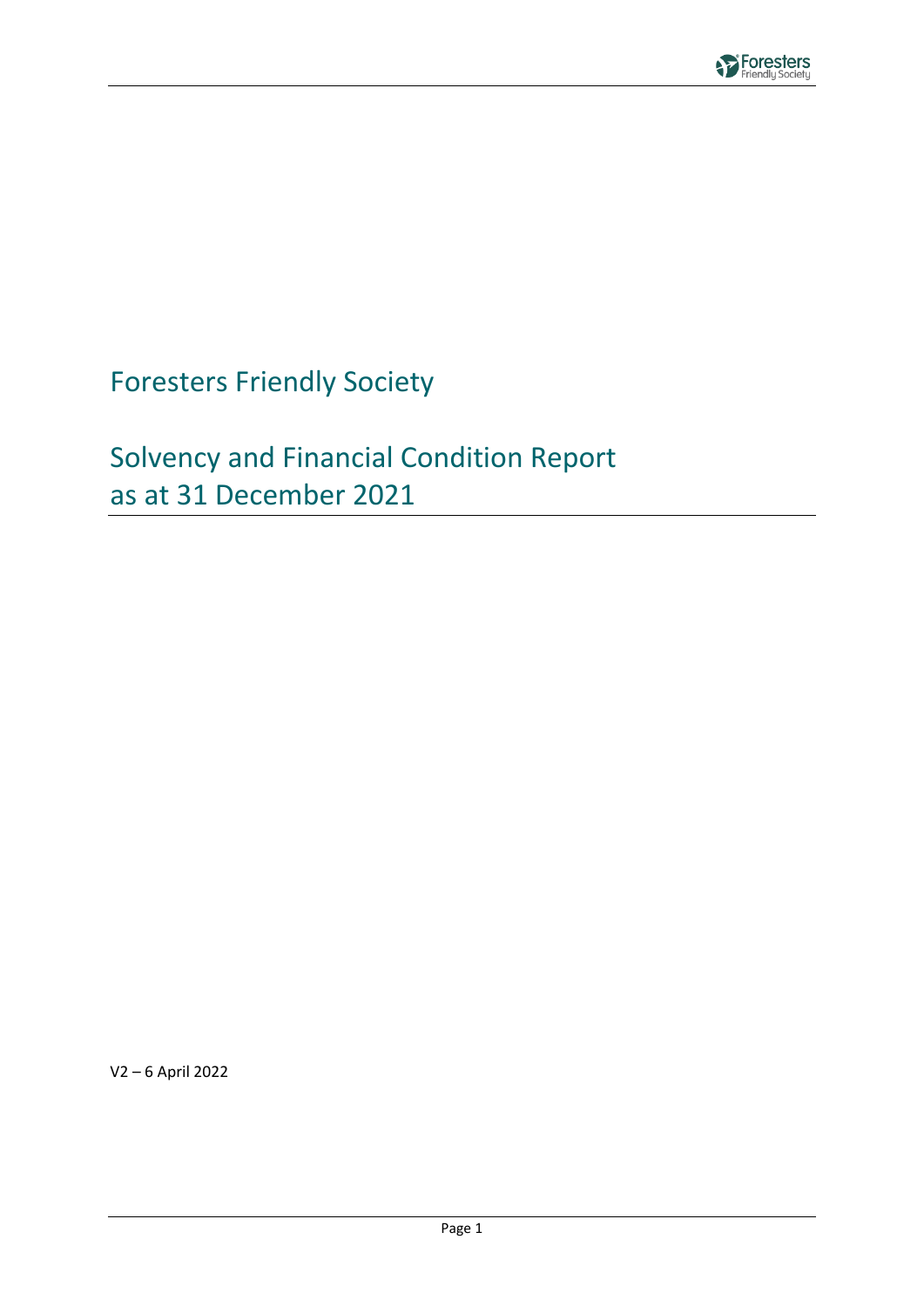### **Contents**

| A.1<br>A.2<br>A.3<br>A.4<br>A.5                                                                                                                                                                                                                                            |  |
|----------------------------------------------------------------------------------------------------------------------------------------------------------------------------------------------------------------------------------------------------------------------------|--|
|                                                                                                                                                                                                                                                                            |  |
| B.1<br>B.2<br>B.3<br>B.4<br>B.5<br><b>B.6</b><br>B.7<br><b>B.8</b>                                                                                                                                                                                                         |  |
|                                                                                                                                                                                                                                                                            |  |
| C.1<br>C.2<br>C.3<br>C.4<br>C.5<br>C.6<br>C.7                                                                                                                                                                                                                              |  |
|                                                                                                                                                                                                                                                                            |  |
| D.1<br>D.2<br>D.3<br>D.4<br>D.5                                                                                                                                                                                                                                            |  |
|                                                                                                                                                                                                                                                                            |  |
| E.1<br>Solvency Capital Requirement and Minimum Capital Requirement 57<br>E.2<br>Use of the duration-based equity risk sub-module in the calculation of the SCR  60<br>E.3<br>Differences between the Standard Formula and any Internal Model used 60<br>E.4<br>E.5<br>E.6 |  |
|                                                                                                                                                                                                                                                                            |  |
|                                                                                                                                                                                                                                                                            |  |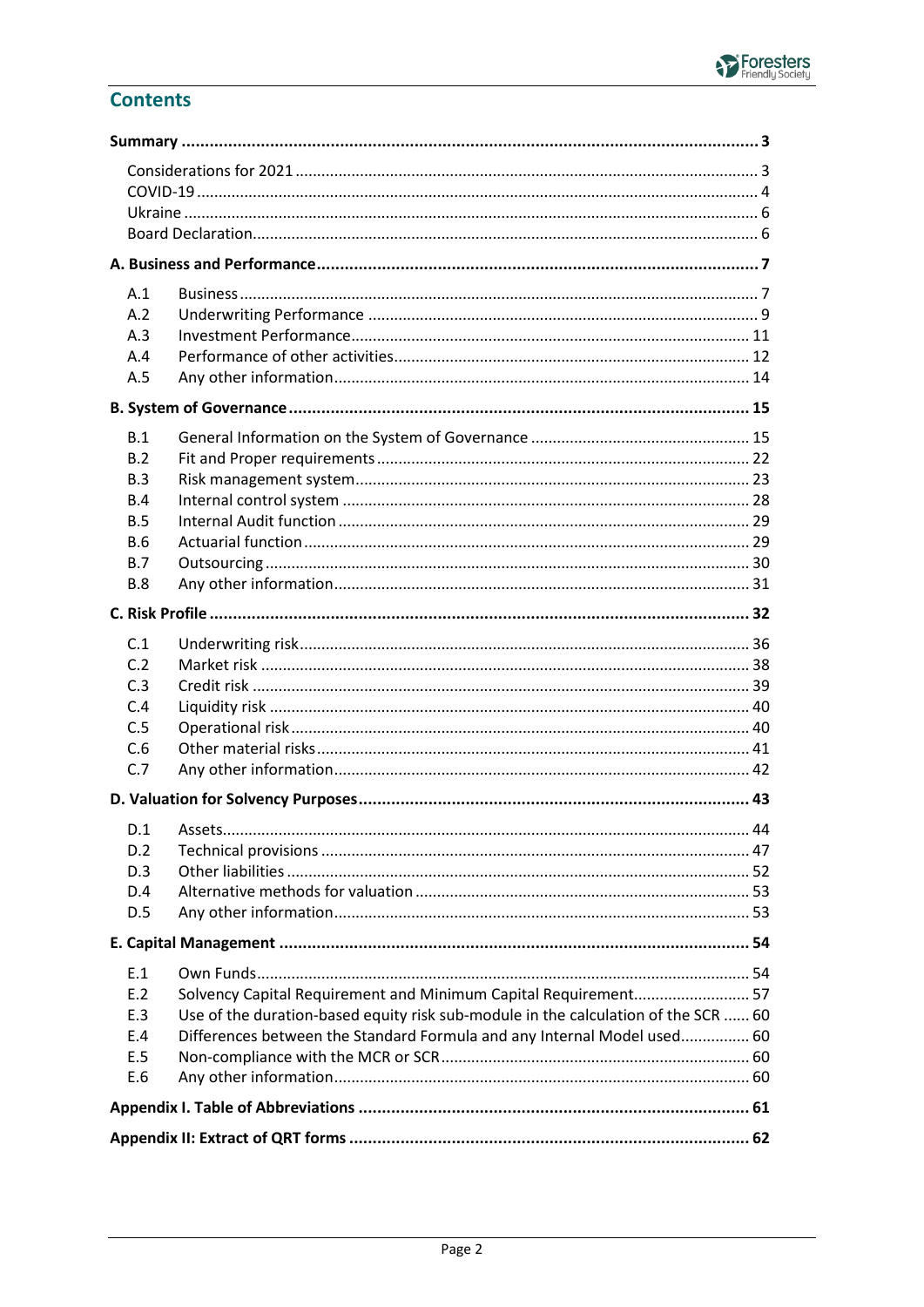

### <span id="page-2-0"></span>**Summary**

### <span id="page-2-1"></span>**Considerations for 2021**

This Solvency and Financial Condition Report ("SFCR") has been prepared to enable members of Foresters Friendly Society ("the Society") and other stakeholders to assess the financial position of the Society at 31 December 2021. This SFCR includes:

- a description of the Society's business;
- analysis of the business performance;
- information regarding the system of governance;
- details of the Society's risk profile;
- a valuation of the Society's assets and liabilities; and
- a summary of the solvency position of the Society as at 31 December 2021.

The Society has opted to not have the SFCR and accompanying QRT disclosures externally audited, in line with Policy Statement 25/18 published by the PRA on 17 October 2018. However, many of the underlying methods, assumptions, processes and controls used for the Solvency II valuation are also used for the UK GAAP valuation of technical provisions within the annual report and accounts, which is subject to external audit.

There have been a number of developments over 2021, these include:

- Individual single premium new business sales continue to grow in 2021. New single premiums including top-ups on existing plans were £11.7m (2020: £7.4m), including Lifetime ISA government contributions.
- New regular premium policies sales continue to be lower than historic average since POIS was acquired due to the closure of the POIS Introducer channel from January to July because of the pandemic. However, there was a small increase in sales relative to 2020 with new annual premiums totalling £1.3m (2020: £0.9m).
- Group business premiums grew to £15.3m (2020: £14.5m) as a result of acquiring new schemes and extending coverage on existing schemes.
- Insurance business operating expenses, excluding the costs of IT and one-off projects, were £5.3m (2020: £5.5m).
- The with-profits TESP and CTESP products ceased to be sold due to the challenging economic environment and low interest rates. The Society continues to offer low monthly premium savings through the sale of the unit linked TESP and CTEP products under the POIS brand.
- The Society's head office has moved to new and smaller premises, reflecting the hybrid working patterns following the COVID-19 lock downs.
- The work done to reduce the expense base, optimise investment strategy and review actuarial valuation methodology has brought the Society's capital coverage ratio ("CCR", Own Funds coverage of SCR) back within the Board's capital risk appetite.

More details of our strategic initiatives can be found in our annual report and accounts document, published on our website [\(www.forestersfriendlysociety.co.uk/about-us/reports-governance\)](https://www.forestersfriendlysociety.co.uk/about-us/reports-governance).

The 2021 year-end valuation shows that the Society is solvent with Own Funds of £47.6m (2020: £43.0m), with a CCR of 118% (2020: 112%), above the Board's minimum threshold of 115%.

The CCR for the UK Insurance Funds (excluding UK Courts and Guernsey ring-fenced funds) is 152% (2020: 130%), above the Board's minimum threshold of 140%.

The Society continues to be focused on capital improvement options to increase the CCR of the Society. This is mainly focused on achieving the required level of scale to make individual new business profitable.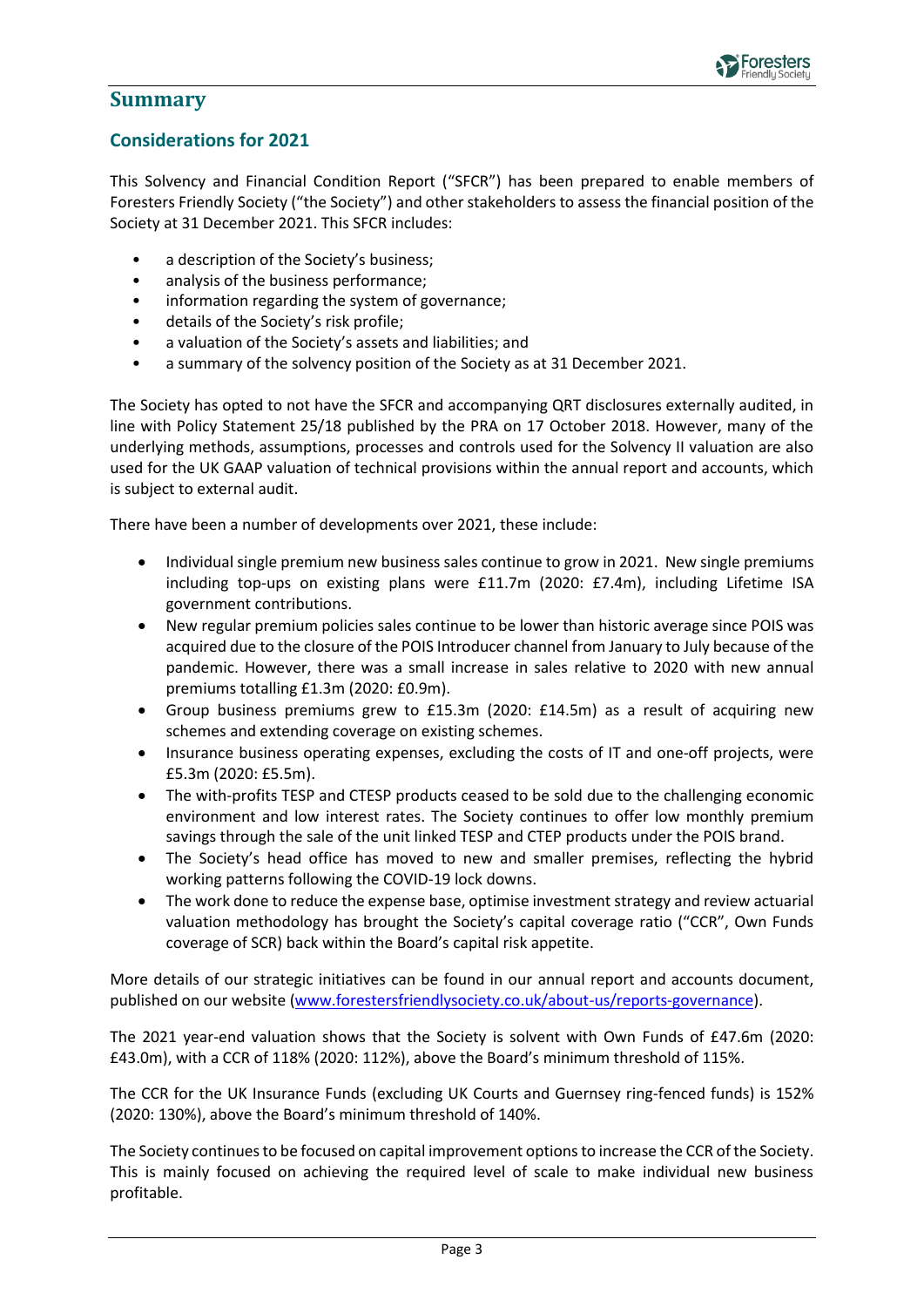

The CCR for the Order Insurance Fund ("OIF") is 226% (2020: 169%) and above the Board's minimum threshold of 150%. The increase in CCR is mainly driven by an increase in risk-free rates, reducing the fund's capital requirements.

Section E provides further information on the change in the own funds as a percentage of the SCR.

### <span id="page-3-0"></span>**COVID-19**

The Directors have been monitoring the development of the impact of COVID-19, both directly on the Society's business and indirectly through reviewing the development of government policy and advice. The main considerations are as follows.

#### **Members**

During times of economic hardship, there will be members of the Society who will suffer. Many of our members have struggled financially during the pandemic due to the unexpected death of a family member, whilst others have lost their jobs or been unable to work. The Society offers benevolent grants to its members and is encouraging, through its Court Network, active promotion of these member benefits. Our Foresters Support Fund offers discretionary grants to assist our adult members (over 18 years of age and who have been a member for at least 6 months) in times of hardship or distress by paying up to £2,000.

Since the start of the pandemic, the Foresters Support Fund has supported those who have been affected by COVID-19, paying out grants to 154 members. These grants have been topped up by our Court network, leading to total grants awarded in respect of those directly or indirectly impacted by Covid-19 of £102,458.

#### **Operational**

The Directors made the decision in March 2020 to implement aspects of the Society's business continuity plan (BCP), specifically advising staff at all levels and in all functions to work at home, wherever practicable, and to minimise the need for gatherings of staff. This approach continued throughout 2021.

Communications within the Society are now almost wholly via video conferencing, telephone, email or messaging applications. The Society's IT facilities are adequate to maintain operations on this basis for the foreseeable future. Operational changes have been made to support this change to working from home, most notably the introduction of a new cloud-based telephone system. We continue to review and upgrade our IT infrastructure and systems to ensure they remain fully supported and provide an efficient remote working experience.

The Directors are mindful of the differing pressures on individual members of staff, and that these pressures have changed throughout 2021 as we have faced challenges such as home schooling or caring for loved ones. The Society has an employee assistance programme in place to support the mental well-being of staff during this challenging time.

#### **Risks underwritten**

The Society has written policies that provide benefits in ill-health and in the event of death.

The Society's Group business is the largest concentration of mortality risks, resulting from the potential increase in death claims. Twenty-one life claims were received in 2021 where COVID-19 was listed as a contributory cause of death, with a total claims value of £561,000 (2020: 9 claims of £467,000). In 2021, the majority of these claims related to retirees who are insured for lower amounts than active scheme members, hence the lower average claim value when compared to 2020.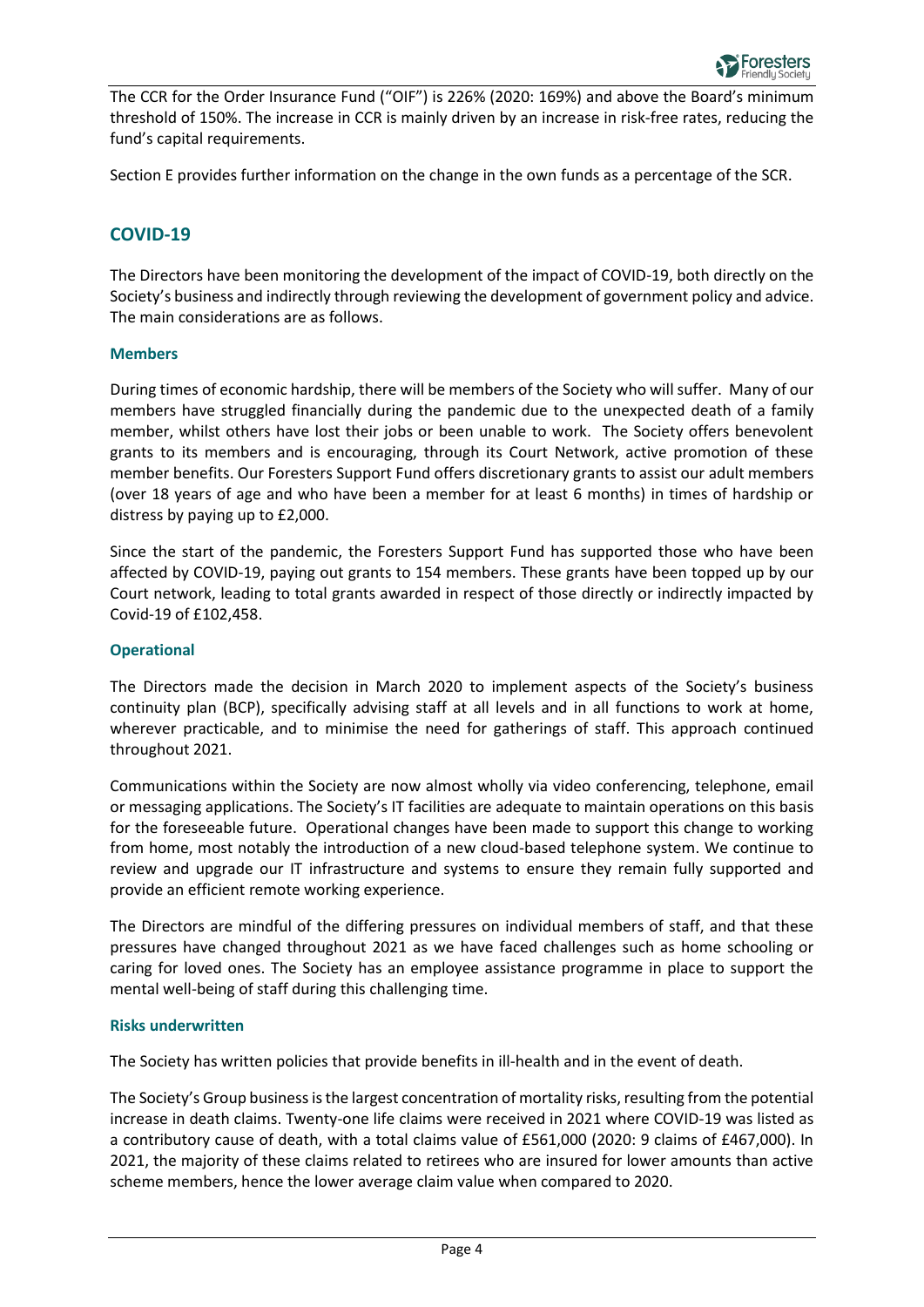

The Society is also exposed to claims from ill-health. The largest concentration of this risk is also in the Society's Group business. However, the sick pay benefits offered in this business line provide for a 26 week deferred period. During 2021, sick pay claims relating to COVID-19 totalled £18,313 (2020: negligible at less than £1,000).

Despite these additional claims, Group business claims experience in 2021 was better than our longterm average annual expectations and 2020 actual performance.

#### **Investment portfolio**

Investment markets remained volatile over 2021 due to the uncertainty of the impact of COVID-19 on the global economy and the threat of rising inflation that surfaced as fears in Q1 and turned to expectation later in the year. The Society maintained the majority of its core holdings and asset allocations in the With-Profits funds, although there has been an increased allocation to the Private Debt market, improving the future return prospects of policyholders within the fund, with the main drawdown of that fund due in 2022.

The Society's Non-Profit Fund was de-risked at the end of 2021, with the sale of all UK Corporate bonds and Global Convertible bonds. The fund's asset allocation now includes Sterling Short Dated Credit and an investment with a Trade Finance partner. Equity hedging has also been implemented to protect the fund from market risks associated with unit linked business, improving the Society's CCR.

The impact of increased yields in UK Gilt markets in Q1 2021 resulted in falls in asset prices in several funds. These falls were largely recovered over the remainder of the year as bond prices increased, before an increase in the Bank of England base rate in December triggered a further fall in asset prices. The Society's major holdings in equity remained in the POIS unit-linked business funds where the investment risk is borne by policyholders by design. Due to the high allocation to equities in these funds they performed very well over the year as a whole, bouncing back from the market falls in September and October, c.20% higher when compared to end 2020.

#### **Sales**

The main distribution channel for the POIS unit linked business uses Introducers. This channel was closed due to lockdown restrictions in Spring 2020. During the period of closure, POIS introducers were not able to engage with potential new members by visiting Royal Mail sorting offices. This situation has now improved since the lifting of social distancing measures in July 2021 and this channel has been reopened. The Society has diversified its POIS distribution by expanding our digital offering to the general public through our website and affiliate marketing channels and enhancing distribution capabilities to Royal Mail employees through the "My Bundle" employee benefits platform – further details are provided in the CEO report of the 2021 annual report and accounts.

#### **Solvency Position and Forecasts**

The Directors are closely monitoring the Society's capital coverage ratio in these volatile market conditions to assess the Society's compliance with regulatory capital requirements in the context of the risk appetite determined by the Board. The Society's 2021 Own Risk and Solvency Assessment report ("ORSA") investigated the Society's exposures to a variety of downside risks, including a pandemic scenario, more extreme than that seen over 2020, which considered a loss event for the Society due to increased incidence of sickness, mortality, associated operational risk losses, and market downturn comparable to that experienced in 2020 Q1.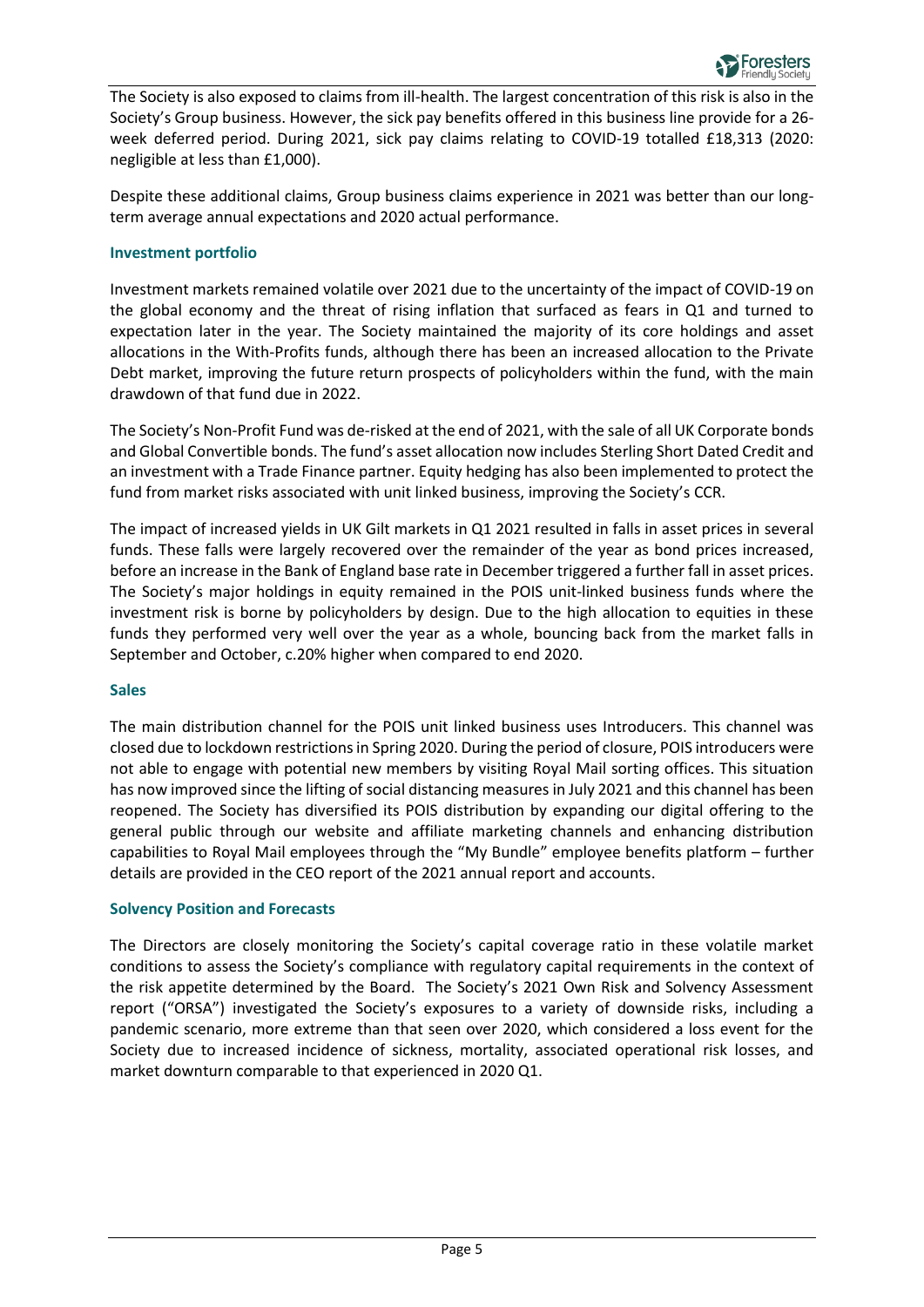

#### **Going Concern**

As at the date of signing this SFCR, the Directors' forecasts up to 31 December 2026, which included additional claims in respect of the COVID-19 pandemic at a higher rate than has currently been experienced, indicate that the Society will be able to maintain liquidity and a surplus over its Solvency Capital Requirement. Based on experience to date, it is not expected that the COVID-19 pandemic will pose a threat to the Society's assessment that it will remain a going concern for the foreseeable future.

#### <span id="page-5-0"></span>**Ukraine**

As a result of the current Ukraine crisis, the Society is monitoring the impact of volatility in investment markets and, if required, the Board will take necessary action to protect the Society and members from extreme deterioration in the Society's financial stability.

#### <span id="page-5-1"></span>**Board Declaration**

The Board is responsible for all information contained within this Solvency and Financial Condition Report and is satisfied that:

(a) throughout 2021, the Society has complied in all material respects with the requirements of the PRA rules and Solvency II Regulations applicable to the Society; and

(b) it is reasonable to believe that, at the date of publication of this report, the Society has continued to comply, and will continue to comply in future.

This 2021 Solvency and Financial Condition Report was approved by the Board on 6 April 2022 and authorised for issue.

On behalf of the Board:

TMBatt

**Trevor Batten Chairman**

 $1.5$   $\approx$  $8501$ 

**Rachel Hardy Chief Executive**

**Lisa Russell Company Secretary**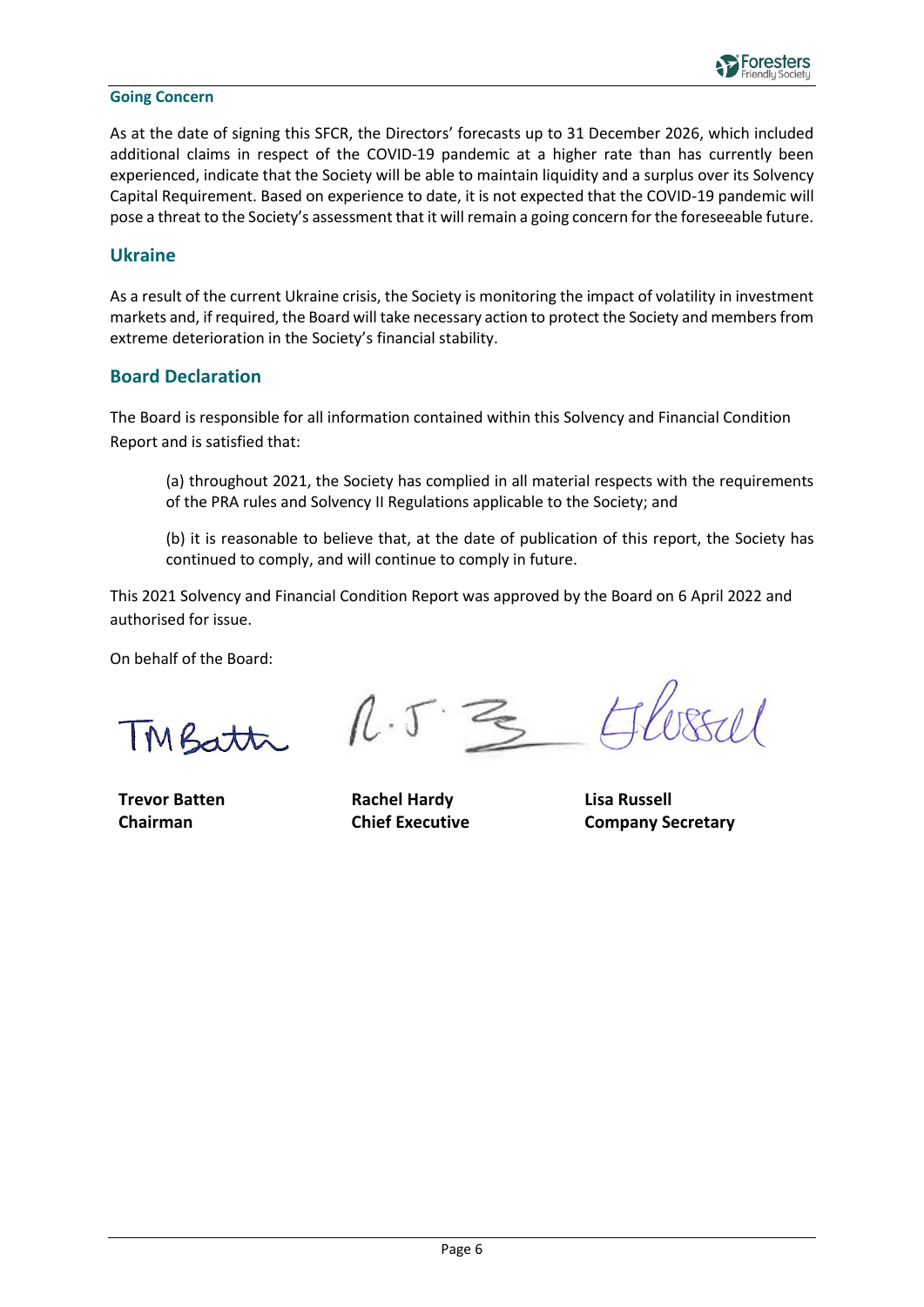### <span id="page-6-0"></span>**A. Business and Performance**

### <span id="page-6-1"></span>**A.1 Business**

Foresters Friendly Society ("the Society") is the trading name of The Ancient Order of Foresters Friendly Society Limited, which is an Incorporated Friendly Society (Registration No. 511F). The Society's unit linked products are sold under the POIS brand. The Society's registered office is Third Floor, Enterprise House, Ocean Way, Ocean Village, Southampton, SO14 3XB. The Society is wholly owned by its members, who are all assigned to a local branch ("Court").

#### **Financial Regulator**

The Society is authorised by the Prudential Regulation Authority ("PRA") and regulated by the Prudential Regulation Authority and the Financial Conduct Authority (FCA) under Registration No. 110029.

PRA

| Telephone: | 020 3461 7000                          |
|------------|----------------------------------------|
| Address:   | Firms Enquiries Team (MG1-SE)          |
|            | <b>Prudential Regulation Authority</b> |
|            | 20 Moorgate                            |
|            | London, EC2R 6DA                       |
|            |                                        |

| <b>FCA</b> |                     |
|------------|---------------------|
| Telephone: | 0800 111 6768       |
| Address:   | FCA Head office     |
|            | 12 Endeavour Square |
|            | London, E20 1JN     |

#### **Lines of business**

The Society consists of its Insurance and Court operations including the Guernsey Court's general insurance business. The consolidated ("Group") financial results include the results of the Leeds Investment Association (a Specially Authorised Friendly Society registered under the Friendly Societies Act), as the Society is in a position where it can exert control, and Foresters General Insurance Services Limited, a wholly owned subsidiary.

The Insurance business is divided into two distinct parts:

- products available to individuals, either directly from the Society or via a network of Introducers and Financial Adviser intermediaries in the UK and Guernsey; and
- products provided to organisations as Group Schemes, which cover a range of organisations including police federations and agencies of charity workers.

The Society offers a range of financial products that are simple and affordable and are backed by excellent customer service. The main products are:

| <b>Product</b>                     | <b>Description</b>                                                                                                                                                                                                                     |
|------------------------------------|----------------------------------------------------------------------------------------------------------------------------------------------------------------------------------------------------------------------------------------|
| With-Profits (Stocks & Shares) ISA | A flexible medium to long-term tax-free savings plan that can<br>accept regular investments or one-off lump sum investments up<br>to the maximum annual ISA limit. There is the potential for<br>bonuses to increase the policy value. |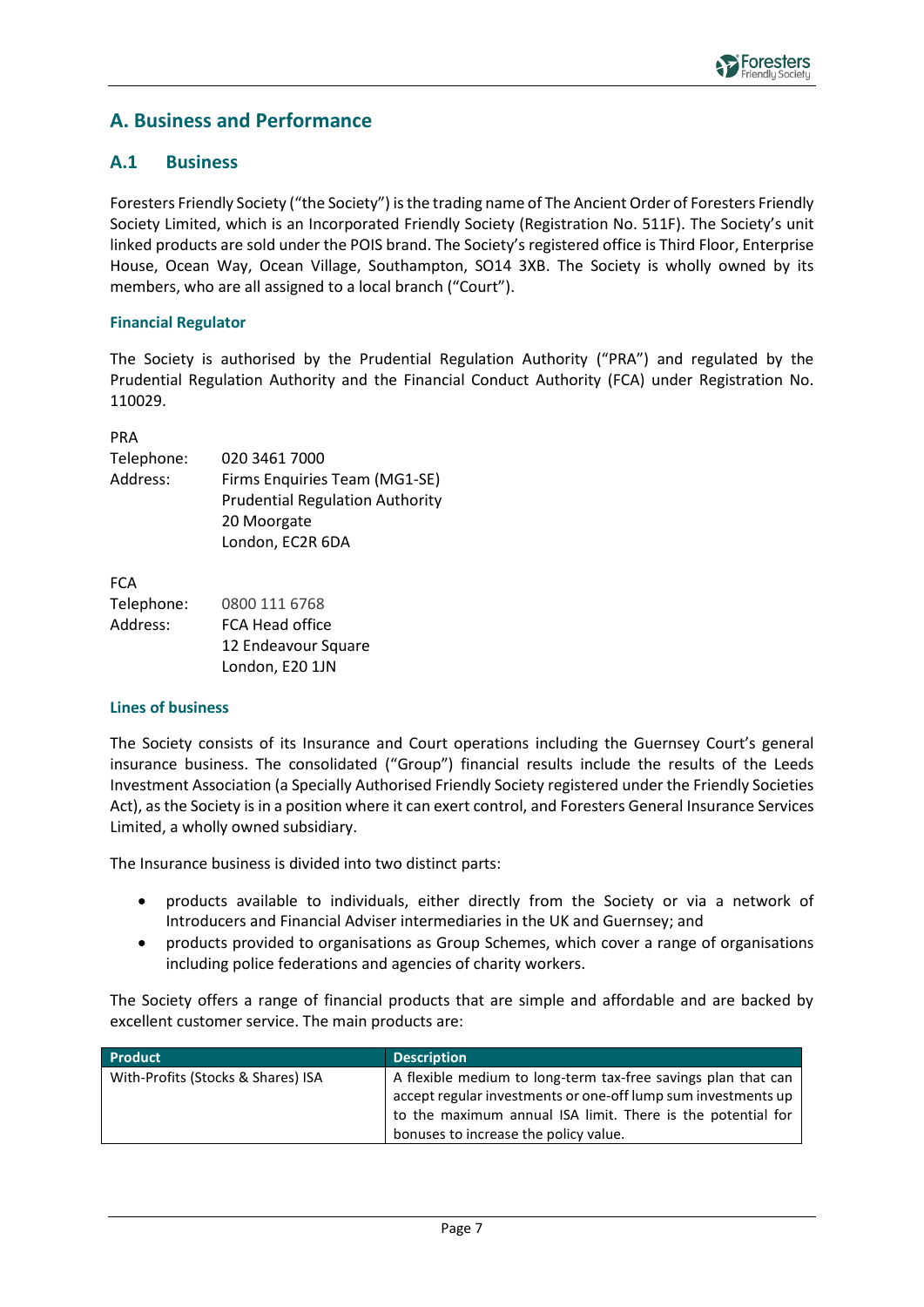

| <b>Product</b>                          | <b>Description</b>                                                                                                                                                                                                                                                                                                                                                                                |
|-----------------------------------------|---------------------------------------------------------------------------------------------------------------------------------------------------------------------------------------------------------------------------------------------------------------------------------------------------------------------------------------------------------------------------------------------------|
| Lifetime ISA ("LISA")                   | A savings account that enables saving towards purchasing a<br>first-time buyer property with a value of less than £450,000;<br>and/or to provide a method of saving for retirement.                                                                                                                                                                                                               |
|                                         | Contributions of up to £4,000 in each tax year are permitted and<br>the government will add a bonus of 25% to member monies paid<br>into the LISA.                                                                                                                                                                                                                                                |
| Junior ISA ("JISA")                     | A tax-free with-profits savings plan for the under 18s that can<br>accept regular investments or one-off lump sum investments up<br>to the maximum annual Junior ISA limit. There is the potential<br>for bonuses to increase the policy value.                                                                                                                                                   |
| Bond                                    | A single lump sum investment with the potential for bonuses to<br>be added over the medium to long-term.                                                                                                                                                                                                                                                                                          |
| 50+ Life Cover                          | A with-profits whole of life insurance policy for the over 50s,<br>providing a guaranteed tax-free cash sum on death which has<br>the potential to grow with bonuses over time. The monthly<br>premiums are fixed at outset and guaranteed not to change.                                                                                                                                         |
| Unit-Linked Savings and Investment Plan | A long-term regular savings plan of which the premium is used<br>to allocate units in the POIS Savings Fund. The fund invests<br>mainly in a globally diversified equity portfolio for a potential for<br>growth over the longer term.                                                                                                                                                            |
| Unit-Linked Tax-Exempt Savings Plan     | A long-term tax-exempt regular savings plan of which the<br>premium is used to allocate units in the POIS Flexible Growth<br>Fund. The fund invests mainly in a globally diversified equity<br>portfolio for a potential for growth over the longer term.                                                                                                                                         |
| Medical Expense Insurance               | Individual medical expense insurance covering primary<br>healthcare costs of residents of Guernsey and Alderney. This<br>business is regulated by the Guernsey Financial Services<br>Commission.                                                                                                                                                                                                  |
| Group Life & Sickness Schemes           | These are set up by trustees, employers or employee groups to<br>provide life assurance, critical illness and/or income protection<br>benefits for participants. The participants have the option of<br>joining the scheme and paying the appropriate premiums for<br>the selected benefits. A range of different benefit types is<br>available, and these are tailored to the individual scheme. |

The current channels to market for individual sales are:

- online advertising and social media (Facebook, Twitter, LinkedIn and Affiliates);
- introducers (Courts and POIS);
- employee benefits platforms;
- direct mail and an internal telemarketing team;
- introducers (Courts and POIS);
- Independent Financial Advisers ("IFA") or Professional Introducers; and
- newspaper and radio advertising for the Guernsey business.

The distribution of Group Schemes is carried out through specialist brokers.

#### **Significant events in the reporting period**

Following a number of capital optimisation activities, the Society's CCR has increased to 118% (2020: 112%) and this is within the Green category of the Society's capital risk appetite framework, as defined in Section E1.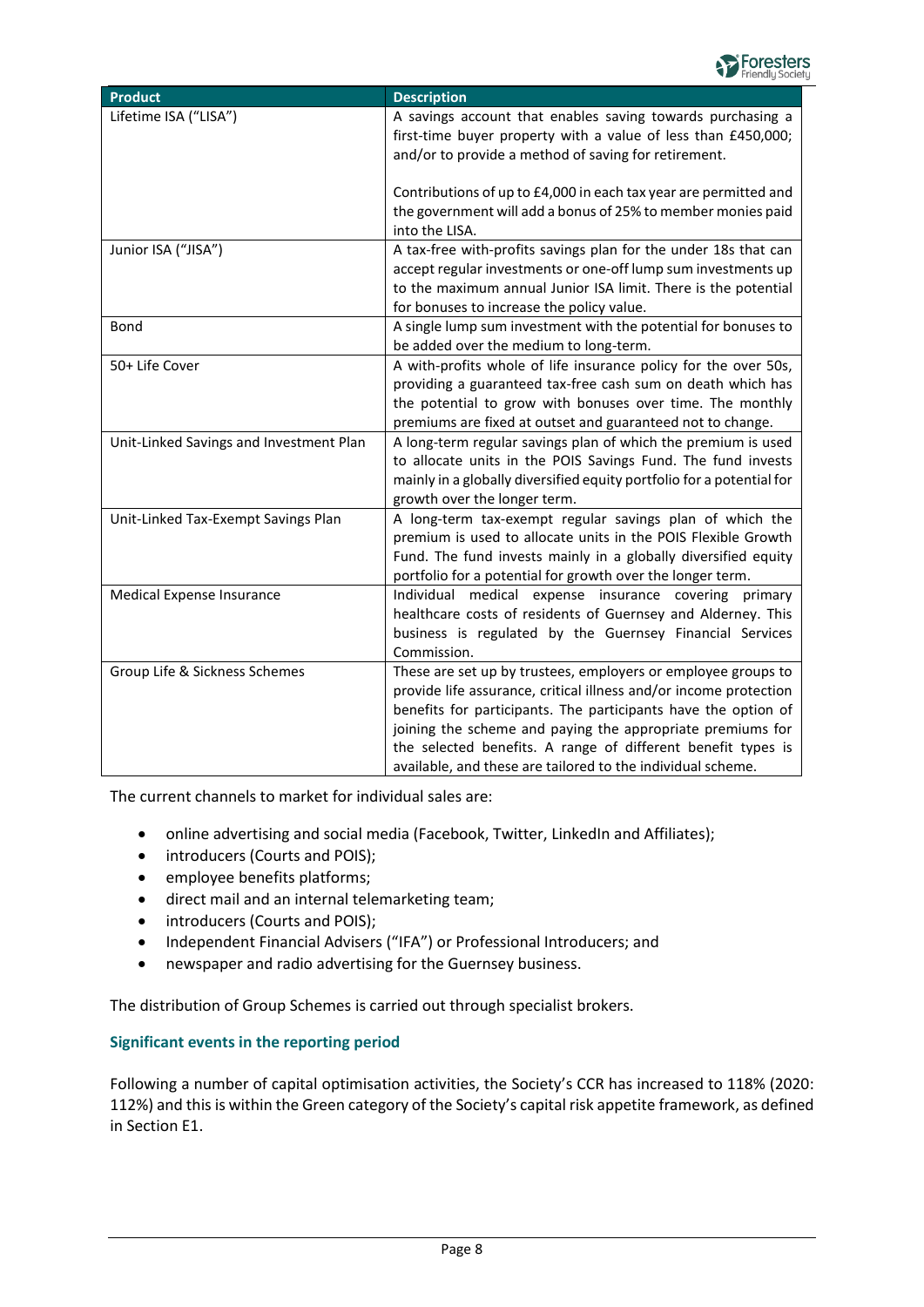

### <span id="page-8-0"></span>**A.2 Underwriting Performance**

The following table shows the underwriting performance by line of business over the reporting period for the Society's UK insurance business.

| <b>Technical Account: Long Term Business</b><br>(E'000)                                    | With-<br><b>Profits</b>  | Unit-<br><b>Linked</b>   | Non-<br><b>Profit</b>    | <b>Group</b>             | 2021<br><b>Total</b> | 2020<br><b>Total</b>     |
|--------------------------------------------------------------------------------------------|--------------------------|--------------------------|--------------------------|--------------------------|----------------------|--------------------------|
| Earned premiums, net of reinsurance                                                        |                          |                          |                          |                          |                      |                          |
| Gross premium written                                                                      | 15,508                   | 5,783                    | 227                      | 15,314                   | 36,832               | 31,528                   |
| Outward reinsurance premiums                                                               | (35)                     |                          |                          | (348)                    | (383)                | (242)                    |
| Net premium written                                                                        | 15,473                   | 5,783                    | 227                      | 14,966                   | 36,449               | 31,286                   |
| Investment income                                                                          | 2,075                    | 8,342                    | (6, 254)                 |                          | 4,163                | (907)                    |
| Net unrealised gains on investments                                                        | (1, 368)                 |                          | 5,699                    |                          | 4,331                | 7,497                    |
| <b>Total technical income</b>                                                              | 16,180                   | 14,125                   | (328)                    | 14,966                   | 44,943               | 37,876                   |
|                                                                                            |                          |                          |                          |                          |                      |                          |
| <b>Claims incurred</b>                                                                     |                          |                          |                          |                          |                      |                          |
| Gross claims payable                                                                       | (11, 363)                | (6,690)                  | (122)                    | (12, 381)                | (30, 556)            | (27, 162)                |
|                                                                                            |                          |                          |                          |                          |                      |                          |
| Change in other technical provisions                                                       |                          |                          |                          |                          |                      |                          |
| Long term business provision:                                                              |                          |                          |                          |                          |                      |                          |
| - gross amount                                                                             | (2, 327)                 | $\equiv$                 | 2,022                    | 1,943                    | 1,638                | (2, 243)                 |
| - reinsurers' share                                                                        | (2)                      | $\overline{\phantom{a}}$ |                          | (287)                    | (289)                | 222                      |
| - net of reinsurance                                                                       | (2,329)                  | $\overline{\phantom{a}}$ | 2,022                    | 1,656                    | 1,349                | (2,021)                  |
| Technical provisions for linked business:                                                  |                          |                          |                          |                          |                      |                          |
| - net of reinsurance                                                                       | $\overline{\phantom{0}}$ | (5, 847)                 | (613)                    | $\frac{1}{2}$            | (6,460)              | (2,826)                  |
| Net change                                                                                 | (2, 329)                 | (5, 847)                 | 1,409                    | 1,656                    | (5, 111)             | (4, 847)                 |
| <b>Other expenditure</b>                                                                   |                          |                          |                          |                          |                      |                          |
| - net operating expenses                                                                   | (2,610)                  | (1, 120)                 | (711)                    | (812)                    | (5,253)              | (4, 492)                 |
| - investment expenses and charges                                                          | (298)                    | (221)                    | (263)                    |                          | (781)                | (924)                    |
| <b>Total other expenditure</b>                                                             | (2,908)                  | (1, 340)                 | (974)                    | (812)                    | (6,034)              | (5, 416)                 |
|                                                                                            |                          |                          |                          |                          |                      |                          |
| <b>Total technical charges</b>                                                             | (16, 600)                | (13, 877)                | 313                      | (11, 537)                | (41, 701)            | (37, 425)                |
|                                                                                            |                          |                          |                          |                          |                      |                          |
| <b>Surplus of technical income over</b><br>technical charges (before expense<br>subsidies) | (420)                    | 248                      | (15)                     | 3,429                    | 3,242                | 451                      |
| With-Profits expense subsidies                                                             | 894                      | $\blacksquare$           | (894)                    | $\overline{\phantom{a}}$ | $\frac{1}{2}$        | $\overline{\phantom{a}}$ |
| Surplus of technical income over<br>technical charges                                      | 474                      | 248                      | (909)                    | 3,429                    | 3,242                | 451                      |
| Transfer from/(to) Fund for Future<br>Appropriations                                       | (474)                    | (248)                    | 909                      | (3,429)                  | (3, 242)             | (451)                    |
| <b>Balance on technical account</b>                                                        | -                        | $\overline{\phantom{a}}$ | $\overline{\phantom{0}}$ | $\overline{\phantom{a}}$ | $\blacksquare$       | $\overline{\phantom{a}}$ |

There was a profit of £3.2m over the reporting period (2020: £0.5m profit). Profits from the Society's with-profits business has been supported by some overhead expenses being met from the Non-Profit Fund.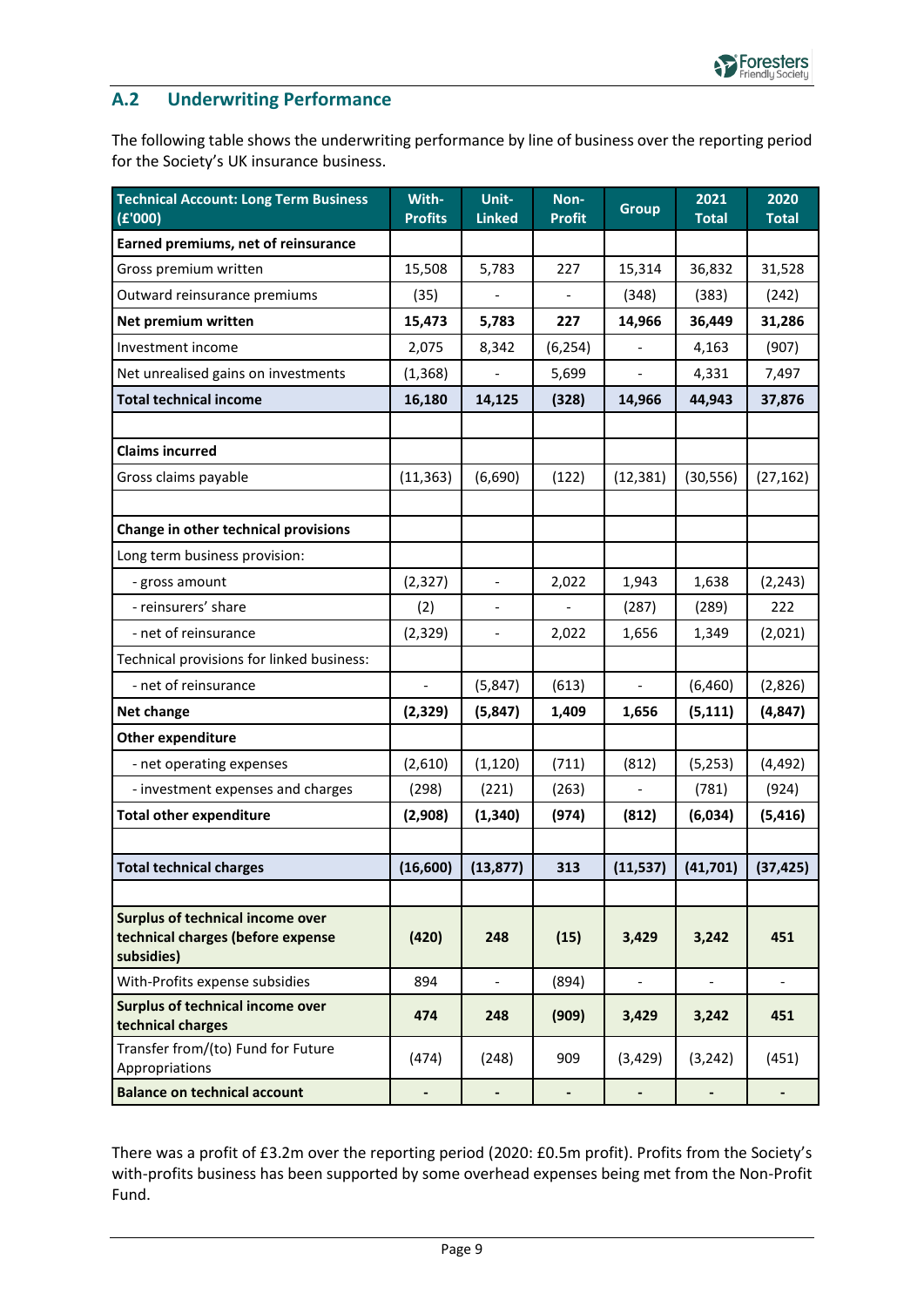

The Group business has posted a profit, due to renewals of large schemes during the year and more favourable claims experience than expected.

Unit linked business has posted a profit, where losses from new business written in 2021 has been more than offset by the significant increase in equity markets increasing the value of future charges levied on the unit linked funds under management.

The Non-Profit Fund has benefited from a change in valuation methodology of future investment costs, where these costs are more appropriately valued within the Actuarial models. However, this benefit has been offset by project costs of £0.7m (2020: £0.2m).

The following table shows the underwriting performance over the reporting period for the Society's Guernsey insurance business.

| <b>Technical Account: General Business</b><br>(E'000)        | 2021     | 2020     |
|--------------------------------------------------------------|----------|----------|
| Earned premiums, net of reinsurance                          |          |          |
| Gross premium written                                        | 2,651    | 2,588    |
| Investment income                                            | 47       |          |
| Other technical income                                       | 23       |          |
| <b>Total Technical Income</b>                                | 2,721    | 2,588    |
|                                                              |          |          |
| <b>Claims incurred</b>                                       |          |          |
| Gross claims payable                                         | (2, 211) | (1,794)  |
|                                                              |          |          |
| <b>Other Expenditure</b>                                     |          |          |
| Net operating expenses                                       | (156)    | 47       |
|                                                              |          |          |
| <b>Total Technical Charges</b>                               | (2, 367) | (1, 747) |
|                                                              |          |          |
| <b>Surplus of technical income over</b><br>technical charges | 354      | 841      |
|                                                              |          |          |
| Transfer from/(to) general business fund                     | (354)    | (841)    |
|                                                              |          |          |
| <b>Balance on Technical Account</b>                          |          |          |

There was a net transfer to the General Business Fund of £0.4m over the reporting period (2020: £0.8m).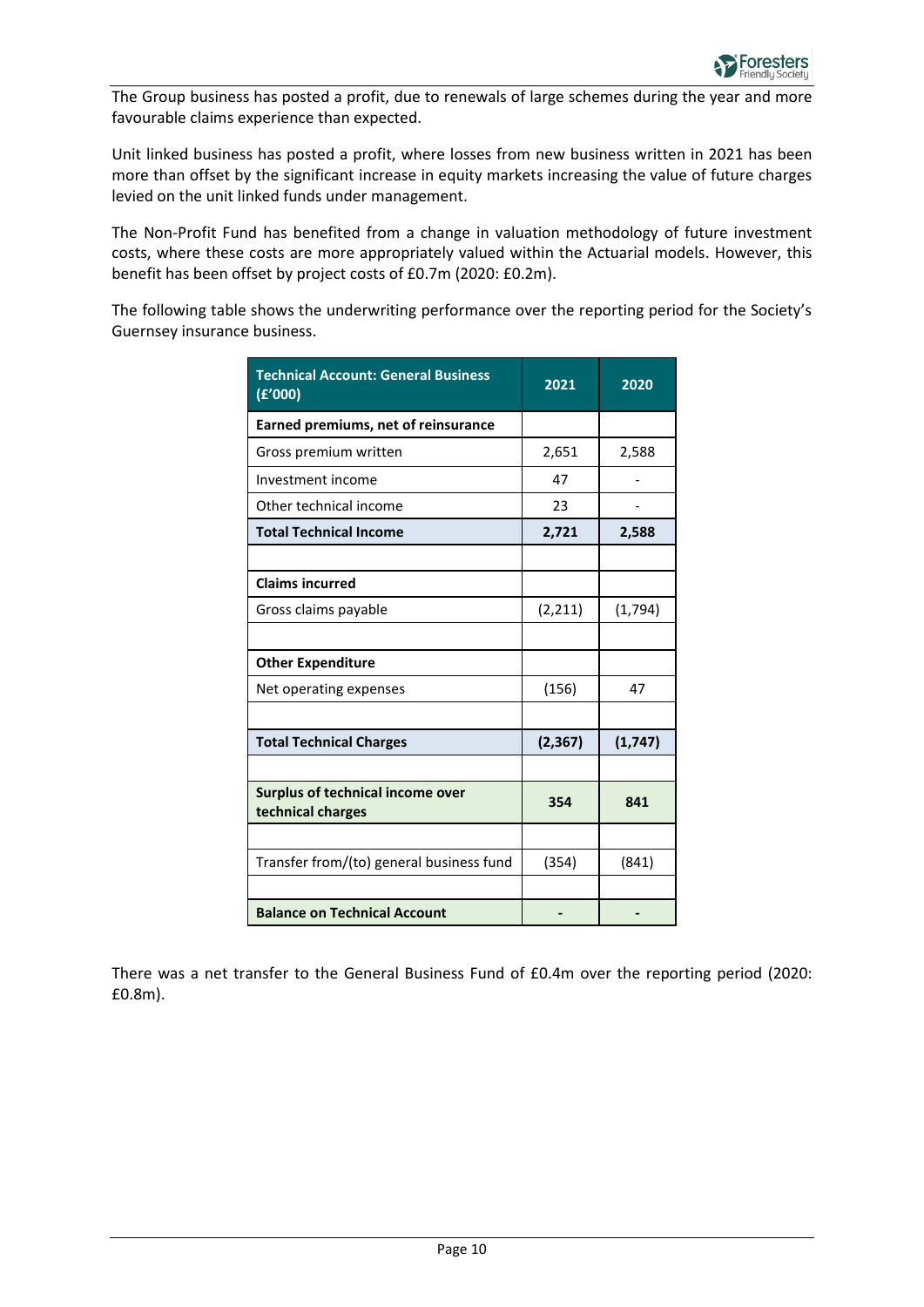

### <span id="page-10-0"></span>**A.3 Investment Performance**

#### **Investment income and expenses**

The table below shows the Society's investment income and expenses earned on the assets supporting the Society's UK long-term insurance business and the medical expense insurance business written by the Guernsey Court.

'Other investments' comprises cash, units in authorised unit trusts, loans, mortgages, deposits with credit institutions and deposits with Investment Associations. The Society invests directly in derivative investments in 2021 as part of efficient portfolio and capital management.

| <b>Technical Account</b><br>(E'000)                   | 2021  | 2020    |
|-------------------------------------------------------|-------|---------|
| UK long-term insurance business                       |       |         |
| <b>Investment income</b>                              |       |         |
| Income from property investments                      |       |         |
| Income from listed investments                        | 1,383 | 1,398   |
| Income from other investments                         | 224   | 160     |
| Gains/(Losses) on realisation of property investments |       |         |
| Gains/(Losses) on realisation of listed investments   | 2,556 | (2,465) |
| <b>Total investment income</b>                        | 4,163 | (907)   |
|                                                       |       |         |
| Total unrealised gains/(losses) on investments        | 4,331 | 7,497   |
|                                                       |       |         |
| <b>Total UK investment returns</b>                    | 8,494 | 6,590   |
|                                                       |       |         |
| Investment management expenses and charges            | 781   | 924     |
|                                                       |       |         |
| <b>Guernsey medical expense insurance business</b>    |       |         |
| Income from investments                               | 47    |         |
| Gains/(Losses) on investments                         |       |         |
| Unrealised gains/(losses) on investments              | 23    |         |
| <b>Total Guernsey investment returns</b>              | 70    |         |

Investment returns over 2021 were better than 2020, which saw increases in equity, corporate bond and property markets. The Society's UK long-term insurance business did not directly hold property over 2021, rather property exposure was gained through a collective fund.

#### **Securitisations**

The Society does not hold any investments in securitisations.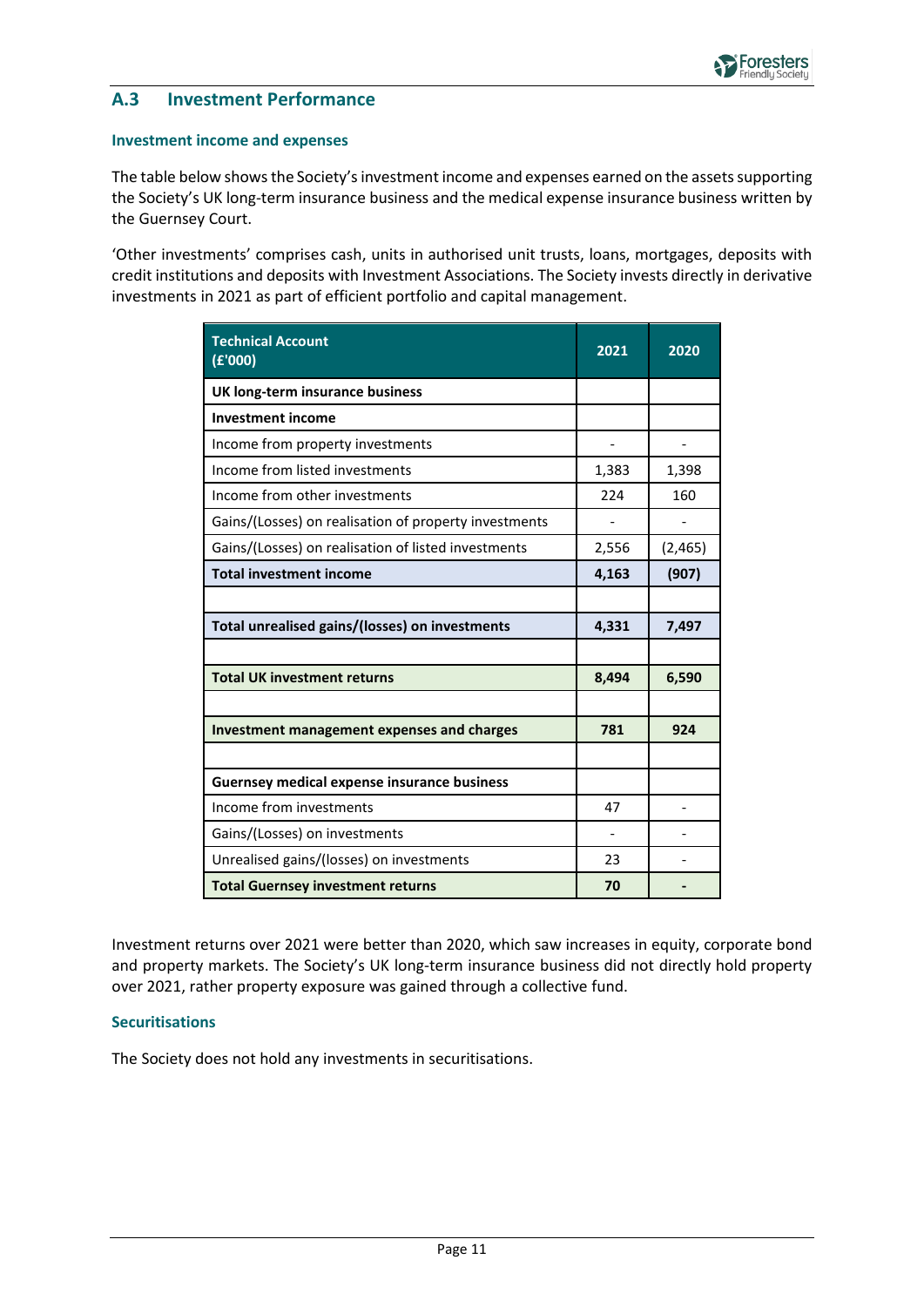

### <span id="page-11-0"></span>**A.4 Performance of other activities**

#### **Courts**

The Society has 189 branches ("Courts") which are the local point of contact for members. The Courts have assets amounting to £86.4m (2020: £83.7m) and table below provides the allocation of these funds.

| <b>Allocation</b><br>£'000                         | 2021     | 2020     |  |
|----------------------------------------------------|----------|----------|--|
| Court Investment Fund property                     | 36,356   | 37,095   |  |
| Equitix Infrastructure Fund                        | 5,584    | 2,995    |  |
| Leeds Investment Association deposits              | 14,306   | 13,254   |  |
| <b>Fixed interest</b>                              | 18,781   | 20,885   |  |
| Derby Investment Association deposits              | 5,226    | 4,889    |  |
| Locally managed property                           | 4,436    | 4,521    |  |
| CIF Cash and cash equivalents                      | 1,862    | 78       |  |
| Net Debtors/creditors                              | (1,014)  | (1, 258) |  |
| Guernsey insurance assets                          | (5, 145) | (4, 791) |  |
| Court Reserve Fund                                 | (1,029)  | (765)    |  |
|                                                    |          |          |  |
| <b>Society Court Funds</b>                         | 79,363   | 76,903   |  |
|                                                    |          |          |  |
| <b>Leeds Investment Association surplus assets</b> | 6,999    | 6,772    |  |
|                                                    |          |          |  |
| <b>Consolidated Court Funds</b>                    | 86,362   | 83,675   |  |

The Society also manages a number of Discretionary Benefit Funds amounting to £14.1m (2020: £12.7m) which provide non-insurance benefits to members and Courts at the discretion of the Board of Directors of the Society.

The Courts are geographical groups of members who manage their own funds and support social, fraternal, educational and benevolent activities. Each Court elects its own officers and delegates who represent the Court's members at the High Court (Annual General Meeting) of the Society. The delegates attending High Court elect a High Chief Ranger each year to represent all Courts at internal and external events. This approach provides a governance structure for members to have their say in an organisation which they own.

Court assets and the Discretionary Benefit Funds are not available to support the UK insurance business of the Society. Their assets and activities are shown within the Non-Technical Account in the Society's financial statements.

#### **Investment Associations**

21 Courts hold deposits totalling £10.3m (2020: £9.7m) in two Investment Associations. These Investment Association deposits are investments made by the Courts and Discretionary Benefit funds and consequently have no impact on the insurance results shown in the Technical Account.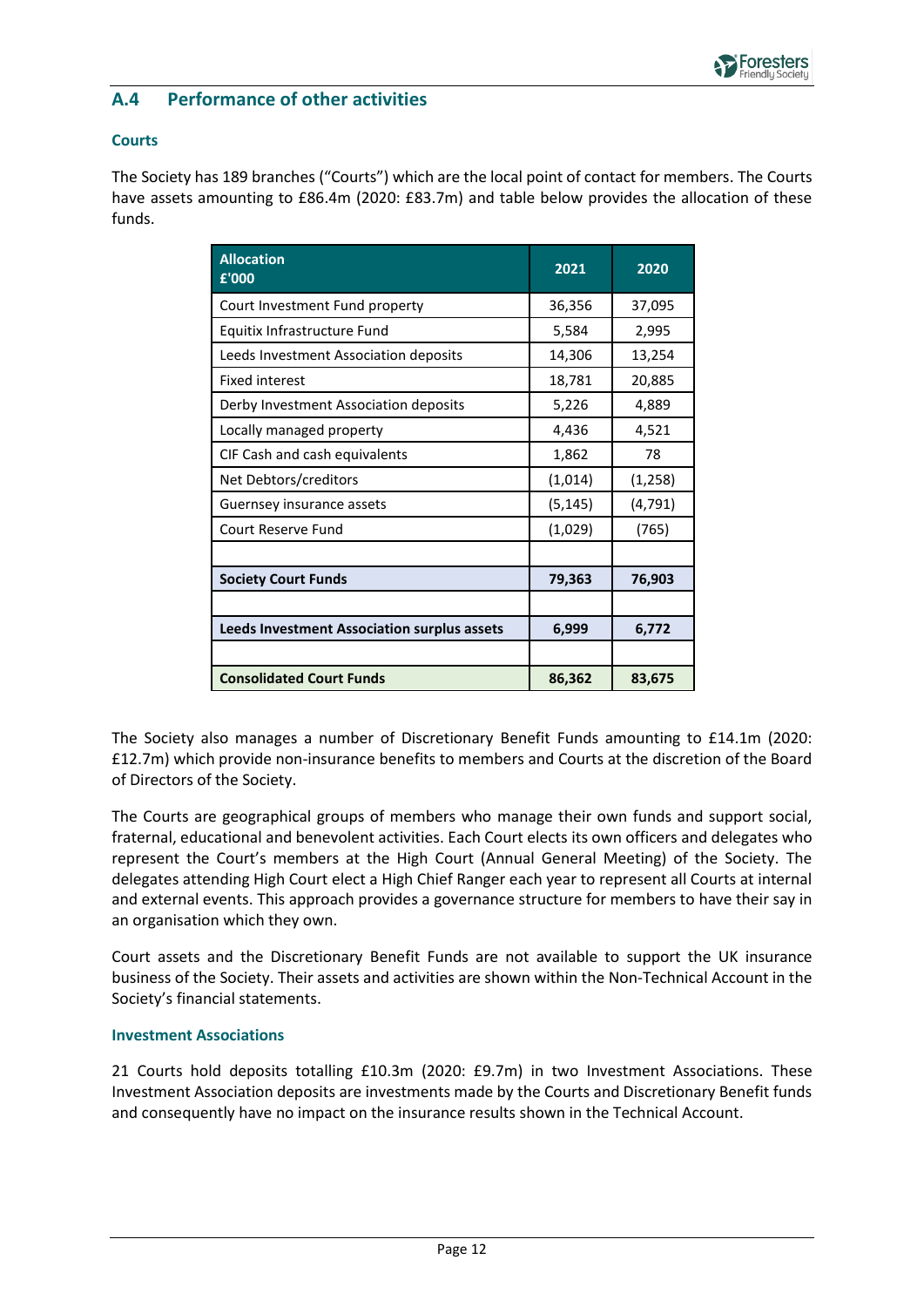

Investment Associations are registered as Specially Authorised Societies under the Friendly Society Act 1974. The Investment Associations have their own constitutions or rules and are governed by Committees of Management that are independent to the Society's Board of Directors. The objective of these Investment Associations is to receive deposits of registered friendly societies and their branches and to invest the same for their benefit. Investment Associations are unincorporated associations registered in England and Wales, have no issued share capital and their principal area of operation is Great Britain.

The Society is in a position where it can exert control over the Leeds Investment Association. The Leeds Investment Association's assets and liabilities and its income and expenses are therefore included in the consolidated financial statements, and the Leeds Investment Association assets and liabilities are recognised in the Solvency II balance sheet.

The rules of the Derby and Derbyshire Foresters' Investment Association state that the members of the Association are individuals who are members of the depositing courts and not the Courts themselves and this Association is not consolidated in the Society's financial statements.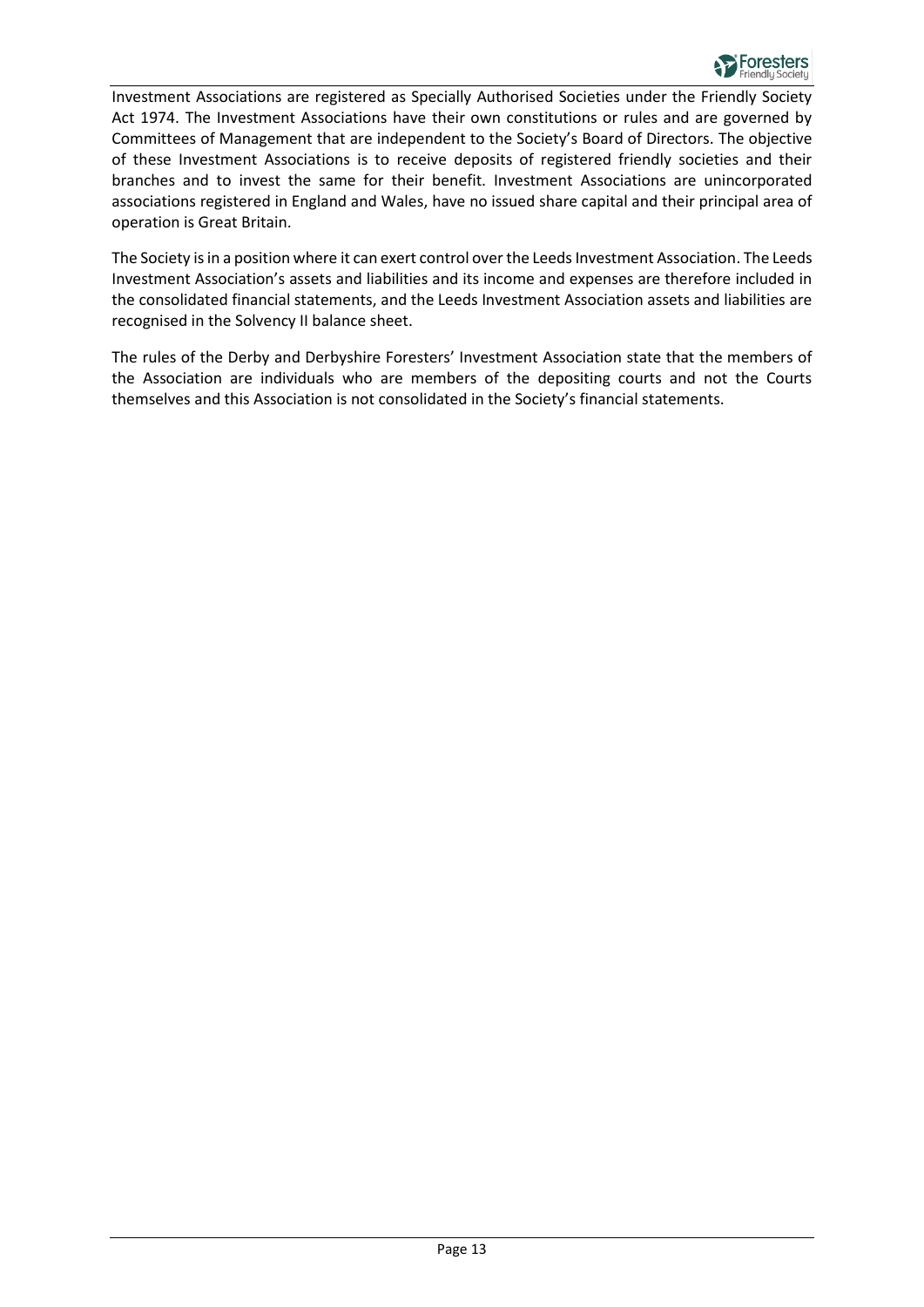#### **Non-Technical Investment Returns**

The investment returns below relate to the assets held by the Society's Courts and the Discretionary Benefit Funds. The "Society" column below consists of the Court operations including Guernsey Court's general insurance business. The "Group" (i.e. consolidated) column also includes the results of the Leeds Investment Association.

| f'000                                                        |              | 2021           |              | 2020           |  |
|--------------------------------------------------------------|--------------|----------------|--------------|----------------|--|
|                                                              | <b>Group</b> | <b>Society</b> | <b>Group</b> | <b>Society</b> |  |
| <b>Investment income</b>                                     |              |                |              |                |  |
| Income from property investments                             | 2,790        | 2,402          | 3,162        | 2,731          |  |
| Income from listed investments                               |              | 848            | 643          | 281            |  |
| Income from other investments                                | 37           |                | 48           | 3              |  |
| Sub-total income                                             | 4,052        | 3,250          | 3,853        | 3,015          |  |
|                                                              |              |                |              |                |  |
| Gains/(losses) on the realisation of listed investments      | 262          | 48             | 114          | 114            |  |
| Gains/(losses) on the realisation of property investments    | (189)        | (185)          | (1,784)      | (1,784)        |  |
| Sub-total realised gains/(losses)                            | 73           | (137)          | (1,670)      | (1,670)        |  |
|                                                              |              |                |              |                |  |
| Court held assets:                                           |              |                |              |                |  |
| Income from property investments                             | 119          | 119            | 135          | 135            |  |
| Income from mainland Court investments                       | 719          | 2,030          | 672          | 1,888          |  |
| Other income - Courts                                        | 369          | 369            | 326          | 326            |  |
| Gains/(losses) on realisation of investments                 | (16)         | (16)           | 61           | 61             |  |
| Sub-total Court-related investment income                    | 1,191        | 2,502          | 1,194        | 2,410          |  |
|                                                              |              |                |              |                |  |
| <b>Total Non-Technical investment income</b>                 | 5,316        | 5,615          | 3,377        | 3,755          |  |
|                                                              |              |                |              |                |  |
| Total Non-Technical unrealised gains/(losses) on investments | 2,497        | 516            | 2,565        | 2,062          |  |
|                                                              |              |                |              |                |  |
| Unrealised gains/(losses) on Court investments               | 1,941        | 1,941          | (2,661)      | (2,661)        |  |
|                                                              |              |                |              |                |  |
| <b>Total Non-Technical investment returns</b>                | 9,754        | 8,072          | 3,281        | 3,156          |  |
|                                                              |              |                |              |                |  |
| Non-Technical Investment management expenses and charges     | 255          | 255            | 422          | 422            |  |

#### **Non-Technical Expenses**

Non-Technical Account expenses of £0.3m (2020: £0.4m) relate to the investment costs of the Courts' investments.

### <span id="page-13-0"></span>**A.5 Any other information**

There is no other material information to disclose regarding the business and performance of the Society.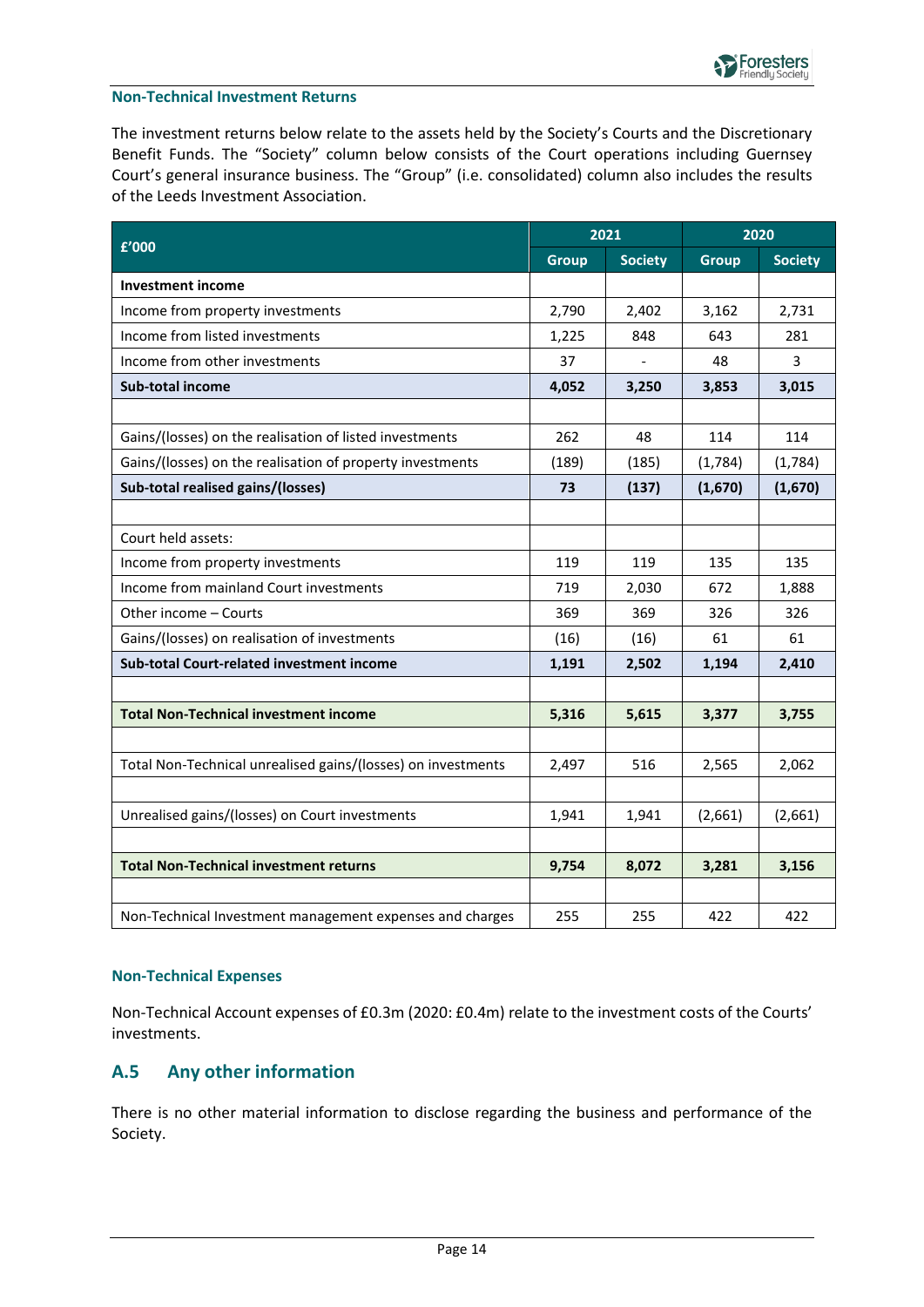

### <span id="page-14-0"></span>**B. System of Governance**

### <span id="page-14-1"></span>**B.1 General Information on the System of Governance**

This section outlines how the Society is directed and controlled and provides an overview of the Society's system of governance. The Society voluntarily complies with The AFM Corporate Governance Code ("Code") which is based on The UK Corporate Governance Code, as published in January 2019. The Code draws on good practice and on statutory and regulatory expectations.

#### **The Board of Directors**

The Board of Directors is the governing body of the whole of the Society's activities. The Board is responsible for the direction and management of the business of the Society in the fulfilment of its mission and strategic objectives, and in compliance with the Society's Memorandum, Rules and any applicable legislation and regulation and the Society's policies, principles and values.

In pursuance of its strategic objectives, the Board maintains a schedule of matters specifically reserved for the Board and exercises all those powers that are not by regulation, legislation, or by the Rules, required to be exercised by the Society at the Annual General Meeting or a Special General Meeting.

The composition of the Board at the end of 2021 was a mix of one Non-Executive Professional Director (with one vacancy), two Non-Executive Member Directors and two Executive Directors. A "Professional Director" is identified as having recent insurance industry knowledge and experience, and a "Member Director" is one drawn directly from the membership, having knowledge of the Society's fraternal activities.

The Board delegates certain parts of its responsibilities to Sub-Committees and to Advisory Arrangements which operate within defined Terms of Reference. The Terms of Reference are available on the Society's website at [www.forestersfriendlysociety.co.uk/about-us/reports-governance.](https://www.forestersfriendlysociety.co.uk/about-us/reports-governance)

#### **Chairman and Chief Executive**

The roles of the Chairman and Chief Executive are held by different people and the division of responsibilities between the two is clearly established, set out in writing and agreed by the Board of Directors.

The Chairman is a professional Non-Executive Director and responsible for leadership of the Board, encouraging open and constructive debate at Board meetings, ensuring the Board acts effectively and within its Terms of Reference.

The Chief Executive has overall responsibility for managing the Society and for implementing the strategies and policies agreed by the Board.

#### **Non-Executive Directors**

The number of Non-Executive Professional Directors decreased from four to one following the conclusion of the Society's 2021 Annual General Meeting. In addition to the planned retirement of the former Chairman, the Senior Independent Director resigned from the Board and the delegates declined to elect the proposed new Chairman. There were no changes to the Non-Executive Member Directors. The Nominations Committee is currently undertaking a recruitment process to seek additional Non-Executive Professional Director resource.

The Non-Executive Directors are responsible for bringing independent judgement and challenge to the Board debate and its decisions. They provide constructive challenge to management and help develop proposals on strategy.

Copies of the letters of appointment of the Non-Executive Directors are available at the Society's Head Office.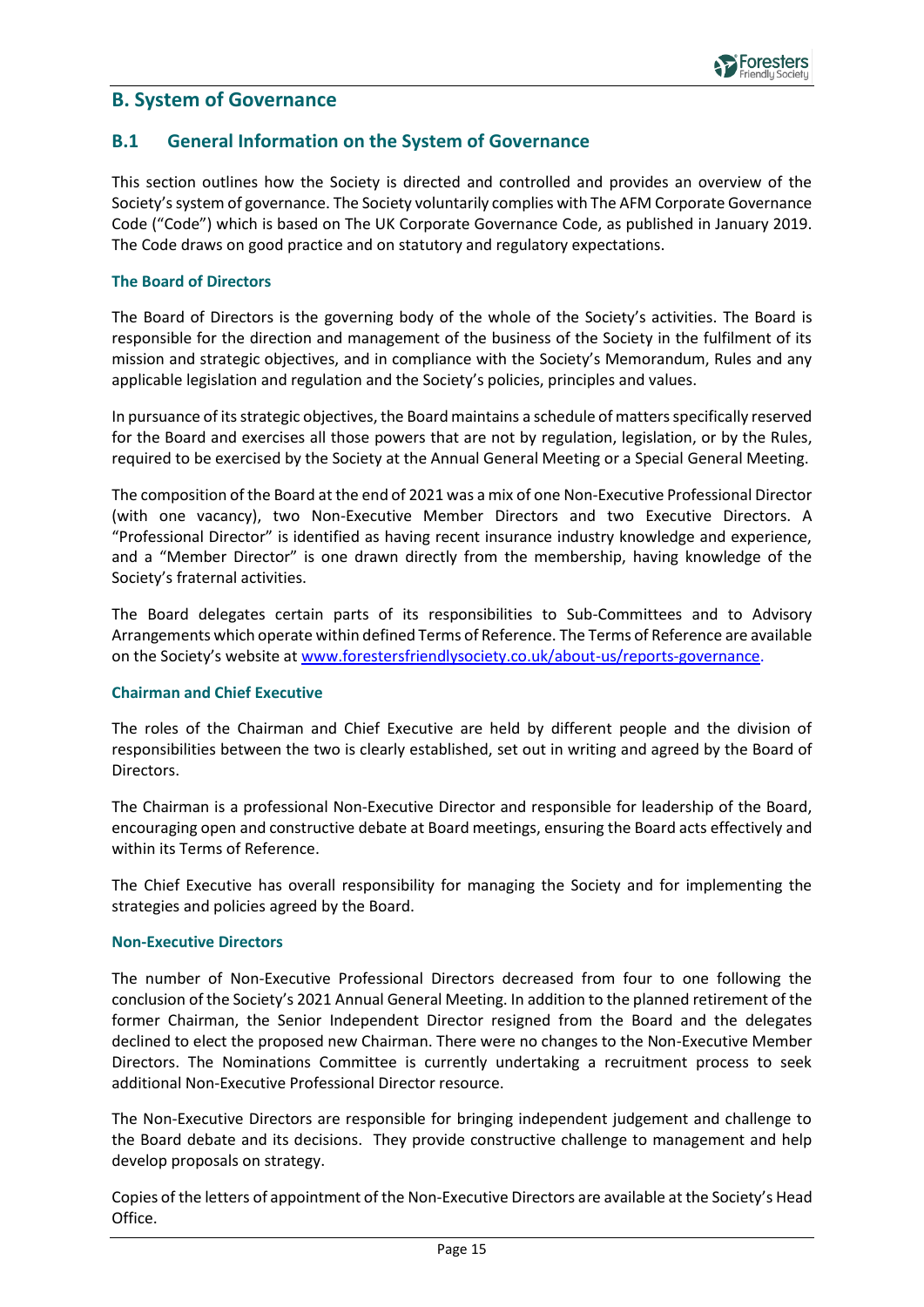

#### **Executive Directors**

Two Executive Directors were in post at the end of 2021, Rachel Hardy, Chief Executive Officer, and Nick Warr, Finance Director. There were no changes to these positions over 2021.

#### **Senior Independent Director**

The Code recommends that mutual insurers maintain a dialogue with their members and appoint a Senior Independent Director to handle issues and concerns raised by members. The Senior Independent Director acts as the Society's Whistleblowing Champion, provides counsel for the Chairman and serves as an intermediary for the other Directors when necessary. The Senior Independent Director is also responsible for holding annual meetings with the Non-Executive Directors, without the Chairman present, to appraise the Chairman's performance.

#### **Appointments to the Board and Re-election**

The appointment of new Directors is considered by the Nominations Committee which makes recommendations to the Board. Following co-option to the Board, a Director is subject to election by members at the next Annual General Meeting. Thereafter, in accordance with the Society's Rules, each Director must retire at the Annual General Meeting three years after the meeting at which they were last elected or re-elected as a Director. A retiring Director may seek re-election subject to the Society's Rules and the Code. A Director's initial term of office may be reduced to align with Board rotation.

#### **Appraisal and Evaluation**

The Board undertakes a formal annual evaluation of its own performance and that of its Committees and individual Directors, and in accordance with the Code is required to consider having a regular externally facilitated Board evaluation.

#### **Sub-Committees of the Board**

#### Audit, Risk and Compliance Committee ("ARCC")

The ARCC considers matters in relation to internal and external audit and is provided with reports on significant findings and recommendations, together with management's responses. It also considers and recommends the methodology and assumptions for the Solvency II technical provisions.

The ARCC provides advice to the Board on risk strategy and risk appetite, including the oversight of current risk exposures of the business. It develops proposals for the Board in respect of overall risk appetite and tolerance, as well as the metrics used to monitor the firm's risk management.

The Chief Executive Officer, Chief Finance Officer, Chief Risk Officer ("CRO"), Chief Compliance Officer ("CCO"), internal auditors and external auditors attend meetings of the ARCC by invitation. The ARCC also invites other departmental managers as necessary to provide a deeper insight into key issues.

The ARCC, in accordance with their Terms of Reference, considers whether the annual Report and Accounts, taken as a whole, are fair, balanced and understandable, providing the information necessary for members to assess the Society's performance, business model and strategy.

#### Investment Committee

The Investment Committee considers matters in relation to investment of funds managed by the Society. Investment advice is given to the Investment Committee from the Society's Chief Investment Officer ("CIO"). The CIO also holds the Climate Change SMF role for the Society.

The performance of the various asset classes and funds is reviewed on a quarterly basis to ensure that they are in line with expectations and risk appetite.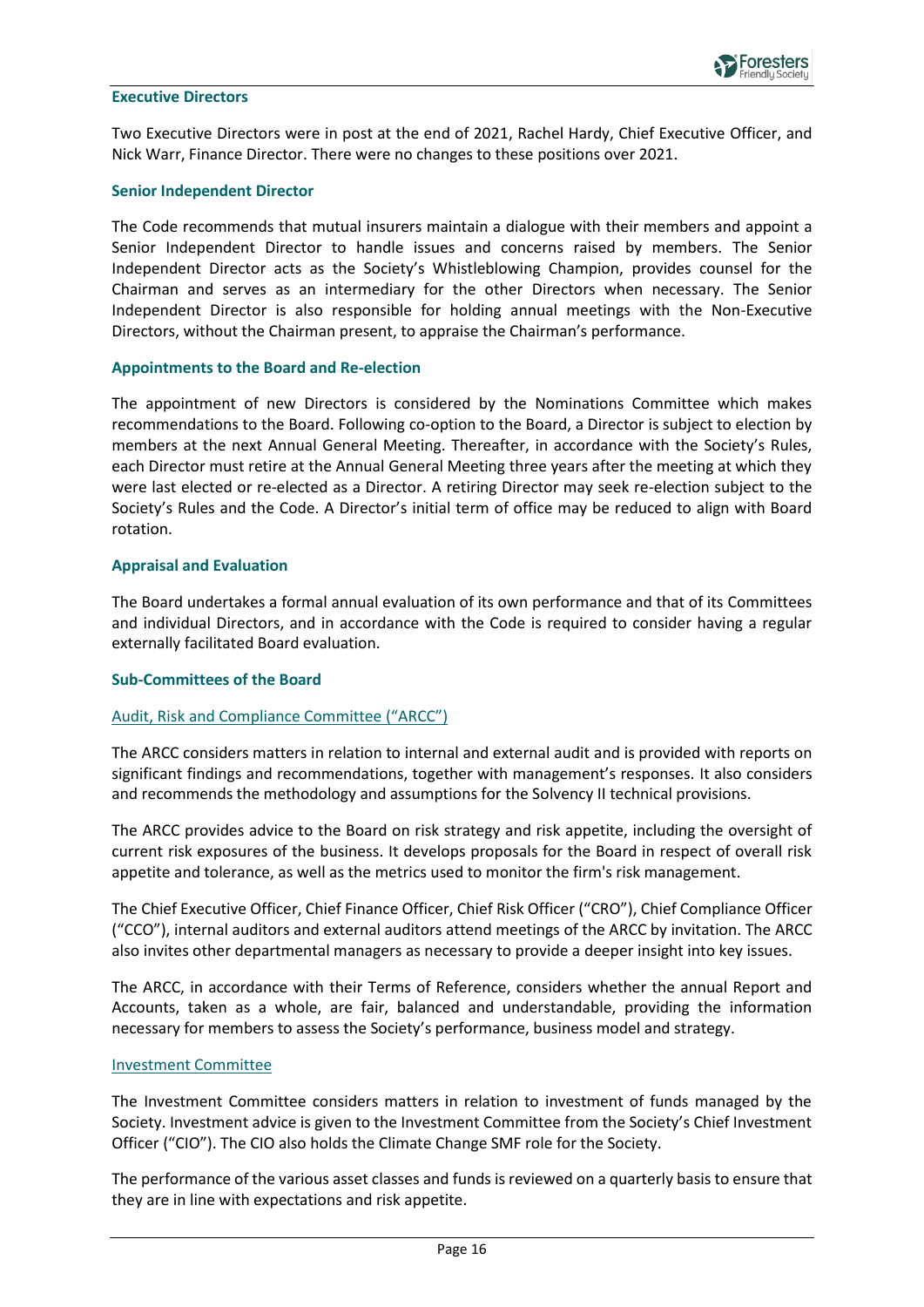#### Membership Committee

The Membership Committee considers matters in relation to the membership of the Society and the Society's non-regulated activities.

The Committee acts as a conduit between the wider membership of the Society and the Board. The Committee's responsibilities are to promote active Forestry and to support all members of the Society. It does this by ensuring Court's network activities and benefits offered through the Courts are relevant to members' needs. The Committee's Terms of Reference were enhanced in 2021 to empower it to make more decisions and giving it responsibility for the development and maintenance of a strategic plan for the Court Network.

#### Nominations Committee

The Nominations Committee recommends to the Board suitable candidates for positions on the Board and the roles of Senior Independent Director, High Chief Ranger, High Sub-Chief Ranger and members of the Membership Committee. It also makes recommendations to the ARCC in respect of the appointment and termination of the CRO.

The Committee considers key person dependency and succession planning for the Board, role of Chief Executive and other senior management positions. It also considers the composition of the Sub-Committees reviewing the balance of skills, experience, independence and training of the Board.

#### Remuneration Committee

The Remuneration Committee considers matters in relation to remuneration and expenses.

The Committee supports the Board in the design and content of the Society's overall Remuneration Policy and reviews it regularly, in line with market conditions and applicable legislation.

The Committee determines and advises the Board on the policy for remuneration of the Executive Directors and Company Secretary.

It also makes recommendations to the Board on Propositions to be proposed at the Annual General Meeting, as well as the framework for remuneration of the Chairman, Non-Executive Directors, membership and Chairmanship of Sub-Committees, High Chief Ranger and High Sub-Chief Ranger.

#### With-Profits Advisory Arrangement

The With-Profits Advisory Arrangement ("WPAA") provides independent judgment to the Board including consideration of the rights and interests of with-profits policyholders and other policyholders, stakeholders and members of the Society, in a way that is consistent with the fair treatment of customers.

The Society has one open with-profits fund (the OIF) and four closed with-profits funds: Pure Endowment Fund ("PEF"), Tunstall Fund, Leek Fund and Post Office Insurance Society Fund ("POIS") Fund. Although each fund is considered individually, the main terms of reference are the same for all funds.

The WPAA, taking the advice of the With-Profits Actuary, considers the areas where management can exercise discretion in complying with the Principles and Practices of Financial Management ("PPFM") set out for each of the five with-profits funds in all material respects.

The PPFM is available on the Society's website at [www.forestersfriendlysociety.co.uk/about](https://www.forestersfriendlysociety.co.uk/about-us/reports-governance)[us/reports-governance.](https://www.forestersfriendlysociety.co.uk/about-us/reports-governance)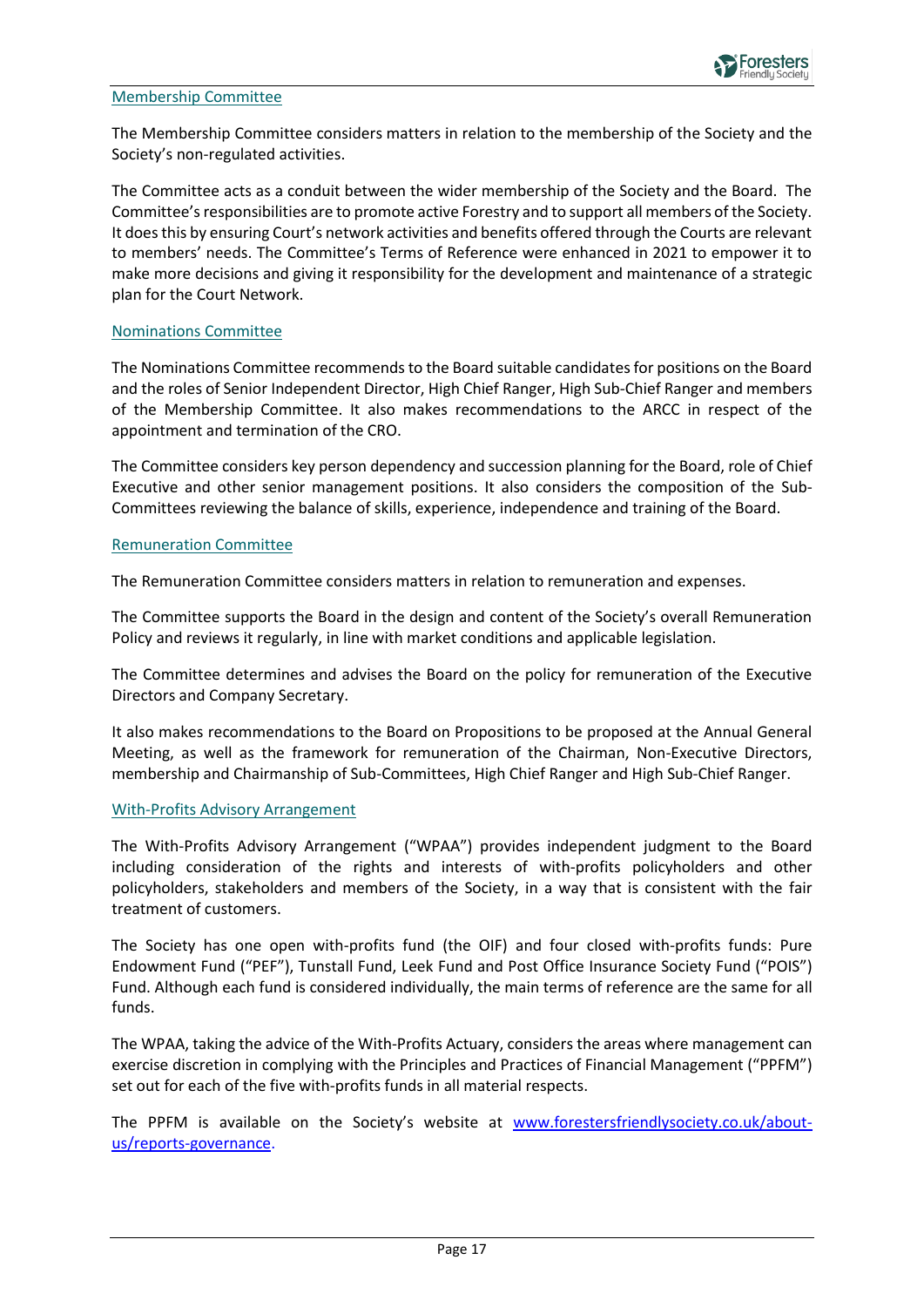#### Unit-Linked Advisory Arrangement

The role of the Unit-Linked Advisory Arrangement ("ULAA") is to provide independent judgment to the Board including consideration of whether the management of the Society's unit-linked funds is consistent with the fair treatment of customers.

The Society has three unit-linked funds in operation: the POIS Flexible Growth Fund, the POIS Money Bond Fund and the POIS Savings Fund. The POIS Money Bond Fund is a closed fund.

The ULAA reviews and recommends to the Board any changes to the public document entitled "How we manage our unit-linked funds" (available on the Society's POIS website at [www.pois.co.uk/about](https://www.pois.co.uk/about-us/reports-governance/)[us/reports-governance\)](https://www.pois.co.uk/about-us/reports-governance/). This document helps explain to customers how the funds will be operated and how the exercise of discretion may occur in relation to deriving unit-linked fund prices for use in working out policyholder benefits.

The WPAA and ULAA are advisory in nature; they are not decision-making bodies.

#### **Key Functions**

The following section provides a summary of the authority, resources and operational independence of the key functions.

#### Chief Risk Officer ("CRO")

The Risk Function is led by the CRO. The CRO is a senior role within the Society and is approved under the Senior Managers and Certification Regime ("SM&CR"). The CRO is a member and Chair of the Business Risk and Compliance Committee ("BRCC") and reports directly to the Chief Executive, with a dotted line to the ARCC Chair. The CRO is supported by a Risk & Compliance Assistant.

The CRO provides independent oversight and challenge of the Society's systems and controls in respect of risk management and ensures the adequacy of risk information, risk analysis and risk training provided to the Board. The role has responsibility for oversight of the Risk Management Framework and performance of the Society's Own Risk and Solvency Assessment ("ORSA").

The CRO is invited to attend Board and Committee meetings where relevant and provides reports to the ARCC.

In June 2020, the Chief Risk Officer resigned, and the controlled function was transferred to the Chief Compliance Officer on an interim basis whilst a new Chief Risk Officer was recruited. An appointment was made in October 2020 and SMF 4 approval granted in December 2021.

#### Chief Actuary

The Chief Actuary is responsible for the work of the Actuarial Function, particularly in respect of the calculation of technical provisions and solvency capital requirements. Key actuarial reports are presented to the ARCC.

The Chief Actuary attends the Board and relevant Committee meetings. An annual report is produced for the Board, setting out all tasks that have been undertaken by the Actuarial Function and their results, with clear identification of any deficiencies and recommendations as to how these should be remedied.

The Chief Actuary is a Fellow of the Institute of Faculty of Actuaries and holds a Life Chief Actuary Practising Certificate. The Chief Actuary is supported by an outsourced Actuarial Function, Zenith Actuarial Limited.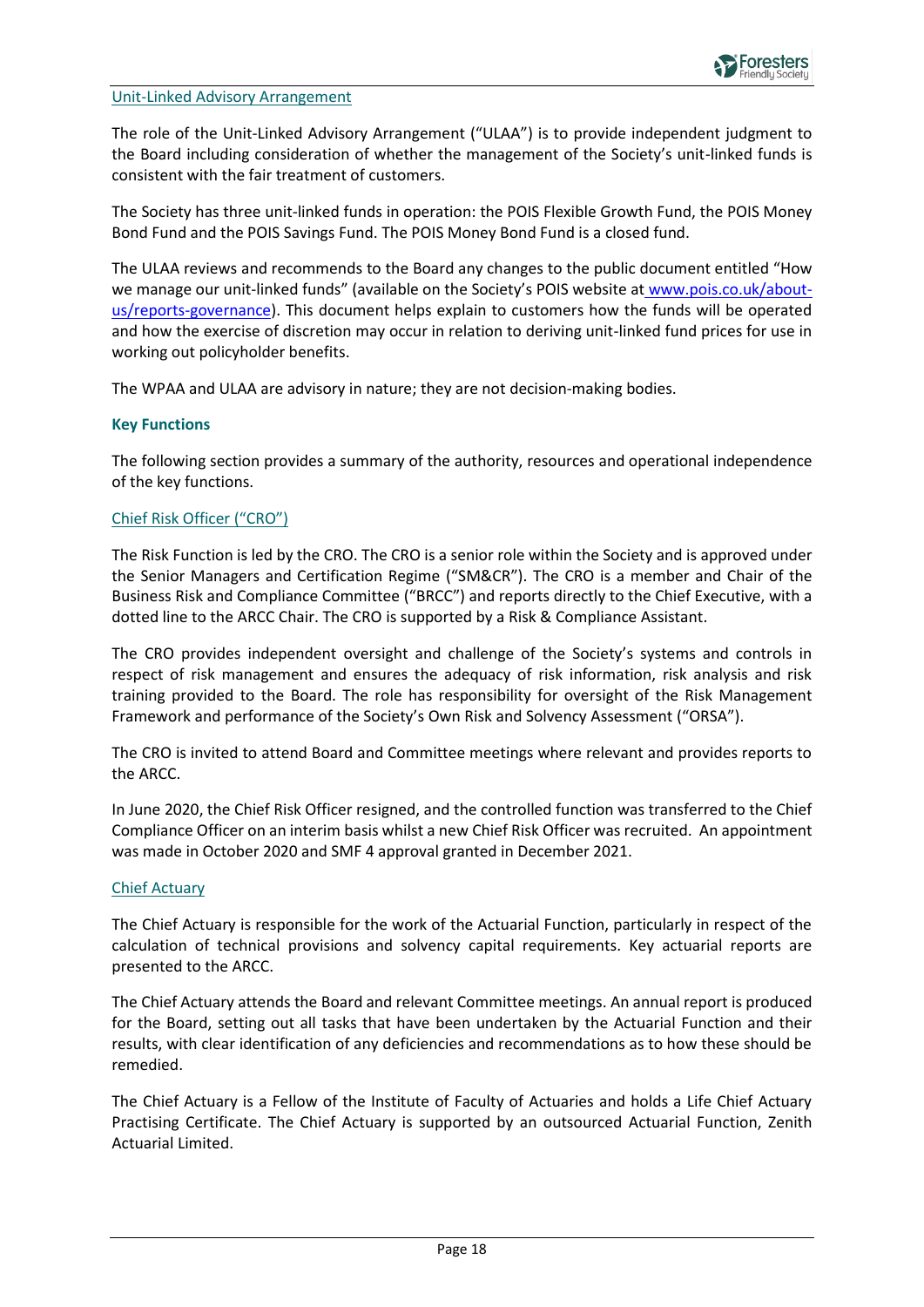

#### Chief Compliance Officer ("CCO")

Compliance Oversight is led by the CCO and is approved under the SM&CR. The CCO is a member of the BRCC and reports directly to the Chief Executive, with a dotted line to the ARCC Chair. The CCO is supported by a Risk & Compliance Assistant.

The CCO is appropriately skilled in respect of the regulatory environment, data protection, financial crime and monitoring. The CCO is also not involved in the day to day running of operations of the Society.

The CCO is invited to attend Board and Committee meetings where relevant and provides reports to the ARCC. The Compliance Plan sets out the planned activities of the Compliance Function considering the activities of the Society and its exposure to compliance risk.

#### Climate Change Officer ("CIO")

During 2019, the Society was required to designate a Climate Change Officer. This role is held by the Society's Chief Investment Officer as a considerable amount of the financial risk the Society is exposed to in relation to climate change is derived from our investment portfolios.

Regulators are increasingly focusing on the risks that arise from climate change, and expect firms to work towards managing them, including the ability to remain operationally viable in changing times. The Society's investment manager AXA IM has been a leader in de-carbonisation, a leader in UN Principles for Responsible Investment ("PRI") and our mandates cover Environmental, Social and Governance ("ESG") considerations.

The Society is taking steps to ensure that it will have the required processes in place to comply with all regulatory obligations related to climate change. A plan has been developed to cover the key aspects of Governance, Risk Management, Scenario Analysis and Disclosure. The main risk exposure to the Society is in respect of the investment portfolio. The Society's CIO is actively working with the Society's investment managers on our approach to climate change.

Other considerations and risks that are being assessed in respect of climate change are impacts of increased possibility of pandemics and impacts to properties held by the Society, whether this is flooding or natural disaster risks, and also increased risk of disaster that could affect the building that the society operates its insurance business from, and how the Society responds to those potential risks. Although the main risk exposure is the investment portfolio, the Society needs to ensure it remains operationally viable.

#### Internal Audit Function

The Internal Audit Function is currently outsourced to Mazars LLP, who report directly to the Chair of the ARCC. The ARCC has access to a wide skill set using Mazars. Internal Audit maintains independence as the internal audits are conducted by an outsourced external company who are removed from the day-to-day operations of the Society. The annual internal audit plan is developed on a risk-based approach, taking into account the resources and skills required to carry out the plan.

The Chair of the ARCC has responsibility for the establishment, implementation and maintenance of the internal audit plan, taking into account all of the Society's activities and the complete system of governance. Written recommendations are presented to the ARCC based on the results of the audit findings.

#### **Changes to the system of governance in the reporting period**

A reallocation of SMF roles, including SMF9 role of Chairman, was undertaken following a reduction in the number of Non-Executive Professional Directors in June 2021 and regulatory approval sought.

The CRO received SMF4 approval in December 2021.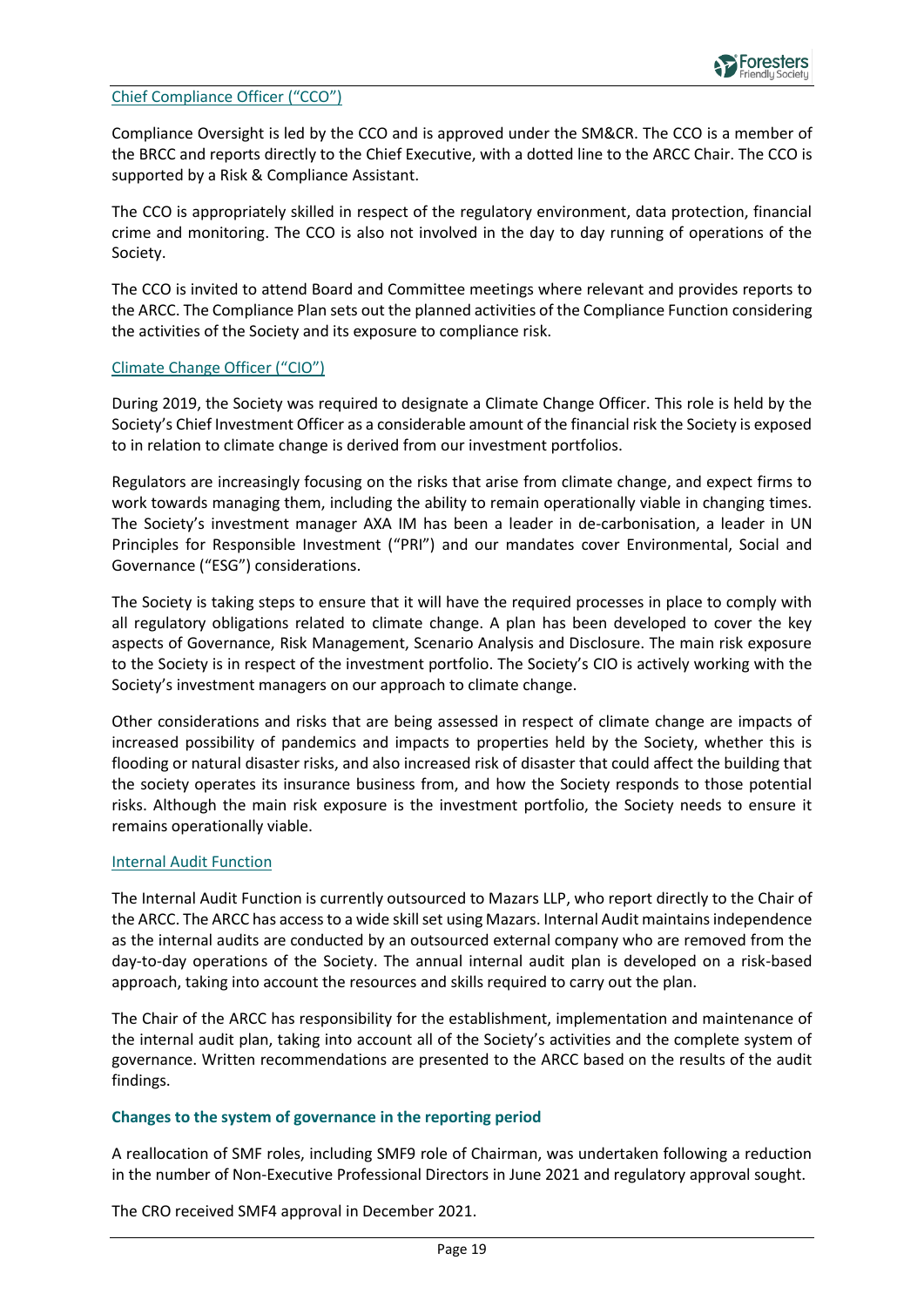#### **Assessment of adequacy of the system of governance**

The Board consider that the system of governance is appropriate for the Society based on consideration of the nature, scale and complexity of the risks inherent in its business.

#### **Remuneration Policy**

The Society's Remuneration Policy aims to attract, motivate, support and retain high quality individuals with the necessary skills to achieve the Society's strategic objectives, meet regulatory requirements and support the short, medium and long-term interests of members. The Society monitors its gender pay gap.

The scope of the Policy covers all elements of the remuneration package for staff, Executive and Non-Executive Directors (including the Chairman, Deputy Chairman and Senior Independent Director), members of Board Sub-Committees and roles within the Society which are of a presidential nature such as the High Chief Ranger.

The Policy forms part of a risk framework supporting the Board and management in discharging their responsibilities to ensure that:

- remuneration awards do not threaten the Society's ability to maintain an adequate capital base;
- remuneration arrangements with service providers do not encourage risk taking that is excessive in view of the Society's risk management strategy; and
- failure is not rewarded.

The Board and Remuneration Committee are primarily responsible for determining the Policy and reviewing it annually to ensure it remains appropriate. The Board retains the discretion to make changes in response to market conditions and in exceptional circumstances, where it is in the interest of the Society and its members to do so.

The outcome of any assessment by the Remuneration Committee will be reported ultimately to the Board with any actual and potential risks being reported to the CRO as part of the management of risks across the whole Society.

The Society operates a defined contribution group stakeholder pension scheme which employees are eligible to join after a probationary period with auto-enrolment. There are no supplementary pension benefits or early retirement schemes for members of the Board or other key function holders.

The remuneration budget is usually aligned with consumer price inflationary indices as published by the Office of National Statistics from time to time.

Executive remuneration comprises of basic salary, bonus scheme, a contributory pension and other benefits.

The remuneration of all Non-Executive Directors, including the Chairman, is reviewed on an annual basis using expert advice and guidance from both internal and external sources. Non-Executives are only entitled to fees and expenses, and do not participate in any performance-related pay schemes or receive any pension arrangements or other benefits.

Post holders to the roles of High Chief Ranger and High Sub-Chief Ranger are only entitled to fees and expenses during their term of office, and do not participate in any performance related pay schemes or receive any pension arrangements or other benefits.

Any proposed change in fees for Non-Executive Directors, the membership and Chairmanship of Sub-Committees, the High Chief Ranger or High Sub-Chief Ranger is determined by the Board and presented as a Proposition for approval by the delegates at the next Annual General Meeting.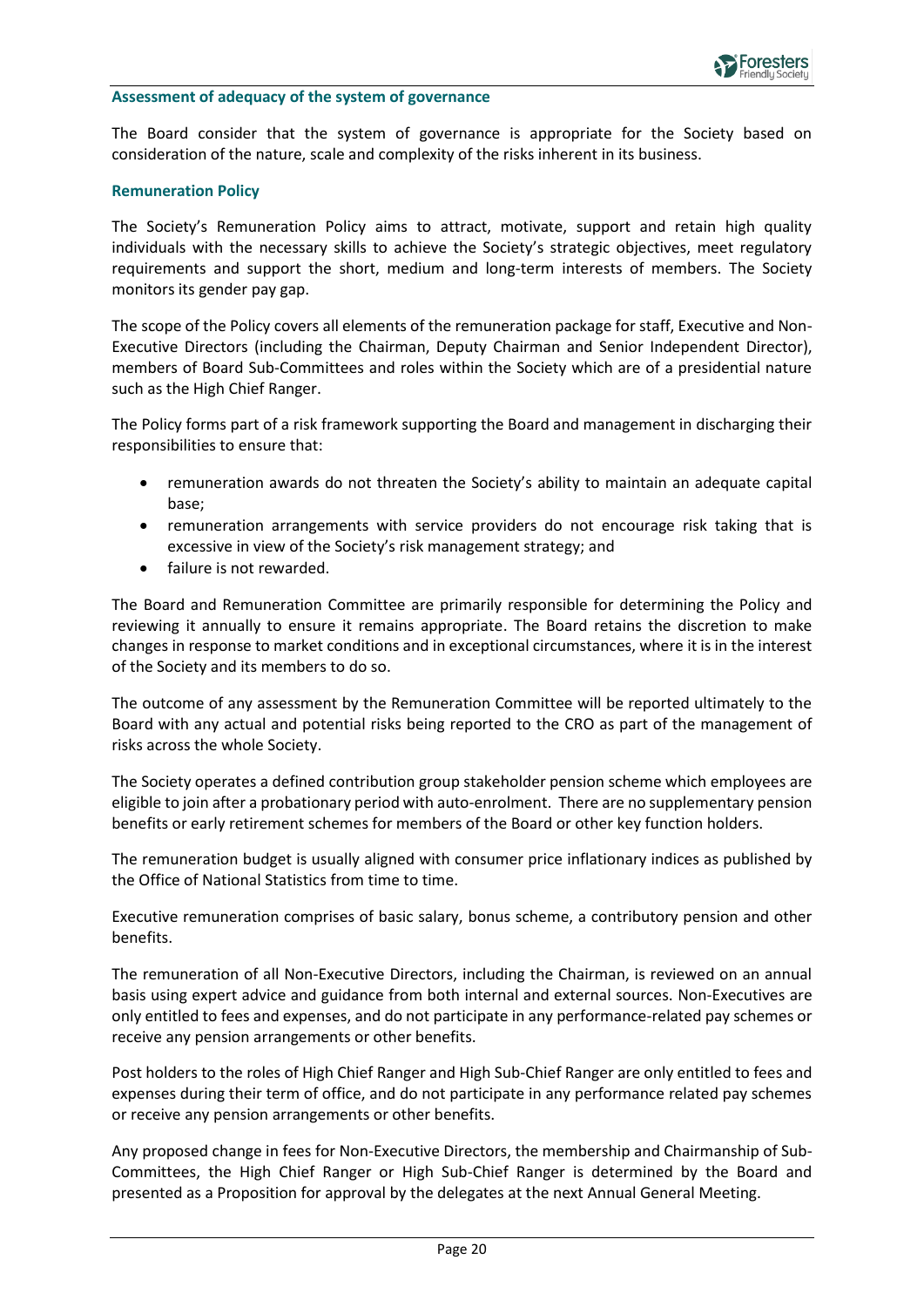

The Society defines substantial variable pay as 25% or more of base salary.

Where the Society considers making the payment of a substantial bonus, the following points are considered:

- is the person to whom the bonus applies at or above Level 2 management, SMF holder, Significance Influence Function holder, Key Function Holder or Material Risk Taker;
- a substantial variable pay scheme needs to be linked/referenced to risk tolerance and business strategy i.e. no reward should be given for risk taking outside the stated risk tolerance of the Society;
- there needs to be the possibility of a nil pay-out;
- a substantial portion would be deferred for a period of not less than three years;
- application of malus; and
- compliance with stated risk tolerance.

The CCO and CRO do not participate in a substantial bonus scheme based on quantitative performance.

#### **Material transactions**

There have been no material transactions conducted during 2021 between the Society and members of the Board or key function holders.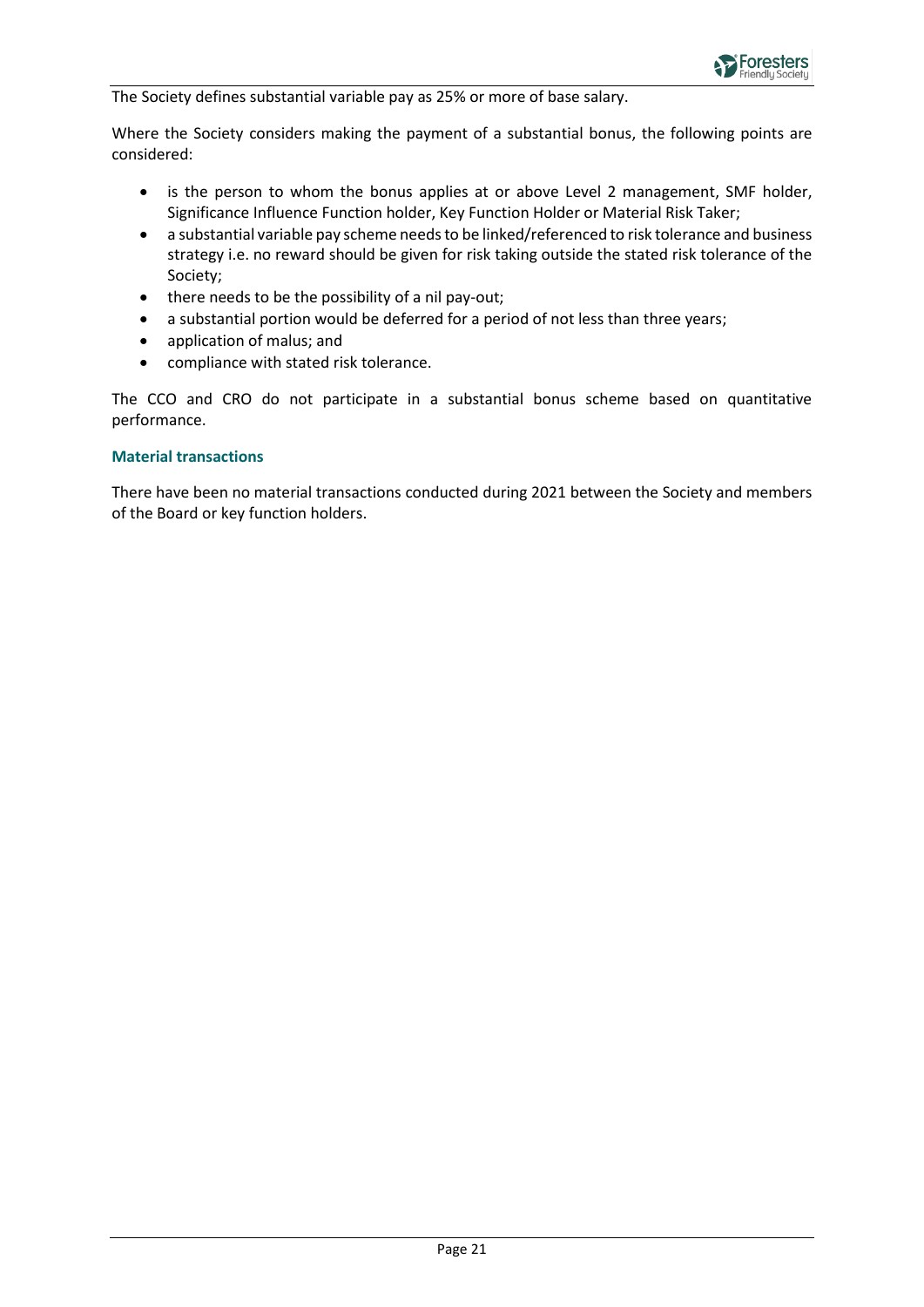

### <span id="page-21-0"></span>**B.2 Fit and Proper requirements**

Members of the Board and Senior Management provide strategic leadership that influences the financial position and future direction of the Society. As such, persons in these positions are required to possess certain qualities including integrity, credibility and relevant competencies. Annual reviews are undertaken to ensure this standard is met.

The Society has a Fit and Proper Policy which sets out how it meets the regulatory requirements for persons who have key functions to be Fit and Proper.

The scope of the Policy covers the assessment of the fitness and propriety of the persons who effectively run the Society or have other key functions, both when being considered for the specific position and on an ongoing basis. The assessment covers the honesty and financial soundness based on relevant evidence regarding their character, personal behaviour and business conduct including any criminal, financial and supervisory aspects regardless of jurisdiction. The period of limitation of the committed offence is judged based on national law or practice.

An assessment is carried out using a Fit and Proper questionnaire prescribed by the Society's regulator on initial appointment and where appropriate, submitted to the said regulator as part of the approval process.

The Chief Executive is responsible for ensuring the Society meets its Fit and Proper requirements in accordance with the Society's Responsibilities Map. The Chief Executive may choose to delegate the undertaking of the Fit and Proper assessments to the Company Secretary but will have overall responsibility.

The Society determines whether any other employee who is not subject to the regulatory approval process, should also be assessed against the Fit and Proper requirements laid down by the Society, on a case-by-case basis.

Failure to meet one element of the Fit and Proper questionnaire does not necessarily mean failure to meet the requirements. Considerations will be made of the specific surroundings, including the lapse of time, potential risks posed to the Society, degree of influence the specific role will attract or new conflicts that could impair the individual's performance in the position.

The Fit and Proper assessments are supported by relevant information. Where significant reliance is placed on information that is obtained from the person being assessed, and that information is material to the determination of the person's fitness and propriety, the Society takesreasonable steps within permissible written laws to verify the information against independent sources.

Where the Society outsources a key function, it ensures that the service provider applies the Fit and Proper assessment of persons employed by them to perform the specific role. The Society designates a person with overall responsibility for the outsourced key function that is Fit and Proper and possesses sufficient knowledge and experience regarding the outsourced key function to be able to challenge the performance and results of the service provider.

An assessment is also carried out at regular intervals, at least annually, or whenever any key responsible person's fitness and propriety is or might be materially compromised. Situations which if they arise would lead to a reassessment of the Fit and Proper status include:

- if the approved person breaches any of the regulatory principles and practices which approved persons are required to follow, or
- if the approved person commits an act of gross misconduct under the Society's Internal Policies and Procedures.

The outcome of any assessment would be reported to the Board with any actual and potential risks being reported to the CRO as part of the management of risks across the whole Society.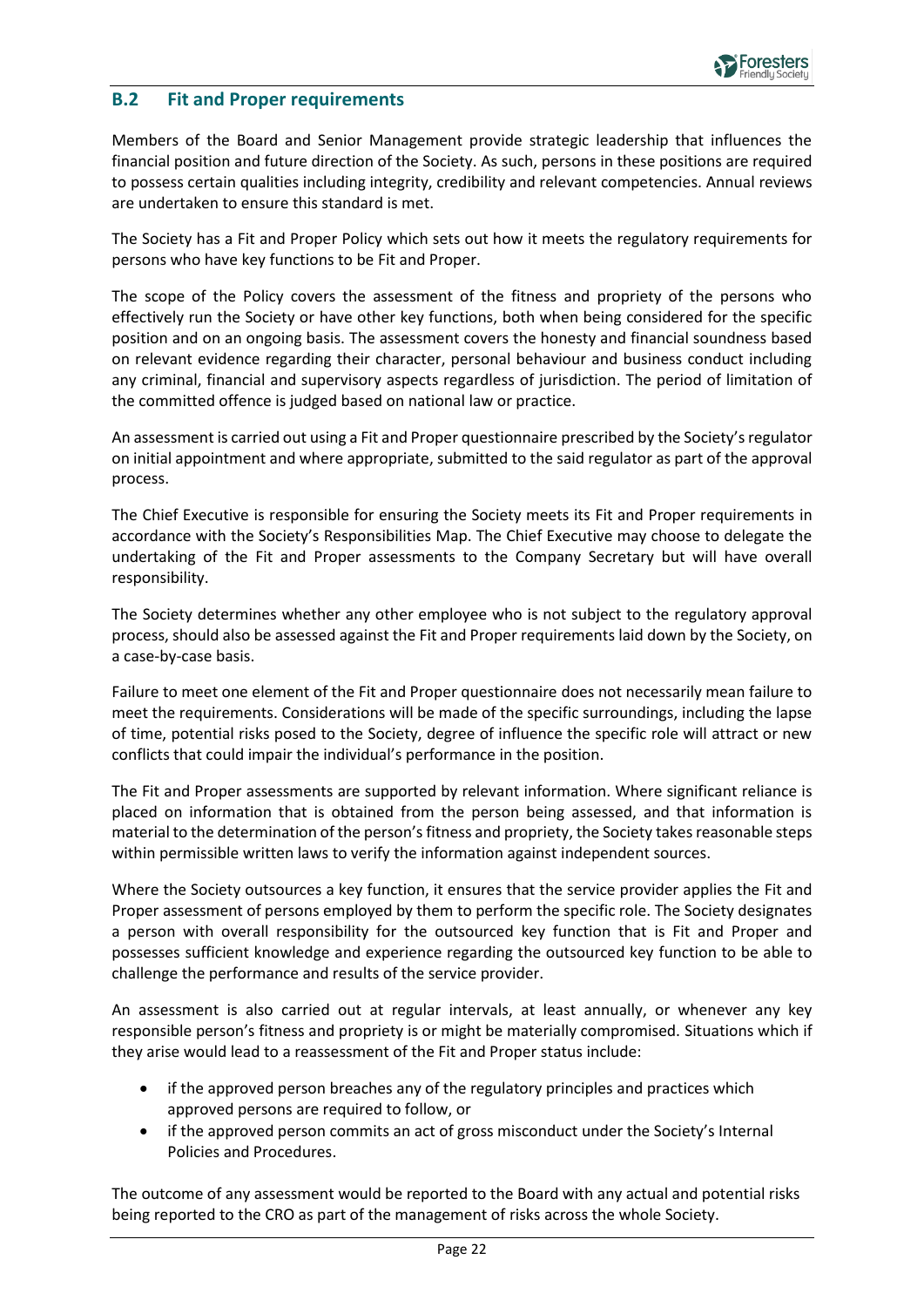

### <span id="page-22-0"></span>**B.3 Risk management system**

The Society's Board has ultimate responsibility for management of risk across the Society. The Board is responsible for approving the risk strategy and risk appetite for the Society, reviewing and approving the ORSA Report, ensuring an effective Risk Management Framework and Risk governance model is in place.

#### **Risk Management Framework**

The Society operates the below Board approved Risk Management Framework which brings together the risk management strategy, governance, processes and reporting.



The Society's Risk Management Framework is overseen by the CRO and is reviewed annually. Changes to the framework are approved by the ARCC.

The objectives of the framework are to:

- align strategy, capital, processes, people, technology and knowledge to enable the management of opportunities, uncertainties and threats in a structured manner;
- establish a common view of risk across the Society and an understanding of the risks inherent within the business;
- ensure the Society's view of risk is current and in line with risk appetite;
- improve decision making;
- provide relevant and accurate management information;
- ensure adequate and appropriate resources are available to facilitate effective governance and challenge;
- ensure clear accountability; and
- promote and embed a risk-aware culture.

Key areas of the Society's risk management framework are described below.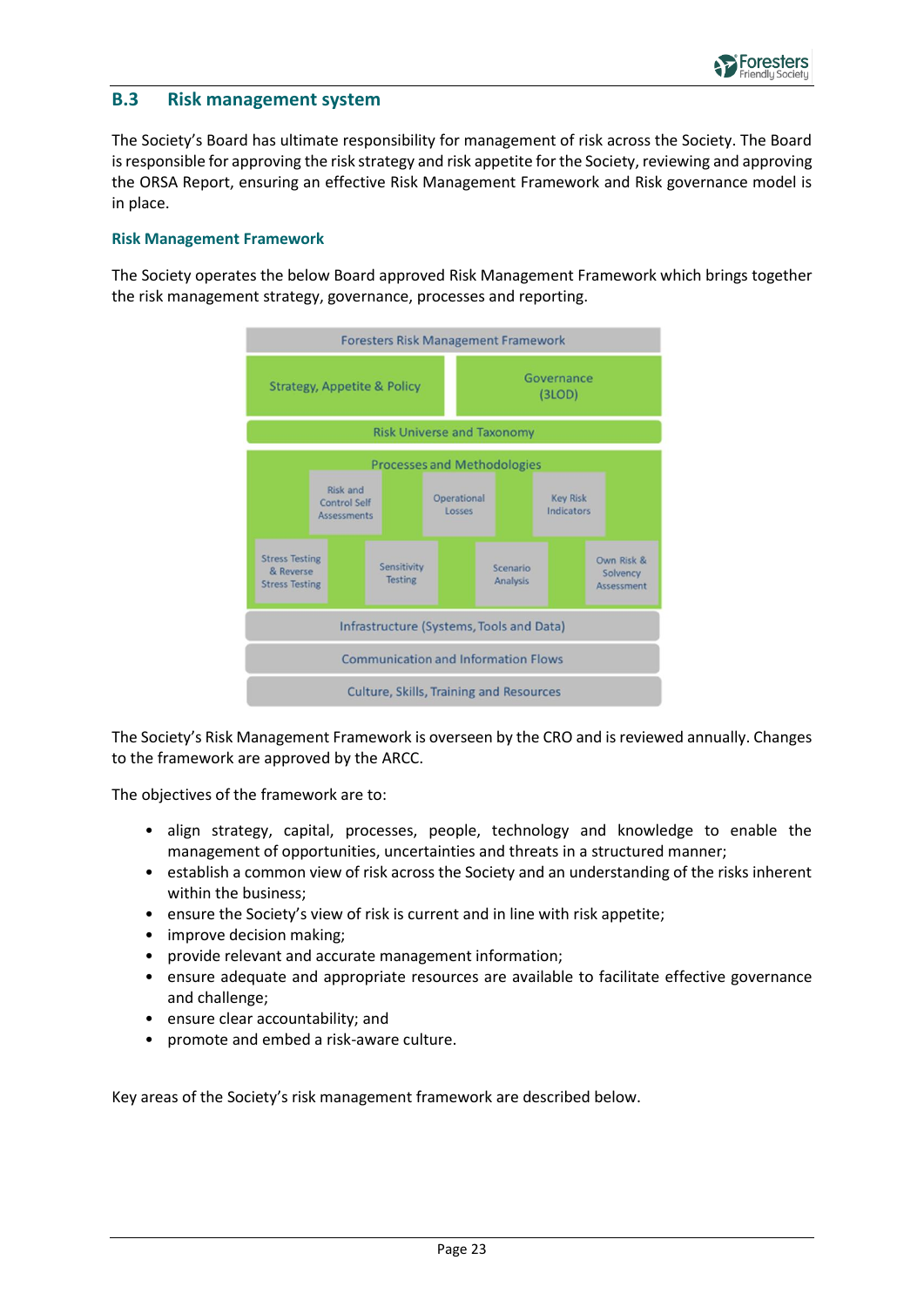#### **Risk Strategy**

Risk strategy is the process of acknowledging actual and potential threat as to the successful delivery of objectives, and determining the activities required to minimise or eliminate them. This forms part of the longer-term business strategy. The Society's risk strategy is intended to have a lifespan aligned with the business strategy. By acting in accordance with the following high-level preferences, the aim is to enhance overall capital efficiency and returns:

- Foresters will focus on risks where it is believed it can provide value to members, and for which members are willing to pay the appropriate amount. These are primarily insurance and investment risks.
- As a Friendly Society, risks that unnecessarily expose the Society to very volatile or extreme potential outcomes which would threaten our ability to continue, are avoided.
- The Society will:
	- o Produce and implement a risk management policy
	- o Validate business objectives and assumptions
	- o Identify significant risks and the associated controls required
	- o Have in place adequate and proportionate risk management processes
	- o Employ sufficient resources to provide support to the Society's risk management activities.
	- o Perform annual exercise reviewing the Society's risk Universe and associated Risk Appetite Framework.

#### **Risk Appetite and Limits**

Risk Appetite Framework ("RAF") is the collective impact of risk-taking across a firm that needs to be managed. This will always require co-ordination between different part of a firm, alignment between broader objectives and the more specific objectives of the business or individuals, and a translation between technical language of the risk or product specialist and the more general firm-specific risk appetite language.

The RAF provides a link between the Society's strategic objectives to establish boundaries around risk taking to achieve business objectives. The Society determines a Risk Appetite Statement (RAS) for those risks which, to it requires to control and manage in pursuit of its business strategy. The RAS specifies the amounts and type of risk the Society is willing to accept in fulfilling its mandate and informs policies on the allocation of accountabilities and resources to managing its risk exposure.

Risk appetite forms an integral part of the Risk Management Framework.

#### **Risk Policies**

The Society has in place risk policies that set out the requirements for the management of the Society's risks along with the risk management framework. These policies are reviewed on an annual basis. The Policy Owners, will be responsible for updating and reviewing the policies in the first instance, the R&C function will review, oversight and challenge where appropriate, then agree submission to the ARCC (except the remuneration policy which is owned by the Remuneration Committee) who will have overall responsibility to review the policies before they are approved by the Board where appropriate (risk based approach and on material changes as agreed prior by the CRO).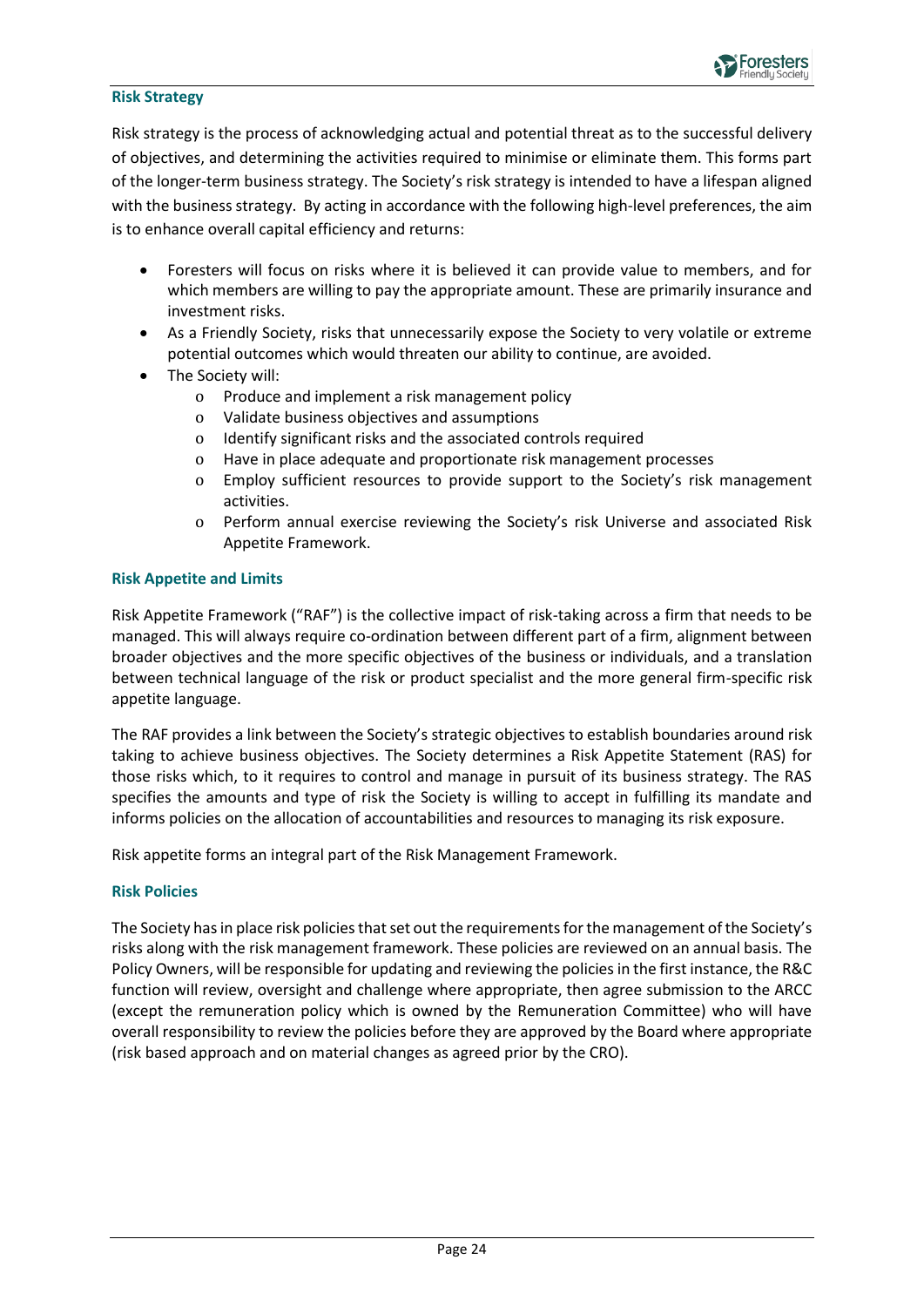#### **Risk Identification, Monitoring and Reporting**

The Risk function Second Line of Defence ("2LOD") maintains the risk management system and oversees the implementation of requirements of the risk framework. All material risks are identified, assessed and monitored. A Risk and Control Assessment ("RCSA") process is in place supported by identification of risks through stress testing for financial risks, business risks and insurance risks. Individual risks are assigned to and owned by a specified individual within the Society.

All risks identified are assessed against a matrix for probability of occurrence and financial and nonfinancial impact. Emerging risks are also identified and monitored and are part of the risk reporting process.

The BRCC assess the Society's material risks on a frequent basis and reported to the ARCC and Board.

#### **Risk Governance**

Risk governance determines the appropriate ownership and oversight of risk and ensures the associated controls are in place to proactively manage any threats. The Society's risk governance model is designed to promote transparency, accountability, and consistency through the clear identification of roles, the separation of Society management and governance and control structures. Oversight of the Society's operation is provided through the ''three lines of defence'' model.



*\* Not an exhaustive list of Management Level committees and fora.*

*\*\* The combined Audit, Risk and Compliance Committee separates Risk and Audit related matters by segregating the agenda to ensure clarity on risk and audit areas and ensuring the Non-Executive Director members taken together have the appropriate skills to address both Risk and Audit matters.*

*\*\*\* The CFO currently holds the role of Chief Actuary.*

The responsibilities of the key functions within the three lines of defence model are explained in the Key Functions part of Section B.1.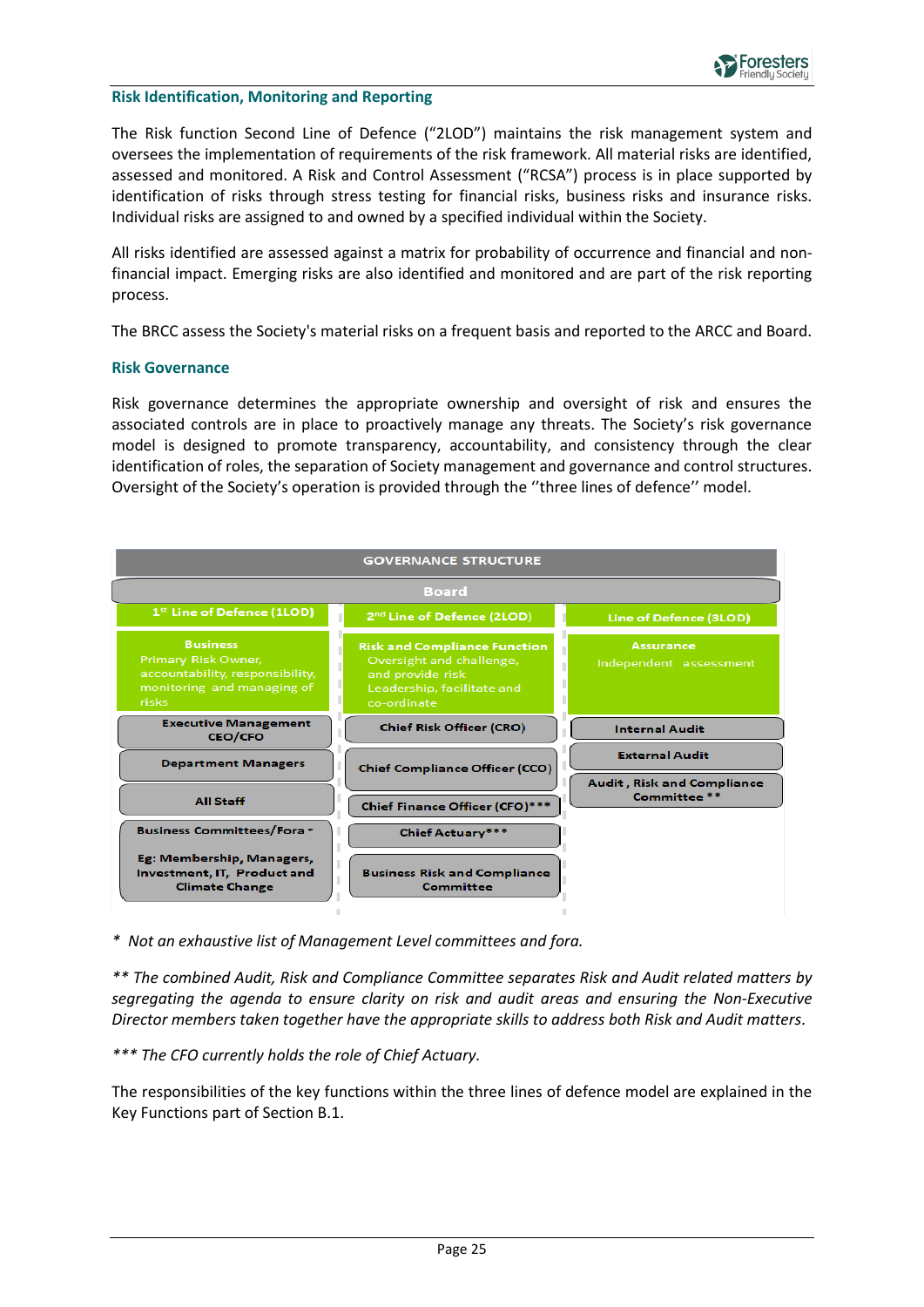#### **Own Risk and Solvency Assessment ("ORSA")**

A key element of the Society's Risk Management Framework is the ORSA. The ORSA is the set of processes and procedures in place to identify, assess, monitor, manage and report on the short and long-term risks that the Society faces, or may face in the future, and to determine the own funds necessary to ensure that overall solvency needs are met at all times.

The ORSA report is owned by the Board and supported by the ORSA Policy and ORSA processes. It details the main risks faced by the Society and the governance and processes in place to enable the Board to understand and manage them. The Society's Business Plan is used as a feed into the ORSA process to support future decision making from a risk and capital management perspective. In approving the annual ORSA report, the Board acknowledge the need to give due consideration to the outputs and conclusions of the continuous ORSA processes when making risk-based decisions over the coming year.

The Society's ORSA Policy sets out the overall aim and approach to be taken for the ORSA, together with the standards and parameters which must be adhered to, the escalation procedures, reporting requirements, responsibilities and frequency.

The Policy is designed to be appropriate and proportionate for the Society and compliant with regulation. The ORSA processes are designed to be auditable, repeatable and subject to the appropriate levels of documentation appropriate to meet the objectives of Solvency II.

#### **ORSA Processes**

The ORSA report identifies and assesses both the risks included in the calculation of the Solvency II SCR and the non-quantifiable risks which are part of the risk profile.

The objectives are to:

- define established principles for the ORSA process to comply with Solvency II regulations and embed effective risk management throughout the Society;
- ensure the ORSA process is aligned to both the Business Planning process and the Strategic Planning process;
- allocate roles, responsibilities and ownership to the Board, Committees, Senior Management, Management and colleagues;
- promote a consistent and effective use of the ORSA framework across the Society;
- define and communicate ORSA processes and procedures to the Board of Directors and the wider company;
- produce effective ORSA documentation to be used by management in decision-making processes and for external disclosure;
- define requirements for evidence and reporting to demonstrate the methods applied; and
- conduct a consistent prospective assessment of the Society's risk and capital requirements, both in normal and stressed environments, throughout the business plan period.

The Board has ownership and the ultimate responsibility for the ORSA process and report, including the appropriateness and completeness of the processes and procedures, and approval of the disclosures. The Board has an active role in:

- review and approval of the ORSA Policy;
- providing a steer on the design and content of the ORSA process;
- setting the Risk Appetite;
- challenging risk identification and mitigation; and
- approval and communication of the ORSA report.

The schedule of Board meetings across the year allows sufficient time for discussion of the different elements of the ORSA process.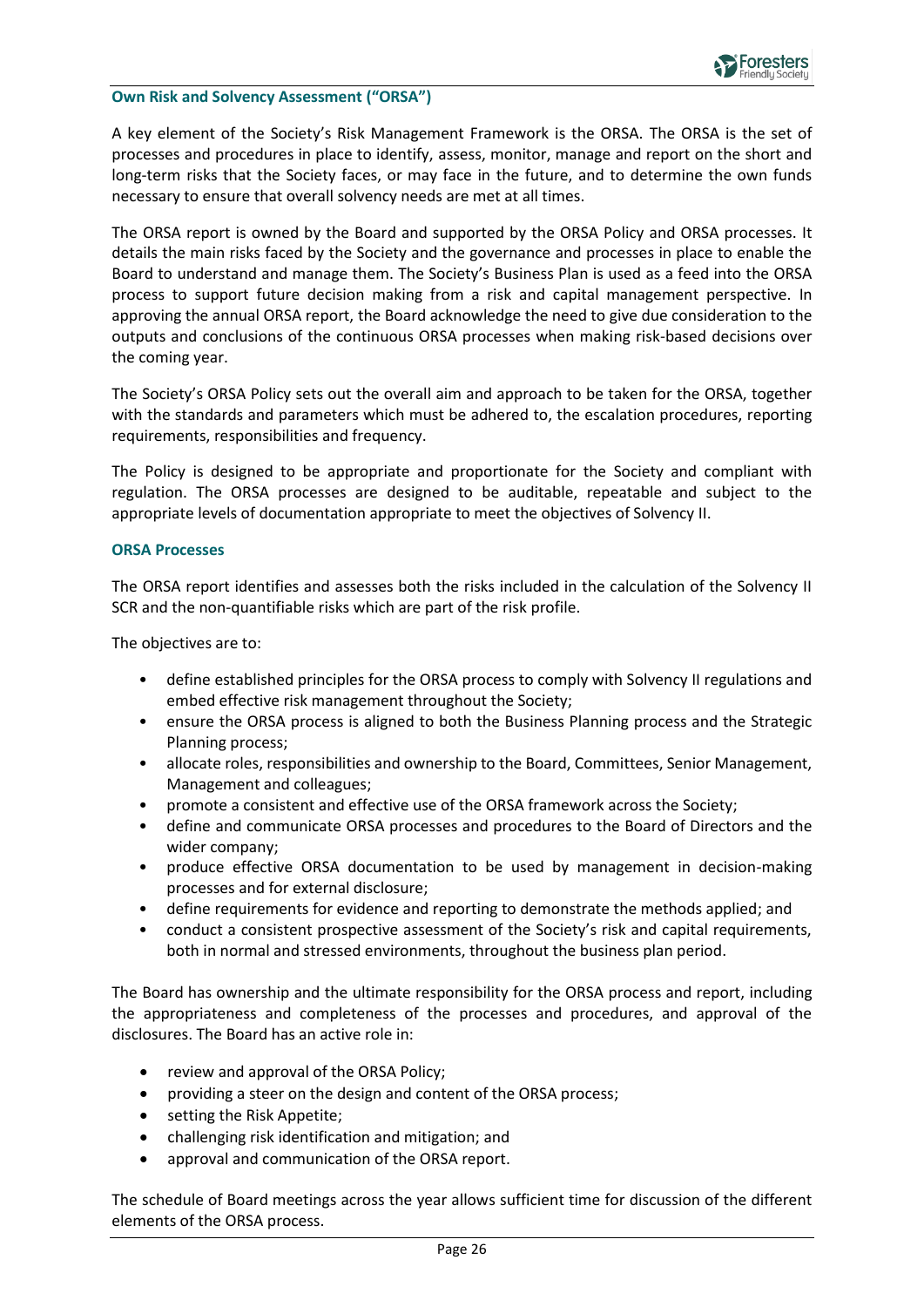

The ORSA process considers strategy and risk over the business plan period. This includes:

- significant changes in risk profile and risk exposure;
- external factors and/or future changes in economic and political conditions;
- change in the legal or regulatory environment;
- any significant management action;
- new product development and design; and
- other qualitative assessment on a longer-term horizon.

#### **Stress and Scenario Testing**

Stress and scenario testing, including reverse stress testing, is carried out annually alongside the best estimate projections to understand the potential impact of certain events over the business plan period. The scenarios considered included: a bad Brexit outcome, a pandemic event, and a number of sensitivities exploring material downside risk to the Society's business plan. This allows the Board to review and challenge the Business plan on a forward-looking basis. The results are used as part of the broader risk assessment framework, to incorporate relevant management or mitigating actions and to help develop contingency planning. Qualitative scenarios are also considered for example cyber security threats, climate change, liquidity and strategic risks.

Reverse stress tests are considered to identify and assess the scenarios most likely to cause the current business model to fail and/or lead its stakeholders to lose confidence in the organisation. Mitigating actions can be considered and put in place as appropriate.

#### **ORSA Communication**

The conclusions of the ORSA are circulated to management in a summary update as part of monthly management meetings and, as appropriate, through quarterly staff briefings.

#### **Frequency of the ORSA**

The ORSA process is undertaken on an annual basis aligned to the Strategy and Business Planning process to ensure informed risk and capital-based decisions are made to protect the sustainability and long-term viability of the Society.

The full ORSA process will also be undertaken if there are any significant events that could have an impact on the ability of the Society to achieve its business plan. The 2021 COVID-19 pandemic was given consideration however it was determined by Executive Management not to result in an additional ORSA process requirement. As set out in the ORSA Policy, a significant change would be:

- potential acquisition/merger;
- major strategic changes in distribution and/or product offerings;
- collapse of financial markets; or
- significant strategic projects.

#### **Basis of the ORSA capital assessment**

The assessment of the appropriateness of the Solvency II Standard Formula is reviewed and updated annually given the Society's specific risk profile and features. The most recent review, which was approved by the Board in February 2022, demonstrated that the Standard Formula continues to be an appropriate basis for the calculation of the Society's SCR.

The approach and assumptions for the economic capital assessment in the 2021 ORSA was reviewed and aligned to the Solvency II Pillar 1 assessment of capital, noting that the differences in risk capital were not material enough to warrant a different reporting metric.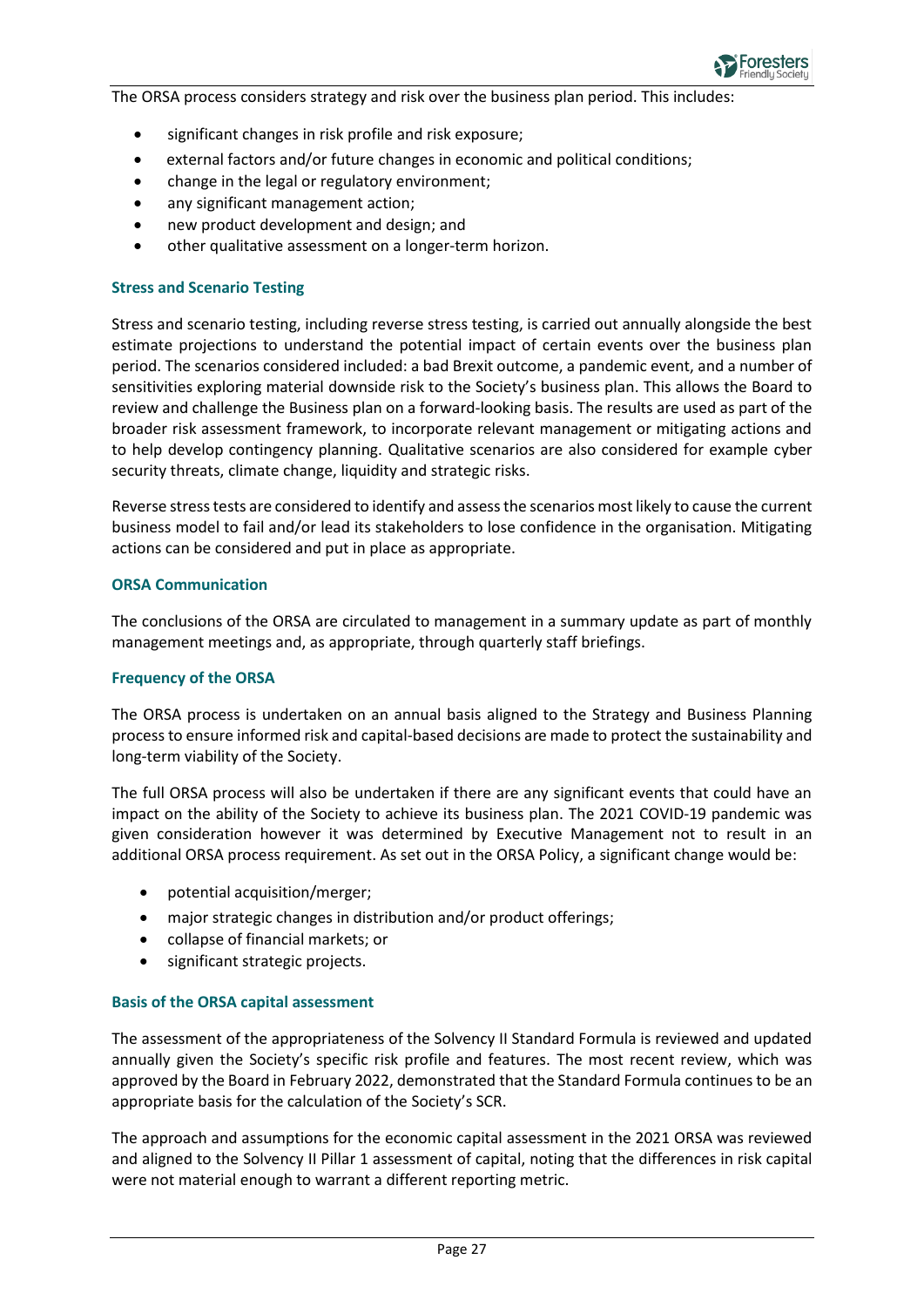

The Capital Management Framework in conjunction with the ORSA outlines the overall aim and approach to be taken for capital management within the Society and forms part of the Society's Risk Management Framework. The objective of the Capital Management framework is to provide principles and standards for capital management to ensure that the Society has sufficient capital resources to remain solvent on both a statutory (regulatory) basis and an economic basis.

The Capital Management Framework is maintained by the ARCC, which is responsible for monitoring its effectiveness in maintaining an appropriate level of capital resources.

### <span id="page-27-0"></span>**B.4 Internal control system**

#### **Internal control system**

The Society's internal control system aims to ensure financial reports are reliable, the society operates effectively and efficiently, and our activities comply with applicable laws and regulations.

The Society has in place standards, processes and structures as a basis for carrying out internal controls across the company. The Board has overall responsibility for ensuring that an adequate and effective control system exists. Internal Control forms part of the Risk Management Framework. All key risks are identified and documented, controls both manual and automated are put in place to address these risks and they are designed as preventative or detective.

The ARCC reviews the effectiveness of the Society's internal controls and is responsible for understanding the extent of both internal and external auditors' review of internal control over financial reporting disclosures. On an annual basis the ARCC will review the adequacy of the Risk Management and Internal Controls system.

The Society has a number of key control policies in place that cover Risk, Compliance, Human Resources and Information Technology. The policy review process ensures that there is a framework for the documentation and oversight of annual and periodic policy reviews.

The Society has no appetite for regulatory breaches. Compliance monitoring provides assurance that the business is managing its regulatory risk exposure appropriately and that controls are effective. It is a key mechanism in confirming that the business is complying with agreed policies and meeting regulatory responsibilities.

#### **Compliance function**

The Compliance function helps to ensure that the regulatory requirements applicable to the Society are met, Society's behaviours and activities are in the members' interests and that the Society acts with integrity in areas such as product launches, marketing and strategic initiatives.

The Society employs a Chief Compliance Officer who also performs the roles of the Money Laundering Reporting Officer and Data Protection Officer. The Chief Compliance Officer reports directly to the Chief Executive and a dotted line to the Chair of the ARCC. The Chief Compliance Officer is supported by two Risk & Compliance Assistants.

External resource is used to provide expertise as required. The Chief Compliance Officer is invited to attend Board Sub-Committee meetings where relevant and provides information and reports to the ARCC on key regulatory areas.

The annual Compliance Plan is approved by the ARCC and involves a programme of reviews targeted on the business areas and issues which give rise to the highest potential risk of customer detriment, regulatory censure or reputational damage. Particular focus is given in response to regulatory thematic reviews.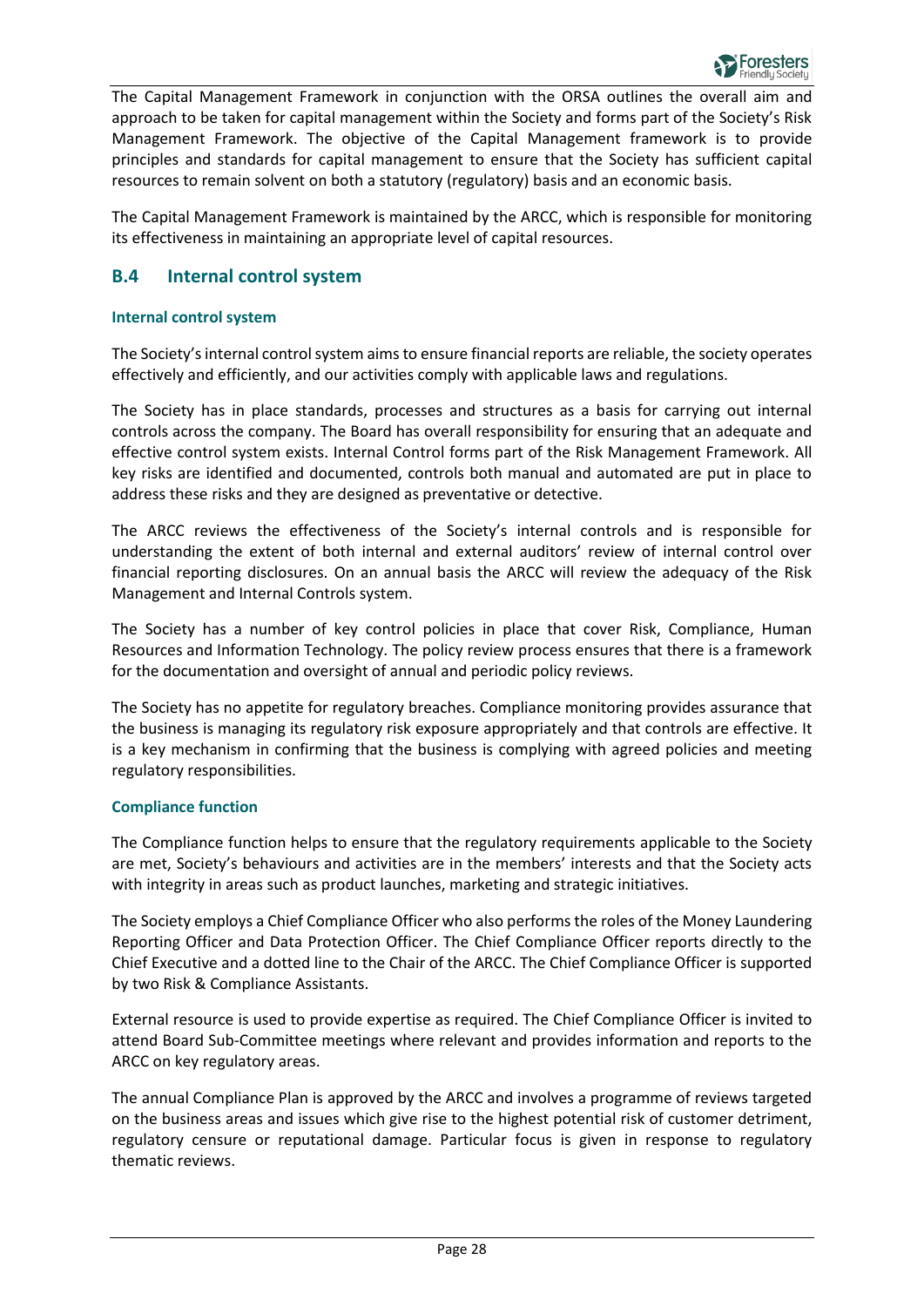

The main roles of the Compliance function are to:

- ensure there is a good understanding of the regulatory requirements and the regulatory environment in which the Society operates;
- help identify and evaluate regulatory risk and advise on ways to manage and mitigate risk to protect the Society and its members;
- track, assess and communicate the impact of new regulation in a way that is tailored to the business of the Society;
- advise on the design and implementation of controls;
- monitor and challenge the behaviours and controls in place to promote the compliance culture; and
- maintain the Society's Responsibilities Map.

The Compliance function is responsible for managing regulatory requests and onsite visits, ensuring there is a central point of contact with a clear understanding of the regulators' approaches and the standards to which the Society is held to account. The Chief Compliance Officer maintains awareness of all issues and communications with the various regulatory bodies.

Financial crime risk is also the responsibility of the Compliance function, covering fraud, bribery and corruption, money laundering, terrorist financing and sanction breaches. Advisory and monitoring tasks are carried out in relation to the financial crime risks both within the business and in relation to third parties on whom reliance is placed or to whom activities are outsourced.

### <span id="page-28-0"></span>**B.5 Internal Audit function**

The Internal Audit function is a key part of the assurance cycle for the Society in informing and updating the risk profile of the organisation. The Internal Audit function reports directly to the Chair of the ARCC. The ARCC review and approve the annual internal audit plan. Internal Audit provides the Board and management with assurance on whether the Society's risk management, control and governance processes are adequate and operating effectively to protect the assets, reputation and sustainability of the Society. The Internal Audit function has unlimited access to the Society's information and premises to allow them to carry out their role effectively.

The Internal Audit function is able to maintain its independence and objectivity from the activities it reviews as the external staff from Mazars that carry out the audits are independent from the Society staff that work in the areas under review. No direct responsibility for operational activities are held by the Internal Audit function.

### <span id="page-28-1"></span>**B.6 Actuarial function**

The Chief Actuary role is currently held by the Society's Finance Director, who reports to the Chief Executive Officer.

The Chief Actuary is responsible for the work of the Actuarial function, particularly in respect of:

- the calculation of technical provisions;
- the appropriateness of the methodologies and underlying models used, as well as the assumptions made in the calculation of technical provisions;
- assessment of the sufficiency and quality of data used in the calculation of technical provisions;
- comparison of best estimates against experience;
- inform the Society's governing body of the reliability and adequacy of the calculation of the technical provisions;
- express an opinion on the overall underwriting policy and adequacy of reinsurance arrangements of the Society; and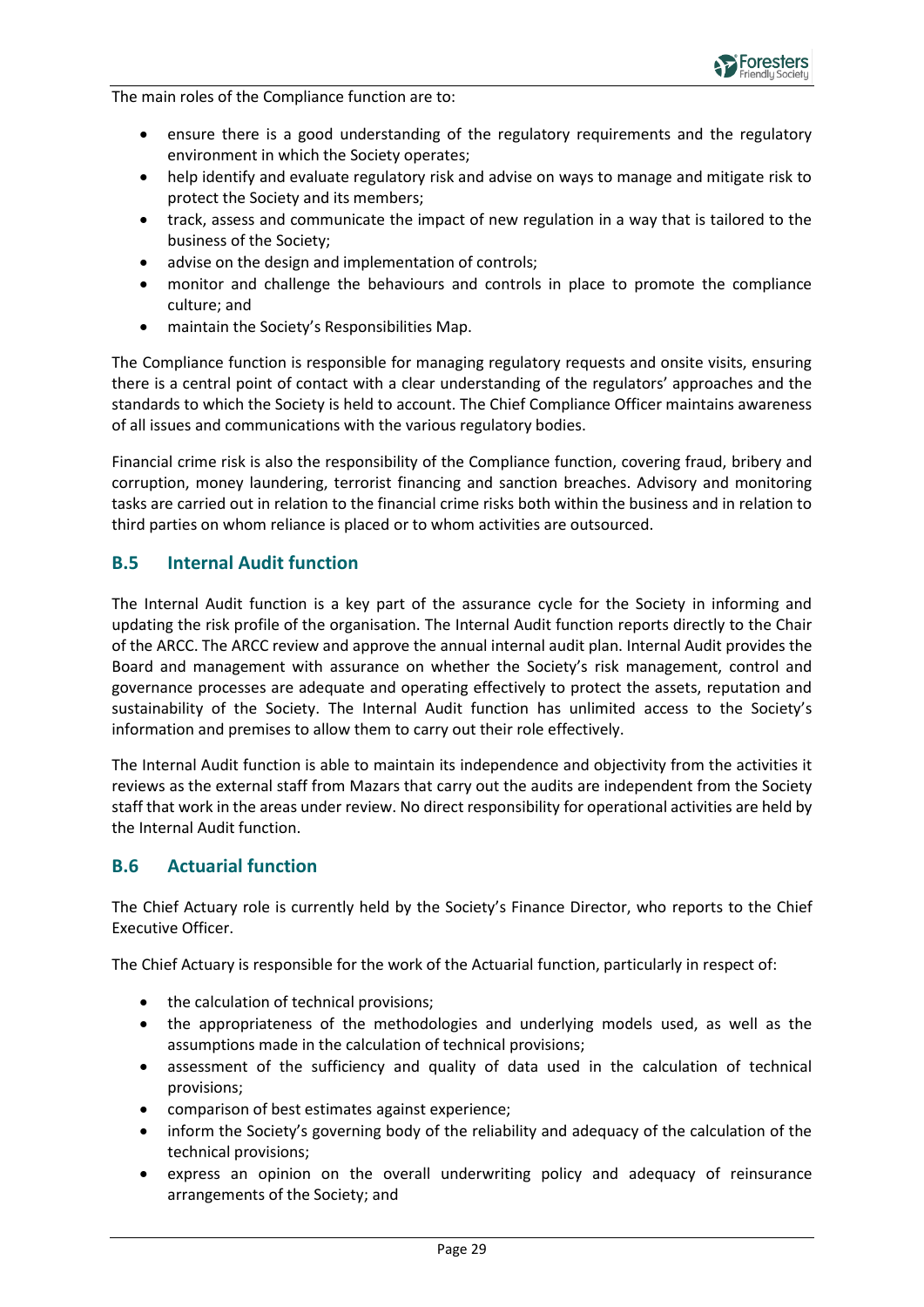

• contribute to the effective implementation of the risk management system through advice and guidance and in particular with respect to the risk modelling underlying the calculation of the Solvency Capital Requirement and Minimum Capital Requirement and to the Society's ORSA.

The Actuarial function submits reports to the Board setting out the tasks that have been undertaken, the results and any relevant recommendations*.*

### <span id="page-29-0"></span>**B.7 Outsourcing**

The Society recognises that outsourcing is a key element of its business model and that there are associated risks. The Outsourcing Risk Policy covers the Society's approach and processes for outsourcing from the inception to the end of the contract.

This Policy defines:

- the criteria for determining whether a function is a Key Outsourced Function;
- the criteria for selecting a service provider of suitable quality and how performance results are to be assessed;
- the details to be included in the written agreement with the service provider; and
- a requirement for business continuity plans, including exit strategies for outsourced critical or important functions or activities.

The risks covered are as follows:

- the Society outsources to an outsourcer that is not competent to carry out the role required;
- damage to the interest of policyholders due to failure of the outsourcer to deliver the service required;
- regulatory risk, money laundering and data protection issues caused by failure to select a suitable candidate;
- reputational risk caused by events as described above; and
- financial risk consequent on the above risks.

The following table identifies the Key Outsourced Functions set out in the Society's Responsibilities Map together with the Key Function Holder with oversight for each Key Function as at 31 December 2021:

| <b>Key Outsourced Function</b>                         | <b>Senior Manager /</b><br><b>Key Function Holder</b> |
|--------------------------------------------------------|-------------------------------------------------------|
| <b>Internal Audit</b>                                  | ARCC Chair (SMF 11)                                   |
| Climate change SMF role                                | Chief Finance (SMF 2)                                 |
| Chief Investment Officer                               | Chief Finance (SMF2)                                  |
| HR.                                                    | Chief Executive (SMF 1)                               |
| <b>Actuarial function</b>                              | Chief Finance (SMF 2)                                 |
| <b>With-Profits Actuary</b>                            | Chief Finance (SMF 2)                                 |
| IT and associated systems (infrastructure and hosting) | Chief Executive (SMF 1)                               |
| <b>Investment Managers and Property Managers</b>       | Chief Finance (SMF 2)                                 |
| <b>Guernsey business outsourcing</b>                   | Chief Executive (SMF 1)                               |

All outsourced service providers are located in either the UK or Guernsey.

The examination of the potential service provider allows the Society to understand the main risks that might arise from outsourcing, to identify the most suitable strategies for mitigation or management of these risks and to ensure the service provider has the ability, capacity and any authorisation required by law to perform the outsourced activity. The Society remains ultimately responsible for the oversight, performance and service provided by the outsourced functions.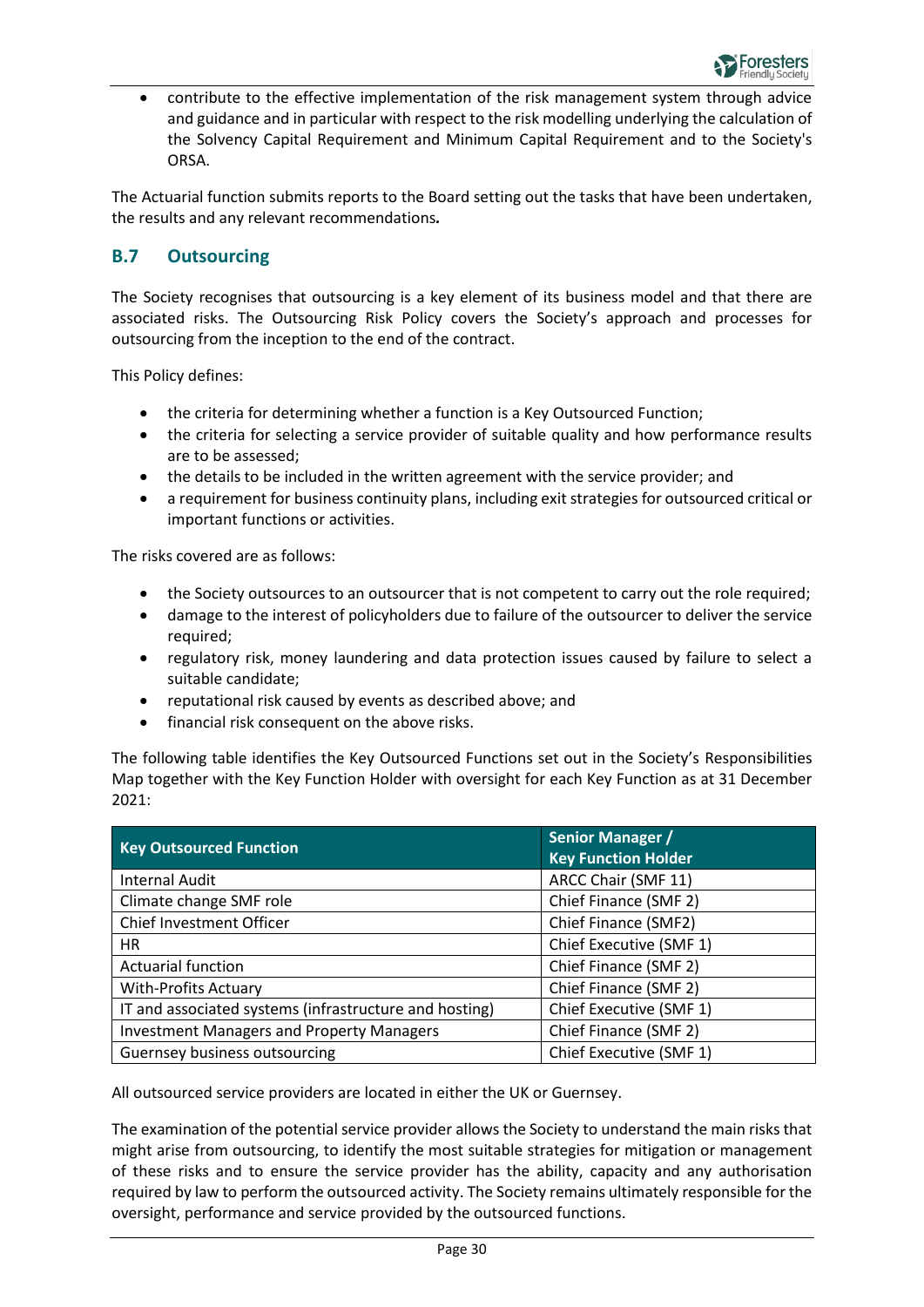

Contingency plans have been developed for all Key Functions outsourced by the Society, irrespective of the service provider's own contingency plans, that will allow for the transfer to a new service provider or the function being resumed internally.

### <span id="page-30-0"></span>**B.8 Any other information**

There is no other material information regarding the system of governance of the Society.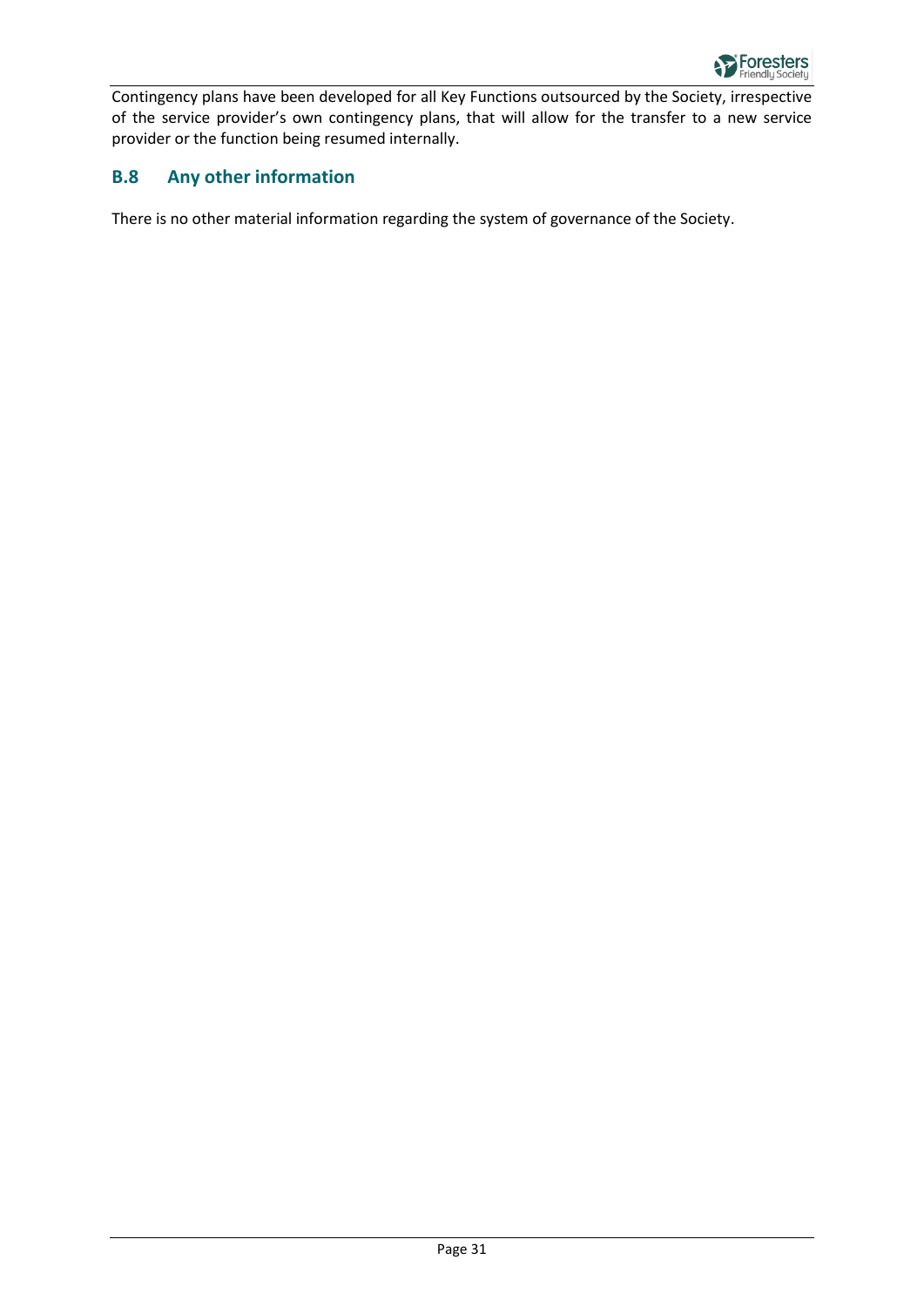

### <span id="page-31-0"></span>**C. Risk Profile**

The most significant risks to the Society are all captured under the Solvency II Standard Formula stress tests used to determine the SCR. The table below sets out the Society's market and underwriting risks for the Insurance and Court funds, as shown by the components of the SCR, as at 31 December 2021:

| Sources of capital requirements (£m) |                                  |                          |                          |                |                               |  |
|--------------------------------------|----------------------------------|--------------------------|--------------------------|----------------|-------------------------------|--|
| <b>Risk</b>                          | <b>Insurance</b><br><b>Funds</b> | <b>Guernsey</b>          | <b>UK Courts</b>         | <b>Total</b>   | <b>Proportion</b><br>of total |  |
| Property                             | 0.4                              | 0.5                      | 12.8                     | 13.7           | 26.0%                         |  |
| Equity                               | 0.9                              | 1.4                      | 12.4                     | 14.7           | 27.9%                         |  |
| Expense & inflation                  | 5.4                              |                          |                          | 5.4            | 10.3%                         |  |
| Spread (credit)                      | 1.2                              | $\overline{\phantom{a}}$ | 0.4                      | 1.6            | 3.0%                          |  |
| Morbidity                            | 3.7                              | $\overline{\phantom{a}}$ | $\blacksquare$           | 3.7            | 7.0%                          |  |
| Lapse                                | 2.7                              | 0.1                      | $\blacksquare$           | 2.8            | 5.3%                          |  |
| Counterparty default                 | 0.8                              | 0.1                      | 0.6                      | 1.5            | 2.9%                          |  |
| Currency                             | 0.6                              | 0.1                      | $\blacksquare$           | 0.7            | 1.3%                          |  |
| Mortality                            | 1.8                              | $\overline{\phantom{0}}$ | $\overline{\phantom{a}}$ | 1.8            | 3.4%                          |  |
| Operational                          | 1.5                              | 0.1                      | $\overline{\phantom{a}}$ | 1.6            | 3.1%                          |  |
| Interest rate                        | 1.6                              | $\overline{\phantom{a}}$ | 0.2                      | 1.8            | 3.4%                          |  |
| Longevity                            | 1.0                              | $\overline{\phantom{a}}$ | $\overline{\phantom{0}}$ | 1.0            | 1.9%                          |  |
| Morbidity catastrophe                | 0.8                              | $\overline{a}$           | $\overline{a}$           | 0.9            | 1.6%                          |  |
| Premium & reserve risk               | $\blacksquare$                   | 0.4                      | $\blacksquare$           | 0.4            | 0.8%                          |  |
| Mortality catastrophe                | 1.1                              | $\overline{\phantom{0}}$ | $\overline{a}$           | 1.1            | 2.1%                          |  |
| Concentration                        | $\blacksquare$                   | $\overline{\phantom{a}}$ | $\overline{\phantom{a}}$ | $\blacksquare$ | $\blacksquare$                |  |
| <b>Total pre-diversification</b>     | 23.6                             | 2.8                      | 26.4                     | 52.8           | 100%                          |  |
| Diversification                      | (9.5)                            | (0.6)                    | (2.4)                    | (12.6)         |                               |  |
| <b>Total post-diversification</b>    | 14.1                             | 2.2                      | 24.0                     | 40.2           |                               |  |

The largest capital requirements for the Society's Insurance funds are in respect of increases in expenses, incidence and duration of morbidity, lapse risk and mortality risk. For the Society's UK Courts and Guernsey, the largest capital requirements are in respect of property and equity market falls.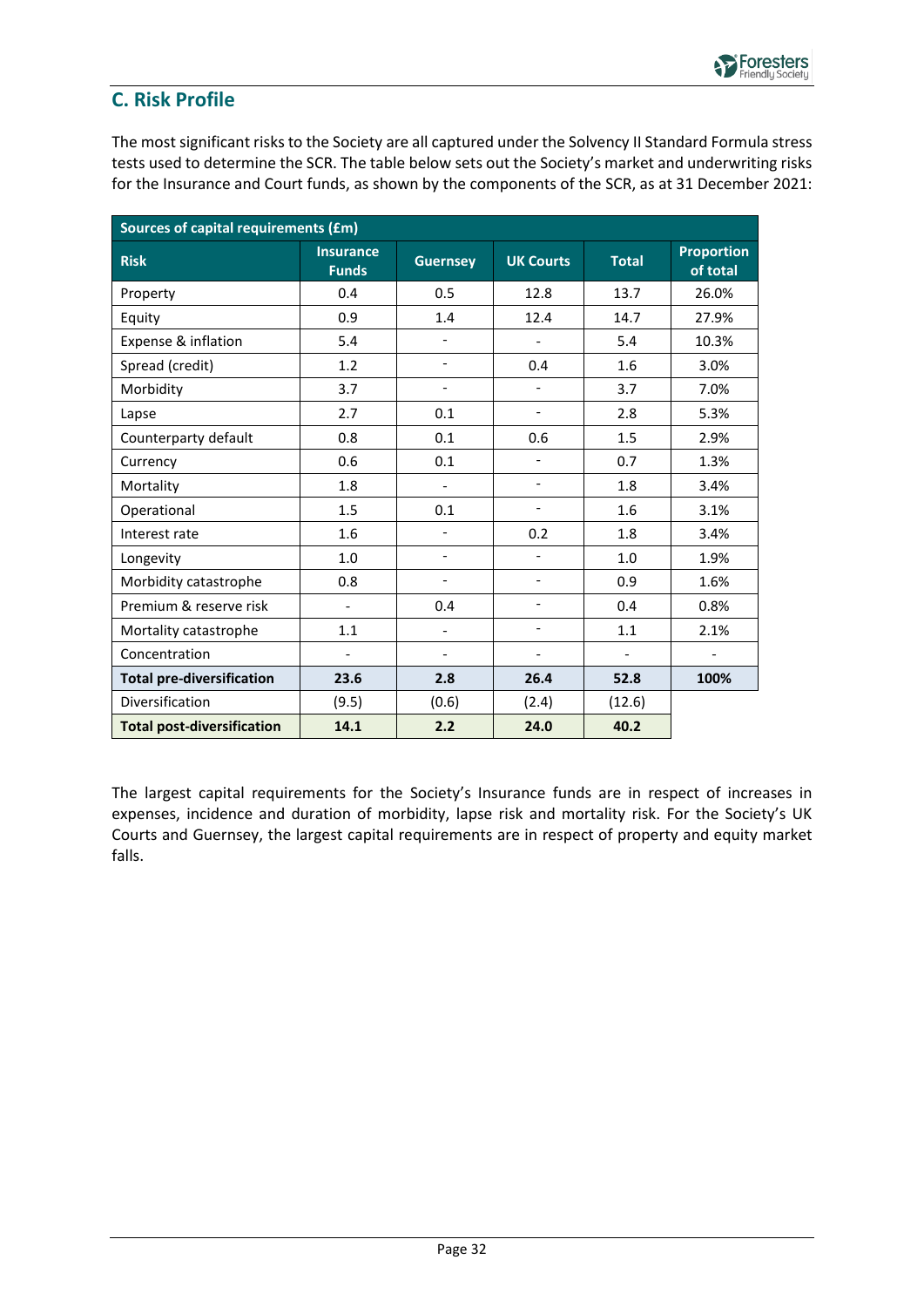

The table below compares the Society's capital requirements at the end of 2021 and 2020:

| Capital requirements by risk (£m) | 2021                         | 2020                         | <b>Movement</b> |
|-----------------------------------|------------------------------|------------------------------|-----------------|
| Property                          | 13.7                         | 13.6                         | 0.1             |
| Equity                            | 14.7                         | 12.6                         | 2.1             |
| Expense & inflation               | 5.4                          | 5.6                          | (0.2)           |
| Spread (credit)                   | 1.6                          | 5.2                          | (3.6)           |
| Morbidity                         | 3.7                          | 2.5                          | 1.2             |
| Lapse                             | 2.8                          | 3.4                          | (0.6)           |
| Counterparty default              | 1.5                          | 1.7                          | (0.2)           |
| Currency                          | 0.7                          | 0.8                          | (0.1)           |
| Mortality                         | 1.8                          | 0.8                          | 1.0             |
| Operational                       | 1.6                          | 1.3                          | 0.3             |
| Interest rate                     | 1.8                          | 1.3                          | 0.5             |
| Longevity                         | 1.0                          | 0.9                          | 0.1             |
| Morbidity catastrophe             | 0.9                          | 0.7                          | 0.2             |
| Premium & reserve risk            | 0.4                          | 0.4                          |                 |
| Mortality catastrophe             | 1.1                          | 1.3                          | (0.2)           |
| Concentration                     | $\qquad \qquad \blacksquare$ | $\qquad \qquad \blacksquare$ |                 |
| <b>Total pre-diversification</b>  | 52.8                         | 51.9                         | 0.9             |
| Diversification                   | (12.6)                       | (13.4)                       | 0.9             |
| <b>Total post-diversification</b> | 40.2                         | 38.5                         | 1.7             |

The main changes over the year are summarised below.

- Spread risk decreased by £3.6m, due to a decrease in fixed income holdings within both the UK Courts and insurance funds assets, specifically the Non-Profit Fund.
- Equity risk increased by £2.1m, primarily due to increased equity holdings in the Courts and increase in the symmetric adjustment (caused by an increase in equity markets), offset by capital relief obtained from equity hedging introduced during the year to hedge the equity risk within the expected present value of future annual management charges associated with unit-linked business.
- Morbidity risk increased by £1.2m, and Mortality risk increased by £1.0m, primarily due to renewal, and acquisition of new, Group schemes.
- Interest rate risk increased by £0.5m, primarily due to change in hypothecation of assets to asset shares, offset by decrease in interest rate risk in Courts' assets.
- Lapse risk decreased by £0.6m, primarily due to the increase in risk-free rates of interest, which led to decrease in the value of long term guarantees and the cost of expense overruns.

Further details on the types of risk faced by the Society are given in Sections C1 – C6.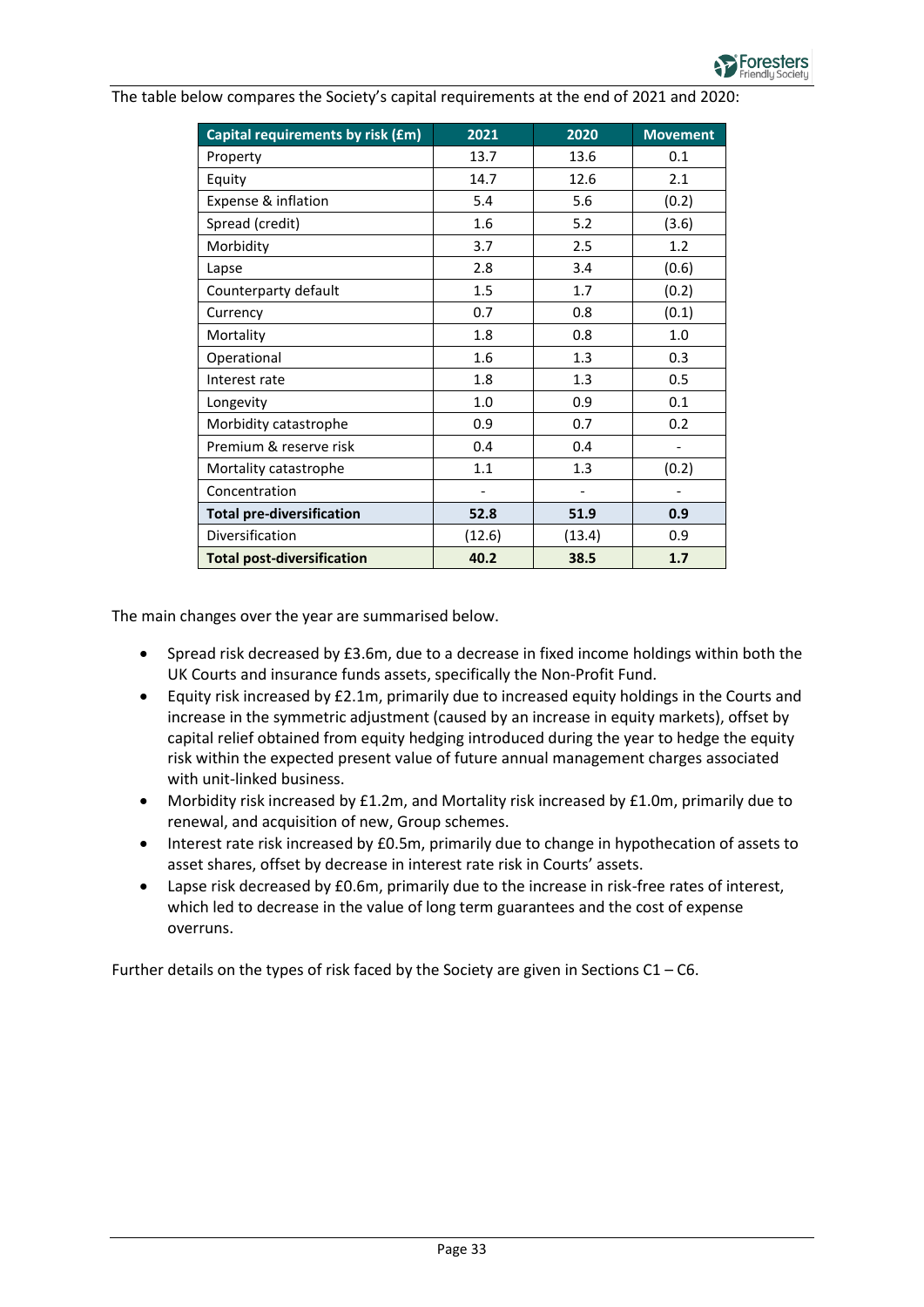

#### **Prudent Person Principle**

The Society is able to demonstrate, through a combination of activities and documentation, that the Prudent Person Principle ("PPP") is being used to govern investment decisions and asset allocation for its insurance funds. This includes evidence that the assets backing members' policies are:

- held in the best interests of policyholders;
- are consistent with policy aims; and
- are sufficiently liquid.

There are well-documented processes for decision-making and validation of data and information provided by third parties.

The Prudent Person Principle means that the Society:

- only invests in assets with risks the Society can properly identify, measure, monitor, manage, control and report, and appropriately take into account in the assessment of its overall solvency needs;
- invests in such a manner as to ensure the security, quality, liquidity and profitability of the portfolio as a whole;
- ensures localisation of assets such as to ensure their availability;
- ensures assets held to cover technical provisions are invested in a manner appropriate to the nature and duration of the insurance liabilities;
- invests in assets in the best interest of all policyholders and beneficiaries taking into account any disclosed policy objectives;
- will only hold prudent levels of assets which are not admitted to trading on a regulated financial market;
- properly diversifies asset holdings in such a way as to avoid excessive reliance on any particular asset, issuer or group of undertakings, or geographical area and excessive accumulation of risk in the portfolio as a whole; and
- does not expose itself to excessive risk concentration in assets issued by the same issuer, or by issuers belonging to the same group.

The main items of documentation are:

- PPFM;
- How we manage our unit-linked funds;
- Investment Committee Terms of Reference;
- WPAA and ULAA Terms of Reference; and
- Fund Manager mandates and reports fund managers operate within the mandates defined by the Investment Committee and are responsible for short-term tactical positions together with specific stock selection. A summary of investment policy is produced for each fund and reports are provided to the Investment Committee on their activity and performance.

There are no changes required to any of the investment strategies or portfolios in order to comply further with the Prudent Person Principle.

#### **Risk concentration**

The Society is not exposed to any material risk concentrations. Concentration risk in respect of financial investments is discussed in Section C3.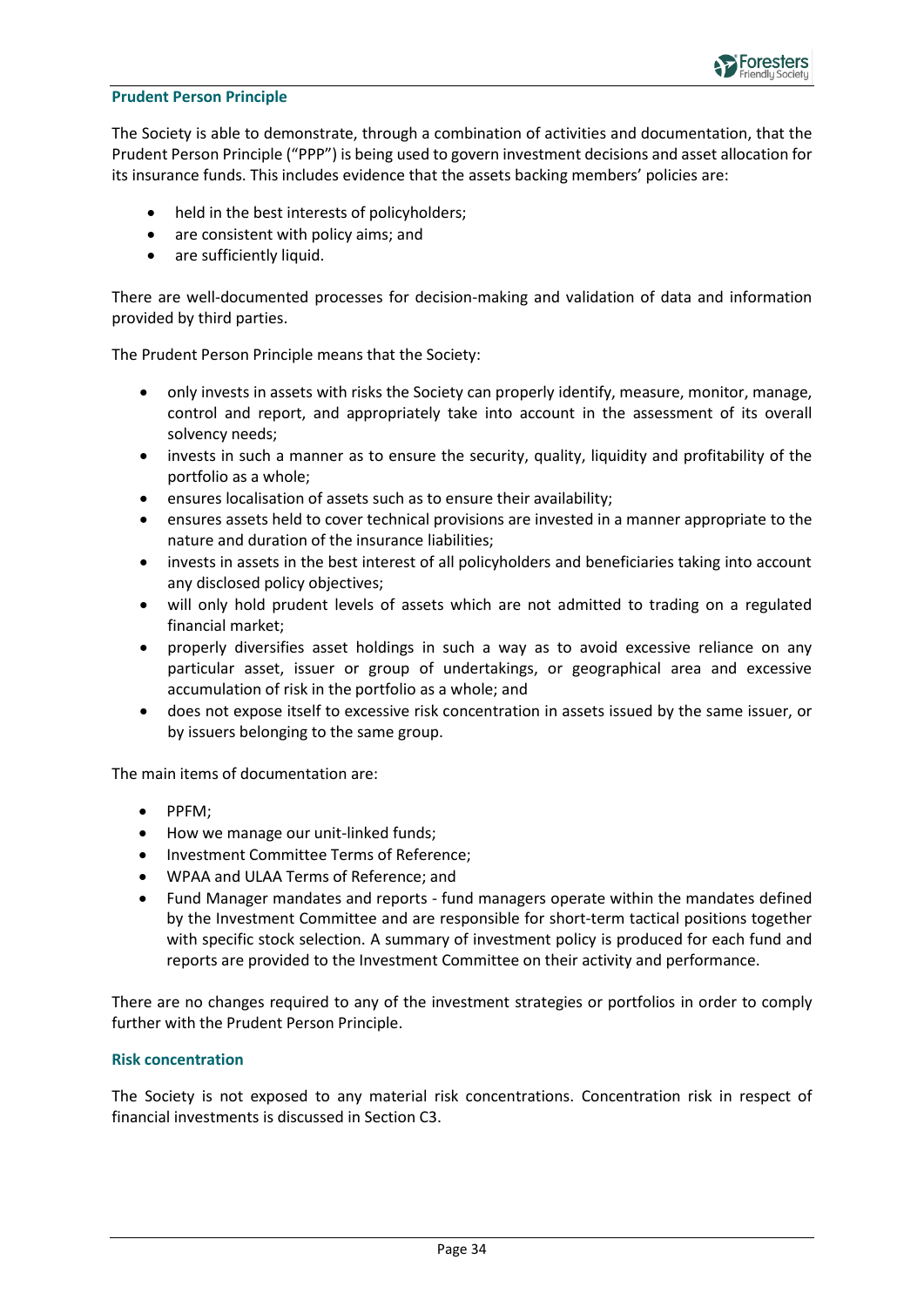#### **Risk mitigation**

The most material risk mitigation technique used by the Society is reinsurance to reduce the impact of a catastrophe affecting lives insured under our Group schemes. The level of reinsurance cover was increased slightly in 2021, as a result of growth in the Group business, reducing the capital requirement in respect of mortality catastrophe risk. Reinsurance cover is approved by the Board.

During 2021, the Society introduced a hedging strategy to remove balance sheet volatility associated with the expected present value of future annual management charges on unit linked business within the Non-Profit Fund. This hedging strategy involves holding short equity futures.

There are no other material applications of risk mitigation techniques by the Society. Future consideration of such techniques would include a requirement for regular assessment and documentation in the quarterly Risk Information pack supplied to the ARCC.

The risk mitigation techniques used by the Society consist of risk transfer, risk avoidance, risk reduction and risk termination. Risk reduction techniques include changes to investment strategy following a downturn in investment markets and changes to with-profits bonuses, managing the Society's cost of guarantees exposure.

The Board also conducts a reverse stress-testing exercise annually as part of the ORSA to identify and qualitatively assess the scenarios most likely to cause the Society's current business model to fail, and/or lead its stakeholders to lose confidence in the organisation. For each scenario, mitigating actions are identified to protect the Society from the full impacts.

Key Risk Indicators ("KRI") are used by the Society to enhance the monitoring and mitigation of key risks and identify trends to support risk reporting and escalation.

#### **Risk sensitivity**

The Society's stress testing approach to calculating capital requirements is supplemented by sensitivity and scenario testing as set out in the Stress and Scenario Testing Framework. Sensitivity testing is carried out as part of the business planning process, using less extreme events than those used for setting capital requirements. The Business planning process includes a range of sensitivity tests which are selected each year reflecting specific economic conditions and areas where the Society is seeking additional insight into the level of risk to which it is exposed.

The sensitivity tests used in 2021 explored impacts to changes in levels of sales, expenses, assumptions including lapses and Group scheme claims loss ratio, decrease in total asset values, reduction in future interest rates and an increase in economic inflation.

In addition, the Society also carried out sensitivity testing on the impact on the technical provisions of all major risks.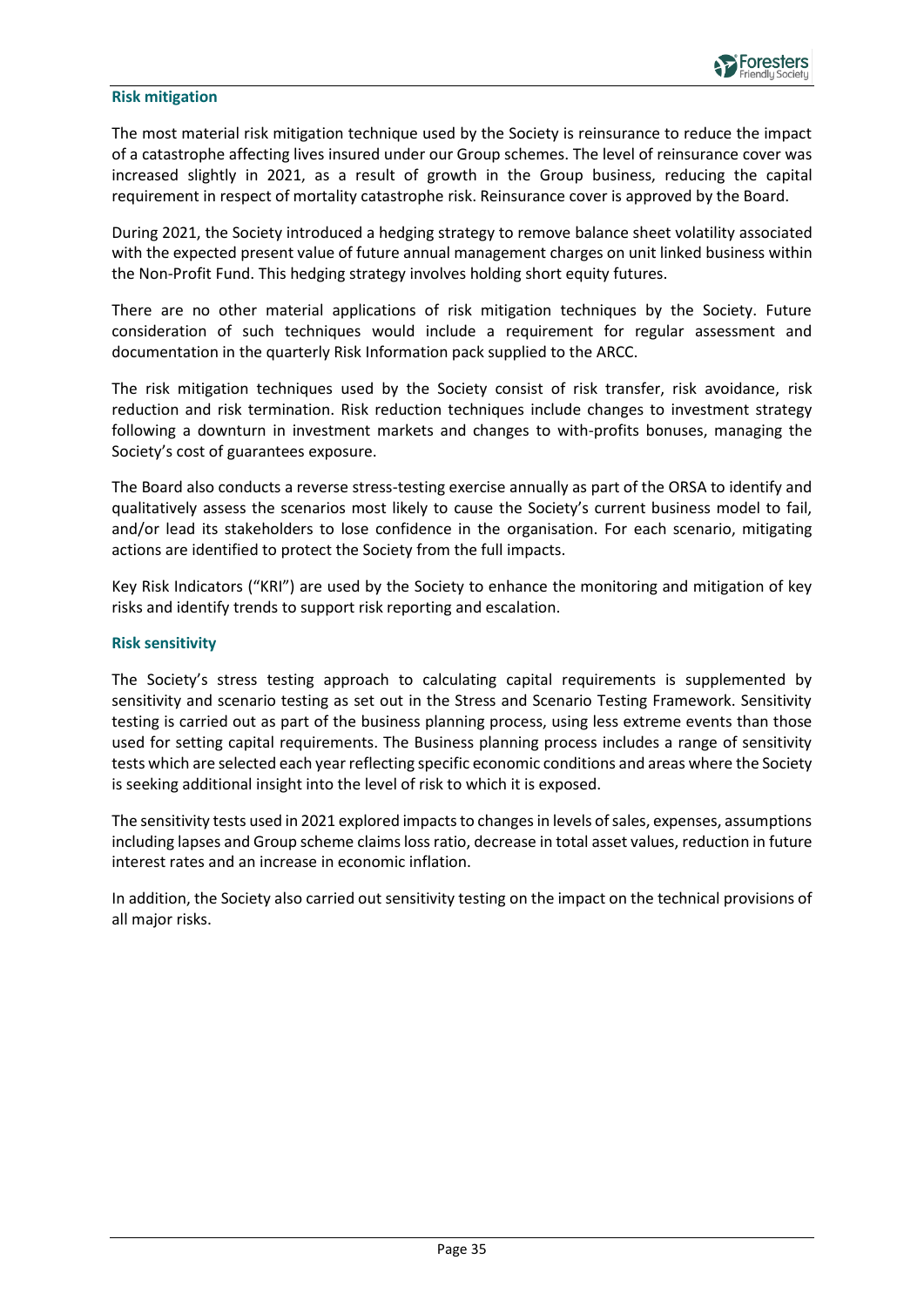

### <span id="page-35-0"></span>**C.1 Underwriting risk**

The Society is exposed to life insurance and health insurance risks arising from both the perils covered and the processes followed in the conduct of the insurance business. The major areas of risk in this category that the Society is exposed to are expenses, morbidity and mortality.

#### **Expense risk**

The Society holds £5.4m (2020: £5.6m) of capital against expense and inflation risk before taking risk diversification into account. The capital held in respect of this risk has slightly decreased over the year, where a large reduction (due to methodology changes to model investment expenses as a percentage of assets backing technical provisions rather than as part of inflation-linked per-policy expenses) has been partly offset by an increase in future expected inflation.

Expense risk arises from the variation in the expenses incurred in servicing insurance contracts. This may be due to an increase in the monetary amount of expenses taken into account in the calculation of technical provisions, or an increase in the assumed future expense inflation rate.

The majority of the Society's expenses are incurred in staff costs, IT infrastructure and cost of land and buildings occupied. The projected expenses used in assessing the capital impact of expense and inflation risk are based on continuing tight cost control.

#### **Disability/Morbidity risk**

The Society holds £3.7m (2020: £2.5m) of capital against disability/morbidity risk before taking risk diversification into account. The capital held in respect of this risk has increased over the year due to large Group schemes renewals in 2021.

Disability/morbidity risk is the risk of loss, or of adverse changes in the value of insurance liabilities, resulting from changes in disability and morbidity rates. It may occur due to either a large-scale event or a gradual increase in claim rates and fall in recovery rates.

The disability and morbidity risks faced by the Society are spread across both Group schemes and individual business. This provides a level of diversity in terms of likelihood of disability or sickness (inception rates) or change in the severity of disability or sickness (recovery rates). The Society's Group sick pay benefits is written with a 26-week deferred period, which reduces this risk to the Society.

As for life insurance, the initial health insurance underwriting is limited, but this is taken into account in the product design and the level and types of cover offered.

#### **Lapse risk**

The Society holds £2.8m (2020: £3.3m) of capital against lapse risk before taking risk diversification into account. The Society is exposed to a reduction in lapse rates. The capital held in respect of this risk has decreased over the year due to the increase in yields, decreasing the value of long term guarantees and the cost of expense overruns.

Lapse risk is the risk of loss or adverse change in liabilities due to a change in the expected exercise rates of policyholder options. The relevant options are all legal or contractual policy holder rights to fully or partly terminate, surrender, decrease, restrict or suspend insurance cover or permit the insurance policy to lapse.

The main elements of this risk for the Society are in relation to costs associated with running off the policies and sickness policy liabilities, with little impact on other policy liabilities.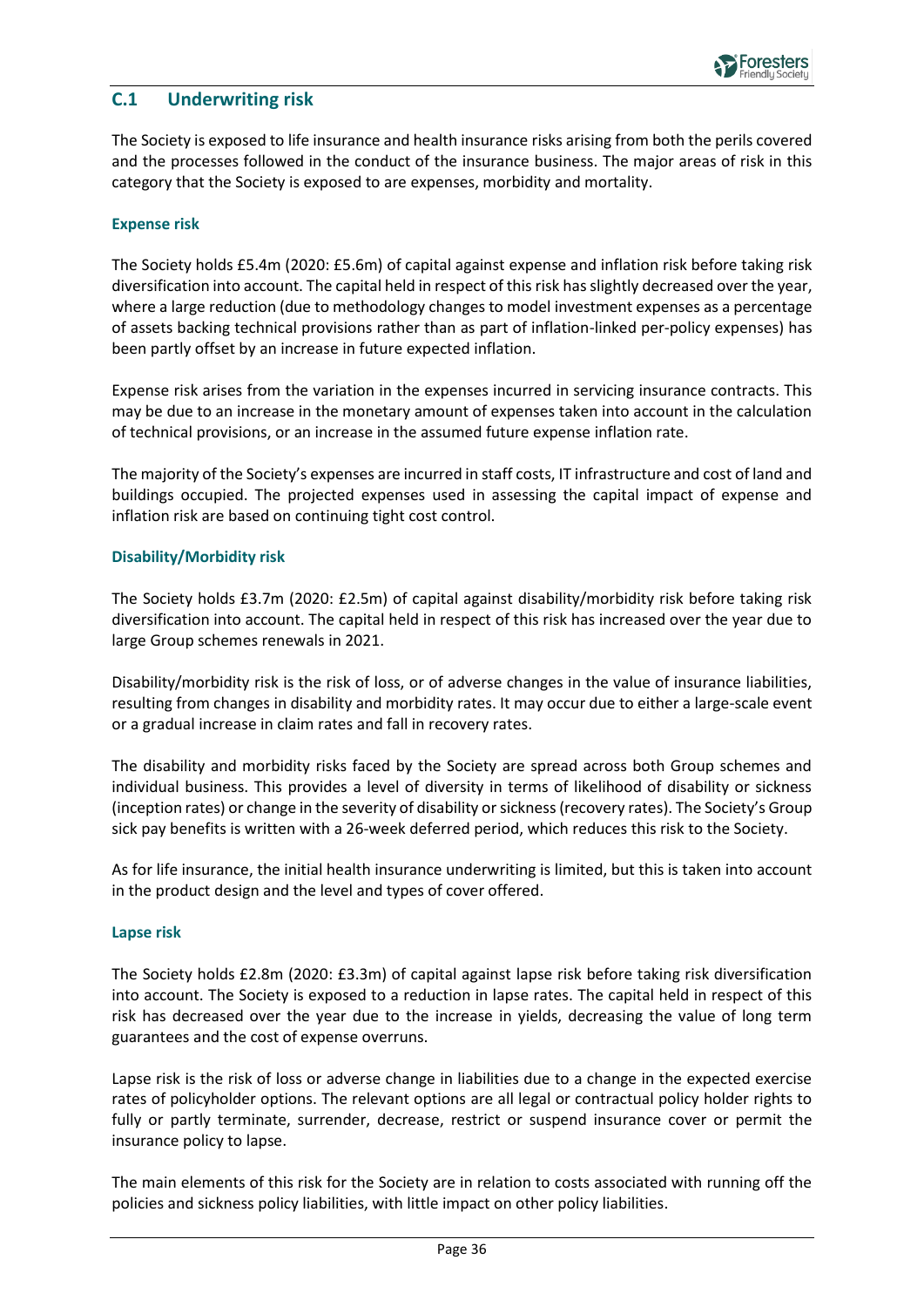#### **Mortality Catastrophe risk**

The Society holds £1.1m (2020: £1.3m) of capital against mortality catastrophe risk before taking risk diversification into account. This has decreased primarily due to an increase in reinsurance coverage.

Mortality catastrophe risk stems from extreme or irregular death events whose effects are not sufficiently captured in the other life underwriting risk sub-modules. Examples could be a pandemic event or a nuclear explosion.

The majority of the mortality catastrophe risk for the Society relates to Group business. The Society has mortality catastrophe and pandemic cover (£13.4m) via catastrophe reinsurance.

#### **Mortality risk**

The Society holds £1.8m (2020: £0.8m) of capital against mortality risk before taking risk diversification into account. The capital requirement has increased over the year due to large Group scheme renewals during 2021.

Mortality risk is the risk of loss, or of adverse change in the value of insurance liabilities, resulting from changes in the level, trend, or volatility of mortality rates, where an increase in the mortality rate leads to an increase in the value of insurance liabilities.

Mortality risk may occur in various ways, as a large scale event resulting in a significant increase in the number of deaths in a year (such as a major epidemic of influenza), or as a long-term trend of either increasing (for example due to a rise in obesity) or decreasing (for example as a result of better health education) mortality rates. Risks may also occur due to an inaccurate best estimate assumption or variation around the best estimate due to random fluctuations.

Diversification in the portfolio helps to mitigate mortality risk. The Society has a diversified population of members across its various funds with respect to age, gender, smoker status, level of life insurance cover, type of insurance cover and geographic location.

Although initial underwriting is limited (reflecting the Society's values in aiming to provide cover for the majority of applicants), this is taken into account in the product design and the level and types of cover offered.

#### **Longevity risk**

The Society holds £1.0m (2020: £0.9m) of capital against longevity risk before taking risk diversification into account and has slightly increased over the year.

Longevity risk is the opposite of mortality risk, where a decrease in the mortality rate leads to an increase in the value of insurance liabilities.

Although the Society has a small annuity portfolio, the longevity capital requirement is mostly in respect of the costs associated with running off the closed with-profits funds and guaranteed annuity rates on pension policies.

#### **Morbidity Catastrophe risk**

The Society holds £0.9m (2020: £0.7m) of capital against morbidity catastrophe risk before taking risk diversification into account and has increased slightly over the year.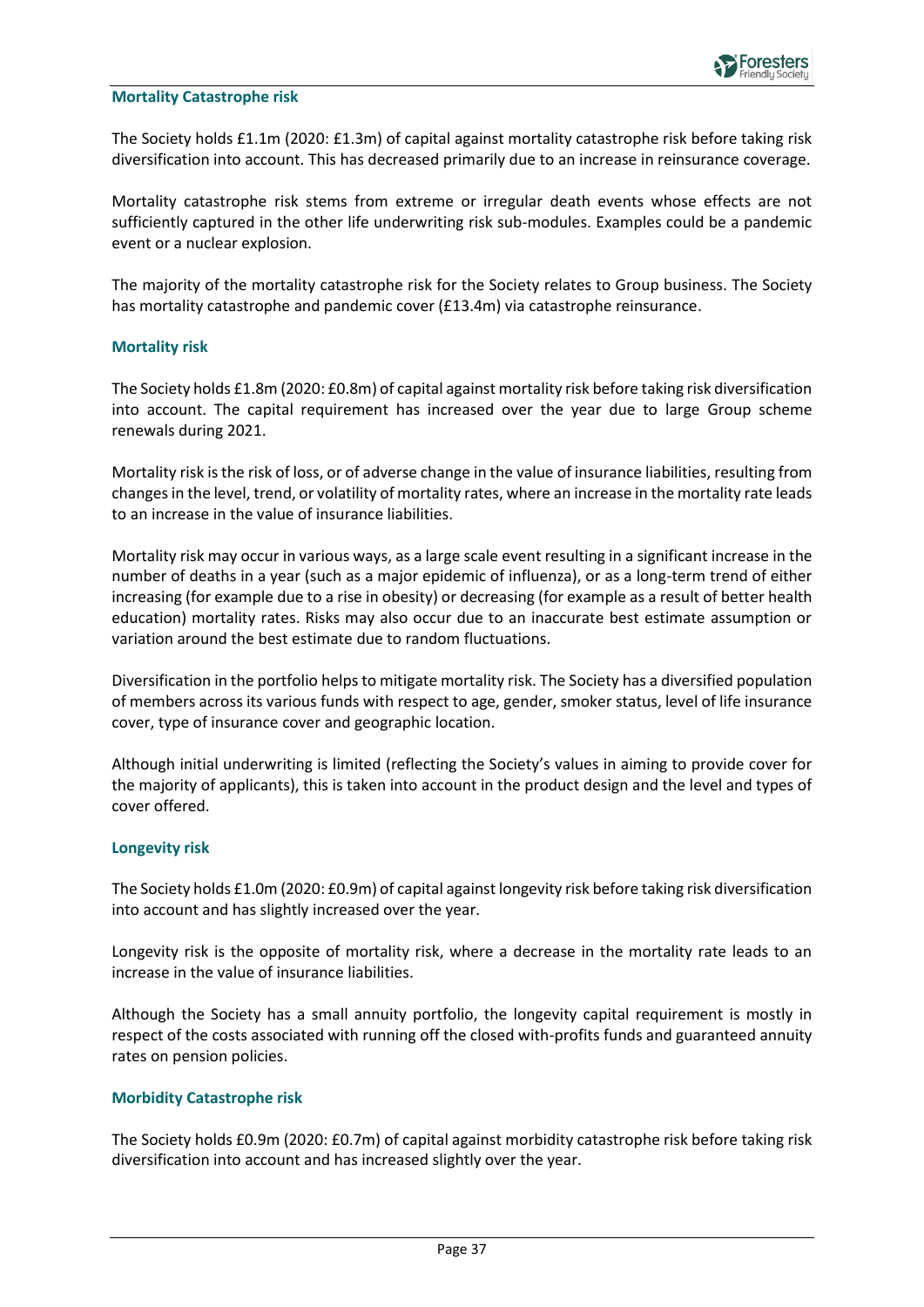

Morbidity catastrophe risk results from the significant uncertainty of pricing and provisioning assumptions related to outbreaks of major epidemics, as well as the unusual accumulation of risks under such extreme circumstances. This risk is not material for the Society.

#### **Non-Similar to Life Techniques Health risk**

The Society holds £0.4m (2020: £0.4m) of capital against premium and reserve risk for the Guernsey medical expenses business before taking risk diversification into account.

### <span id="page-37-0"></span>**C.2 Market risk**

Market risk arises from the level or volatility of market prices of financial instruments.

#### **Property risk**

Property risk arises as a result of sensitivity to the level or volatility of market prices of the Society's direct property portfolio.

The Society holds £13.7m (2020: £13.6m) of capital against property risk before taking risk diversification into account; £0.4m (2020: £0.6m) in the UK insurance funds, £0.5m (2020: £0.6m) in Guernsey and £12.8m (2020: £12.2m) in the UK Courts funds. The Guernsey and UK Courts funds' property risk is due to directly held property holdings.

The Society's property holdings are all residential and commercial properties across the UK, valued at £53.3m (2020: £51.9m). The Society also holds £8.8m in property collectives (2020: £7.7m).

#### **Equity risk**

The Society holds £14.7m (2020: £12.5m) of risk capital against equity risk before taking risk diversification into account; £0.9m (2020: £2.5m) in the UK insurance funds, £1.4m (2020: £1.2m) in Guernsey and £12.4m (2020: £8.8m) in the UK Courts funds.

Exposure to equity risk refers to all assets and liabilities whose value is sensitive to changes in equity prices. The Society's exposure to equities is in the form of £52.2m in collective equity holdings (2020: £44.4m) and £3.6m in convertible bonds (2020: £1.1m).

The Society owns a globally diversified equity portfolio that is representative for an average European insurance undertaking, i.e. it is not overweight in any high-risk sectors. The Society holds a short equity futures position to hedge the equity risk associated with the expected present value of future annual management charges on unit-linked business. The sensitivity of assets to changes in the volatility of the market parameters is not material. However, the volatility of future investment returns does affect the Society's cost of guarantees provision. An increase of 5% in future volatility of asset returns increases the cost of guarantees provision by £1.9m (2020: £2.0m).

For the actively managed funds, the future risk profile could evolve as the components of the portfolio change over time. However, the restrictions within the investment mandates provided to the fund manager are designed to maintain the current risk profile in line with the fund objectives declared to policyholders.

#### **Currency risk**

Currency risk arises from changes in the level or volatility of currency exchange rates. The Society is exposed to currency risk arising from overseas equity holdings and investments in a fixed interest private debt fund denominated in Euros.

The Society holds capital of £0.7m (2020: £0.8m) against currency risk before taking risk diversification into account; £0.6m (2020: £0.7m) in the UK insurance funds and £0.1m (2020: £0.1m) in Guernsey.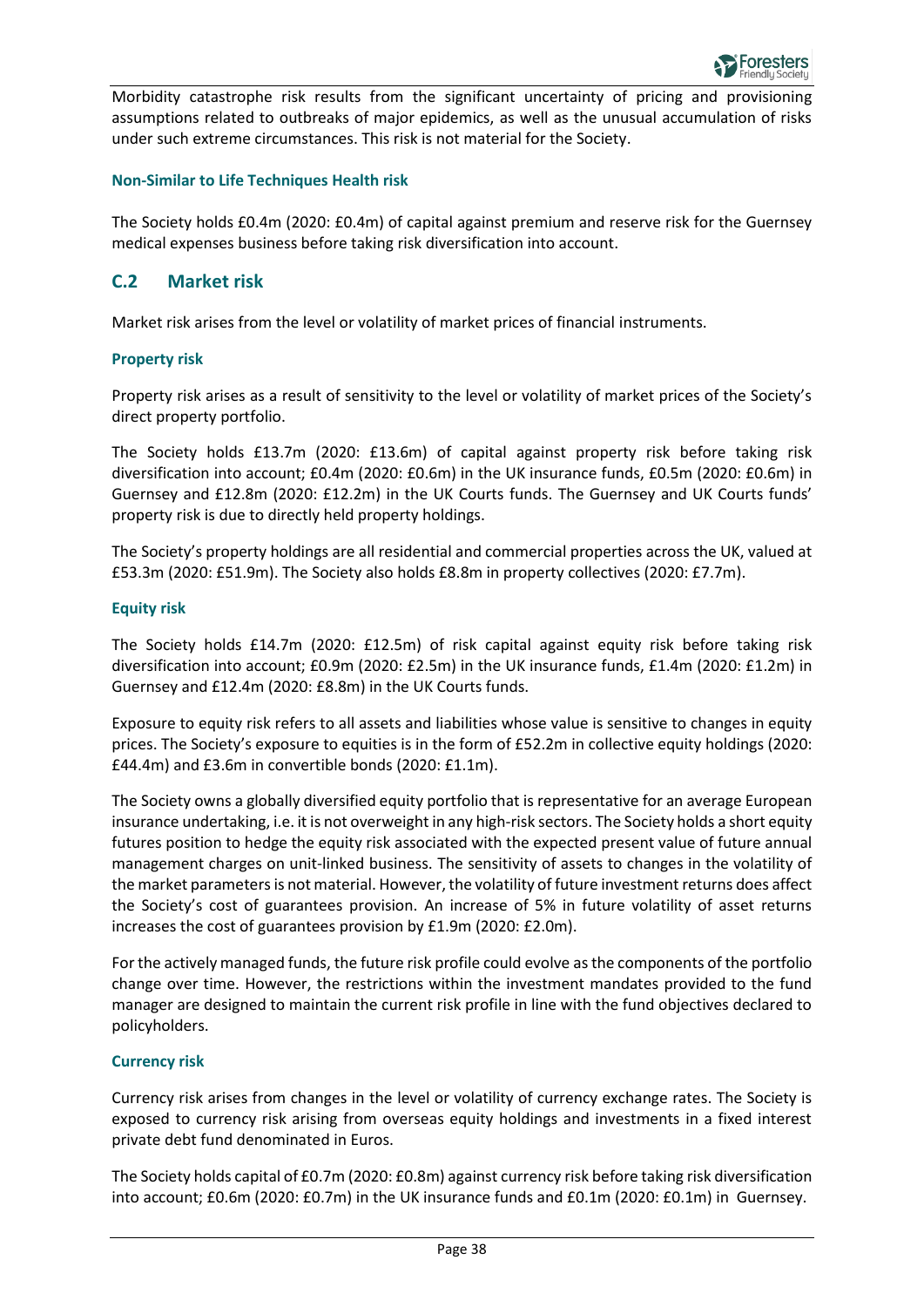The main sources of currency exposures within the equity funds are: US Dollars, Euros, Japanese Yen and Canadian Dollars.

Currency exposure relating to the direct equity holdings in the POIS Flexible Growth Fund (within the Non-Profit Fund) is borne by policyholders.

There are no material foreign currency exposures in the fixed interest securities, property or other investments (including cash).

#### **Interest rate risk**

Interest rate risk exists for all assets and liabilities which are sensitive to changes in the term structure of interest rates or interest rate volatility, whether valued by mark-to-model or mark-to-market techniques. The risk to the Society is that assets and liabilities are not adequately matched and so do not move in line.

The Society holds £1.8m (2020: £1.3m) of risk capital against interest rate risk before taking risk diversification into account. An increase (2020: increase) in interest rates is the most onerous scenario for the Society. The capital requirement has increased over 2021 due to a change in the hypothecation of assets to asset shares, offset by reduction in exposure in the Courts' assets.

The Society's portfolio of fixed interest holdings is diversified by term and coupon. Stress tests performed on the slope and shape of the yield curve in previous years did not result in significant additional capital requirements and although the range of holdings has been extended to include private debt this is expected to continue to be the case.

### <span id="page-38-0"></span>**C.3 Credit risk**

Credit risk means the risk of loss or of adverse change in the financial situation, resulting from fluctuations in the credit standing of issuers of securities, counterparties and any debtors to which the Society is exposed, in the form of counterparty default risk, spread risk or market risk concentrations.

#### **Counterparty default risk**

Counterparty risk reflects possible losses due to unexpected default of the counterparties and debtors of the Society over the forthcoming 12 months, including risk-mitigating contracts e.g. reinsurance arrangements, securitisations, derivatives and receivables from intermediaries.

The Society holds £1.5m (2020: £1.7m) of capital against the risk of counterparty default before taking risk diversification into account; £0.8m (2020: £0.7m) in the UK insurance funds and £0.7m (2020: £1.0m) in the UK Courts, via the Court Investment Fund portfolio.

#### **Spread risk**

Spread risk results from the sensitivity of the value of assets, liabilities and financial instruments to changes in the level or volatility of credit spreads over the risk-free interest rate term structure.

The Society holds £1.6m (2020: £5.2m) of capital against spread risk before taking risk diversification into account; £1.2m (2020: £3.7m) in the UK insurance funds and £0.4m (2020: £1.5) in the UK Courts. The capital requirement has decreased over 2021 due to a change in investment strategy whereby more capital efficient assets are invested into.

Credit spread is the additional return earned over the risk-free rate. It reflects the riskiness of the assets and compensates the investor for the possibility of default. Any financial instruments which provide a fixed income stream will be sensitive to the risk of the credit spread increasing.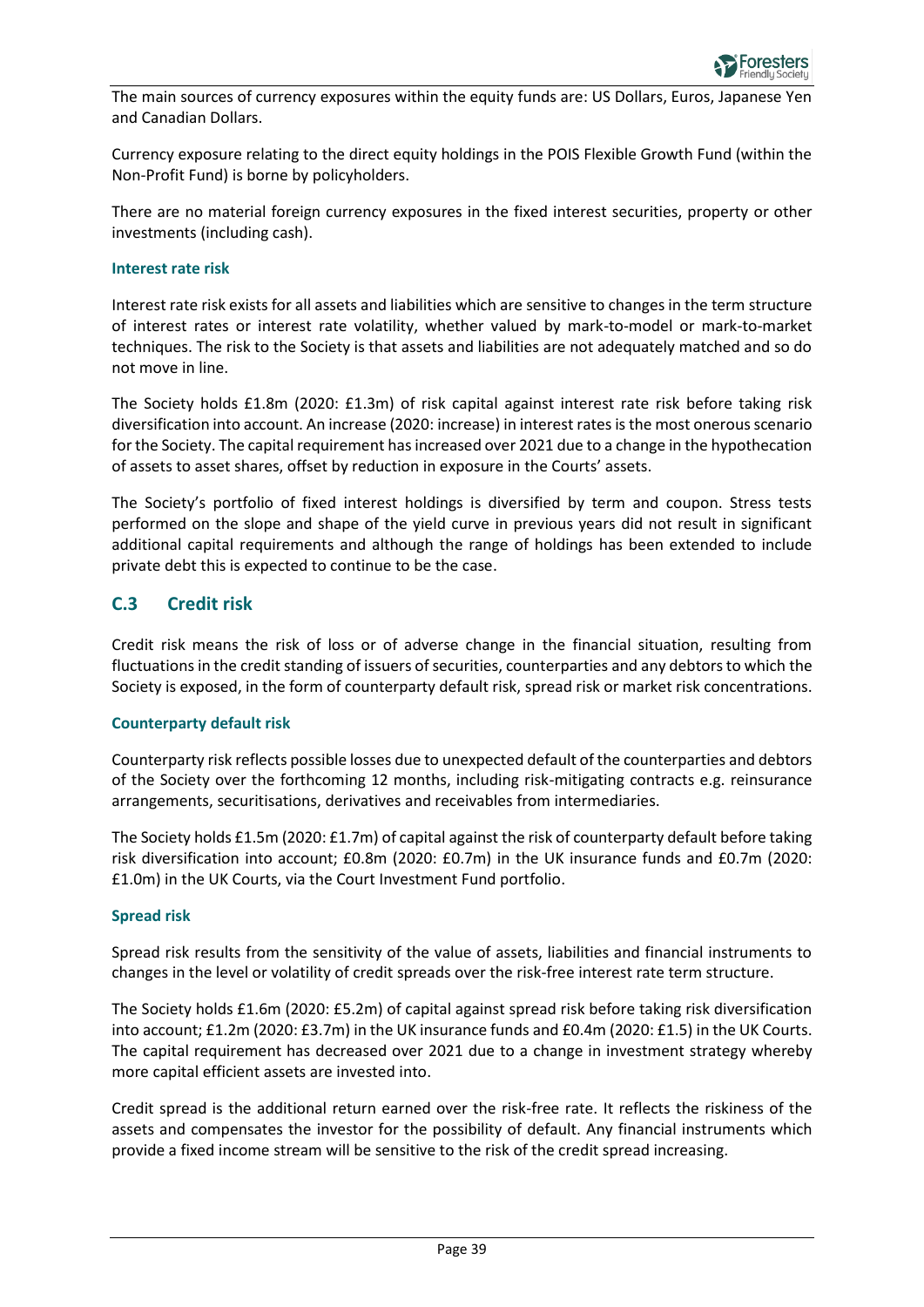

The classes of bond held by the Society to which this applies are:

- corporate bonds; and
- fixed interest private debt issued to European SMEs.

UK Government bonds are exempt from spread risk capital under Solvency II regulations, so no spread risk capital is held. The Society does not hold any securitisations.

The Society's holdings of corporate bonds are predominantly within the with-profits funds and invested as part of with-profits investment strategies.

#### **Concentration risk**

This risk is not material for the Society and a trivial amount of capital is held (2021: £0.0m, 2020: £0.0m).

Concentration risk in respect of financial investments is restricted to the risk regarding the accumulation of exposures with the same counterparty. It does not include other types of concentrations (e.g. geographical area, industry sector, etc.). Exposures via investment funds need to be considered on a look-through basis.

Properties are excluded as none of the individual holdings are worth more than 10% of total assets. Gilts (fixed and index-linked) are also excluded as the risk factor for exposures to governments and central banks is 0%.

Analysis of the Society's direct equity and corporate bond holdings on a look-through basis shows small concentrations in respect of a handful of counterparties.

Any concentrations of more than 1.5% of the total assets considered for each ring-fenced fund results in a capital requirement, although in some cases the monetary amount of the holding may be relatively small.

### <span id="page-39-0"></span>**C.4 Liquidity risk**

This risk is not material for the Society and no capital is held.

Liquidity risk is that of not having sufficient liquid resources to meet changing market conditions and being unable to meet obligations as they fall due or being able to secure them only at excessive cost.

Liquidity is required to honour all cash flow commitments, both on and off-balance sheet, and these are generally met through cash flows supplemented by assets readily convertible to cash.

The management of liquidity should be consistent with the economic capital, regulatory and operational needs across the Society. The Board is responsible for defining the risk appetite and monitoring liquidity risk exposure.

In accordance with Article 260(2) of the Solvency II Delegated Acts, the Expected Profit Included in Future Premiums ("EPIFP") has been calculated as £4.8m (2020: £2.7m). This is the expected present value of future cash flows which result from the inclusion in the technical provisions of premiums relating to existing insurance contracts that are expected to be received in the future, but that may not be received for any reason, other than because the insured event has occurred.

### <span id="page-39-1"></span>**C.5 Operational risk**

Operational risk is the risk of loss arising from inadequate or failed internal processes, or from personnel and systems, or from external events. The Society accepts that operational risks will occur in the normal course of business and manages these risks within its framework.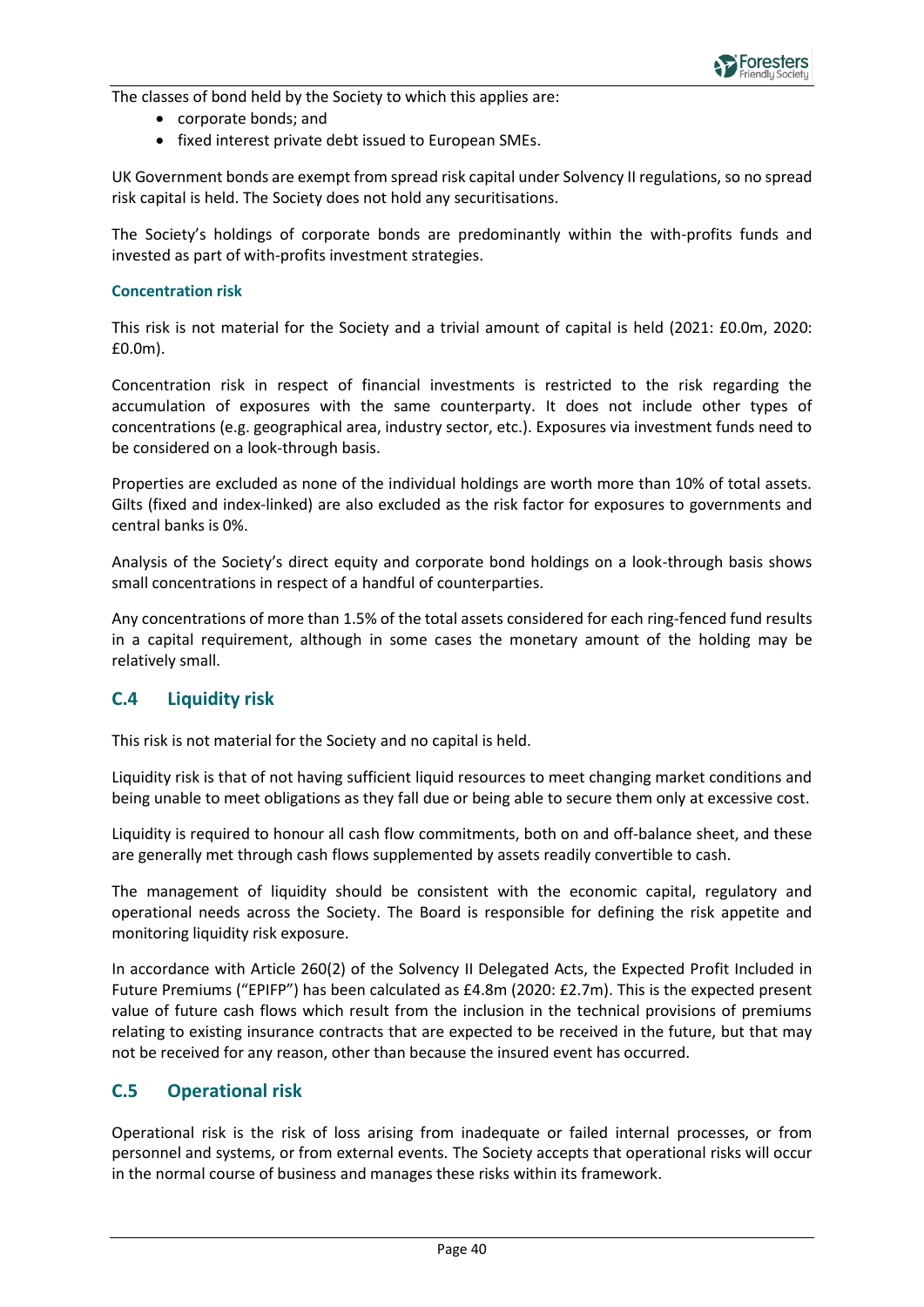The methodology for calculating the Solvency II Pillar 1 Risk Margin is the same as used in the 2020 year-end valuation. The Society's Pillar 2 assessment of capital reflects the Pillar 1 capital position with no further adjustments. This is a change from the approach taken in the 2020 ORSA.

The Society holds £1.6m (2020: £1.3m) of capital against operational risk (diversification is not applicable to this risk under standard formula), £1.5m (2020: £1.2m) in the UK insurance funds and £0.1m (2020: £0.1m) in the Guernsey Court.

The most material operational risks that the Society is exposed to are:

- Cyber Security threats, data security risks and internal or external financial crime impacting on members and reputation.
- IT system instability, leading to system outages, system interruptions, resulting in not being able to meet customer demand or expectations.
- Business disaster from external threats resulting in the inability to continue critical functions and business processes after the occurrence of a disaster, impacting on members of the Society.
- Risk of regulatory breaches either current regulation or regulatory developments not executed adequately.
- Conduct risk of not treating members fairly for new business or legacy books containing multiple issues by ineffective controls being in place.
- Process failures from administrative errors.

All risk including operational risks are assessed through the Society's RCSA process, review of internal operational risk event data and expert judgement. Risks are assessed from a financial and nonfinancial impact and follow the Society's risk taxonomy categorisation model to ensure risks are assessed in line with the risk management framework. The Internal Audit function review operational related risks as part of the annual audit plan and report key findings to the ARCC. Audit findings are used to assess the control effectiveness and design held within the Society's Risk and Control assessments.

The Society monitors its material operational losses through its loss reporting and assessment of the control environment, governance structures are in place to manage the Society within its operational risk appetite.

For further information on the Society's risk framework see section B3.

### <span id="page-40-0"></span>**C.6 Other material risks**

In addition to the risks identified above, the Society is also exposed to a number of other risks for which it does not hold capital as it is not the most appropriate mitigant. The most material of these risks are: business risk, strategic risk, and reputational risk. These risks are detailed below.

### **Business Risk**

Business Risk is the risk arising from changes to the business, including the inability to carry out the Business Plan and desired strategy. This is considered as part of the business planning and reverse stress testing processes.

The Society does not hold capital in respect of new business risks, as the potential impact on capital resources in excess of capital requirements has not been considered significant. As part of the Society's ORSA process sensitivities and scenarios were assessed in terms of new business sales, increasing new business is key to the long-term viability of the Society.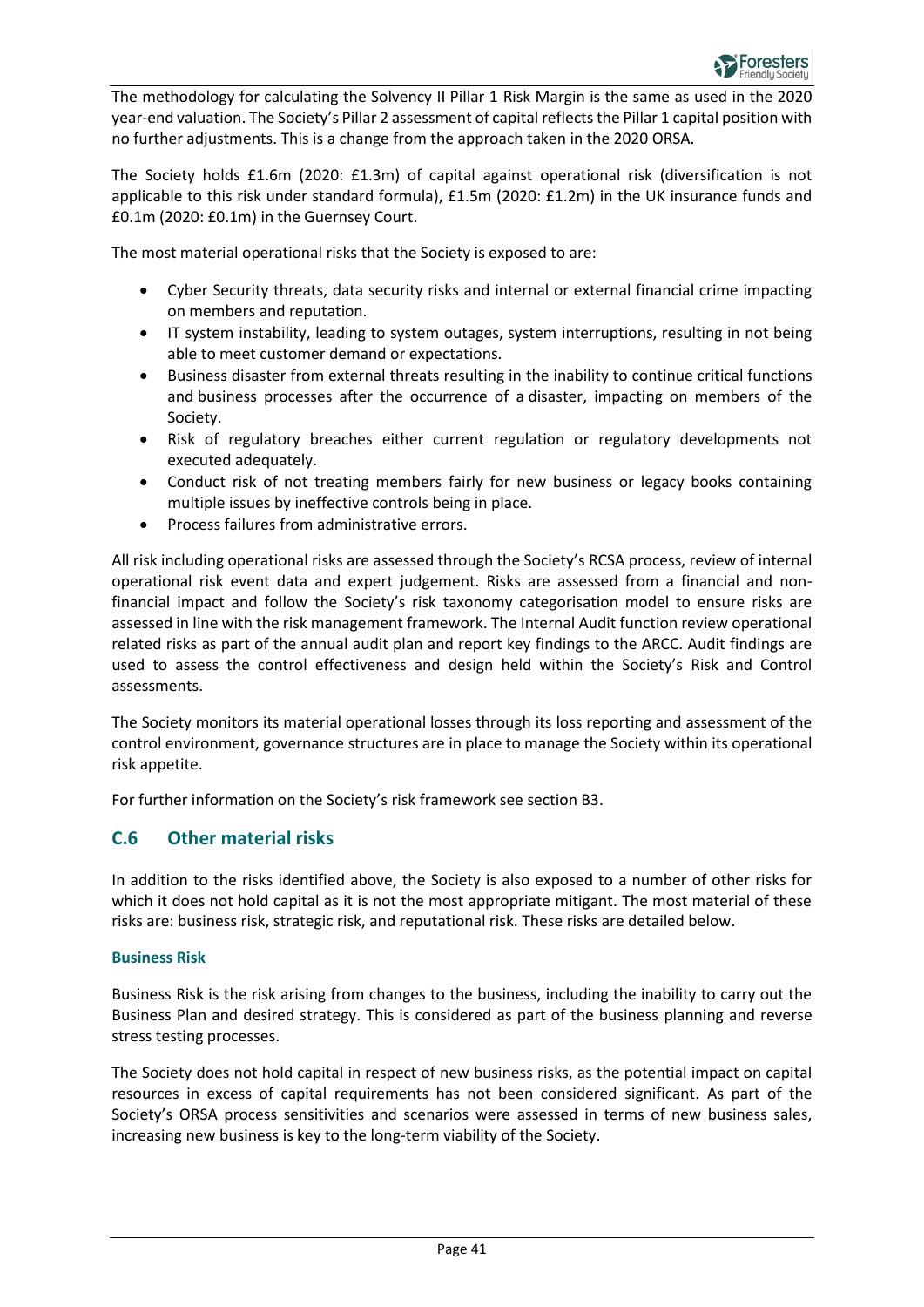

For the 2021 Business plan, five sales sensitivities were modelled, these were: 50% fewer sales than plan, closure of individual with-profits business, closure of individual unit linked business, closure of all individual business and closure of both Group and individual business. Monitoring of overall sales plans for both Individual and Group business is undertaken. Profitability of sales and capital implications of increased sales and specifically capital implications of Group schemes is monitored.

#### **Strategic Risk**

Strategic risk is the risk of not achieving the strategic plan as a result of internal or external factors that serve to undermine either the strategy itself or its execution. Strategic risk is a function of the incompatibility of two or more of the following components:

- 1) the Society's strategic goals;
- 2) the business strategies developed;
- 3) the resources deployed to achieve these goals; and
- 4) the quality of implementation and the situation of the markets the Society is operating in.

Strategic risks are identified by the Board in setting the Society's strategy, the business planning process and the ORSA process which will then form part of the Society's overall risk assessment. For each strategic risk the correlation between these risks and other material risks are considered. For each strategic risk, associated controls and actions are to be identified and monitored. Any strategic risk that is outside of management tolerance will be escalated to the Board through the escalation process. If the risk is of a significant nature, the Board should be informed by the CEO as soon as appropriate to do so.

The current main strategic risk for the Society is the delivery of the agreed strategic options as an outcome of the recent 2021 business planning process.

### <span id="page-41-0"></span>**C.7 Any other information**

There is no other material information to disclose regarding the risk profile of the Society.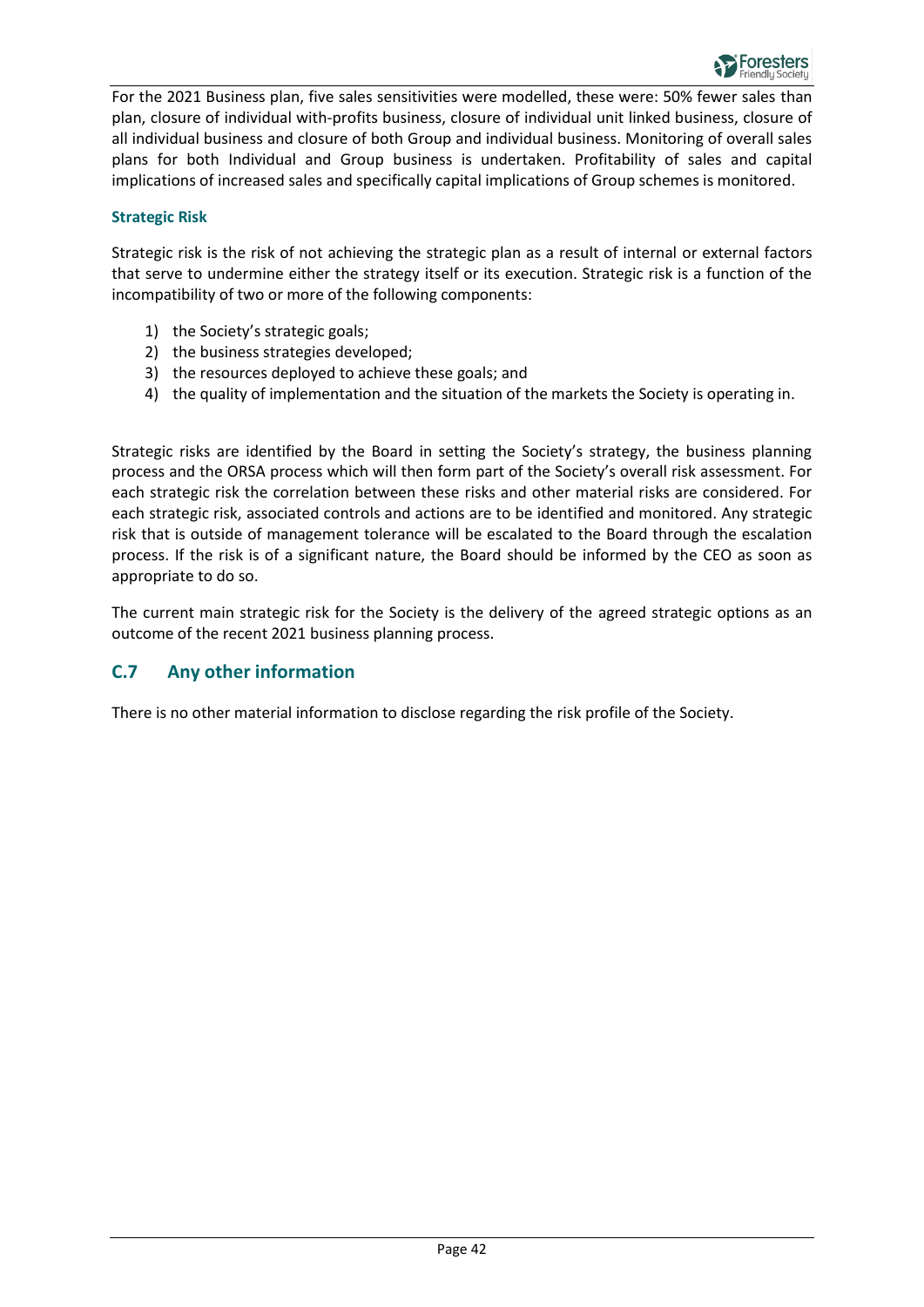### <span id="page-42-0"></span>**D. Valuation for Solvency Purposes**

The Solvency II Directive includes standards for the valuation of the three main elements of the Solvency II Balance Sheet: assets, technical provisions and other liabilities. The balance sheet is prepared on a market-consistent basis, whereby assets are accounted for at market value and liabilities are assessed on an economic value basis.

The following table shows a high-level summary, with further details in the sections that follow:

| f'000                                    | 2021       | 2020       |
|------------------------------------------|------------|------------|
| <b>Total Assets</b>                      | 297,832    | 284,469    |
| Total technical provisions               | (159, 655) | (154, 855) |
| Total other liabilities                  | (6, 539)   | (5, 554)   |
| <b>Excess of assets over liabilities</b> | 131,638    | 124,061    |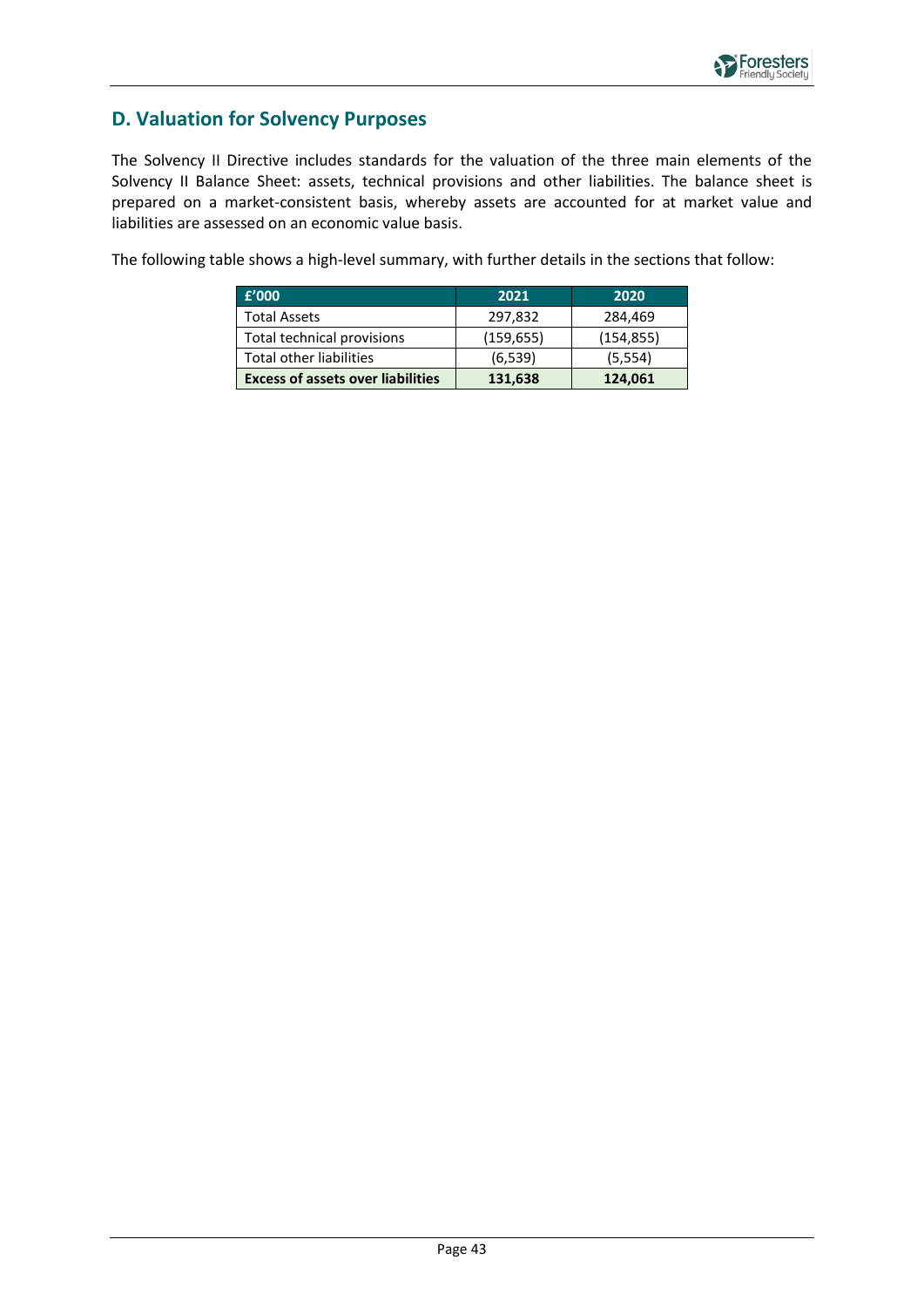### <span id="page-43-0"></span>**D.1 Assets**

All material asset classes have been valued in accordance with the Solvency II regulations and are therefore recognised at economic value. The asset values for current and prior year are shown below:

|                                                                                    | 2021               |                | 2020               |                          |
|------------------------------------------------------------------------------------|--------------------|----------------|--------------------|--------------------------|
| £'000                                                                              | <b>Solvency II</b> | <b>UK GAAP</b> | <b>Solvency II</b> | <b>UK GAAP</b>           |
| Goodwill                                                                           |                    | $\blacksquare$ | $\mathbf{r}$       | $\blacksquare$           |
| Pension benefit surplus                                                            |                    |                | 236                | 454                      |
| Property, plant & equipment held for own use                                       | 1,677              |                | 2,230              |                          |
| Investments (other than assets held for index-linked<br>and unit-linked contracts) | 238,413            | 238,945        | 232,000            | 232,607                  |
| Property (other than for own use)                                                  | 51,653             | 53,330         | 49,757             | 51,987                   |
| Holdings in related undertakings,<br>including<br>participations                   | 10                 |                | 10                 |                          |
| <b>Equities</b>                                                                    |                    | 34,056         |                    | 26,719                   |
| Equities - listed                                                                  |                    | 34,056         |                    | 26,719                   |
| Equities - unlisted                                                                |                    |                |                    |                          |
| <b>Bonds</b>                                                                       | 59,541             | 143,908        | 78,215             | 146,673                  |
| Government Bonds                                                                   | 59,341             | 59,058         | 78,015             | 77,786                   |
| Corporate Bonds                                                                    |                    | 84,850         |                    | 68,887                   |
| <b>Structured Notes</b>                                                            | 200                |                | 200                | $\overline{\phantom{a}}$ |
| <b>Collateralised securities</b>                                                   |                    | $\overline{a}$ | $\overline{a}$     | $\overline{a}$           |
| Collective Investments Undertakings                                                | 126,513            | 7,651          | 102,823            | 7,228                    |
| <b>Derivatives</b>                                                                 | 44                 |                |                    |                          |
| Deposits other than cash equivalents                                               | 653                |                | 1,195              |                          |
| Other investments                                                                  |                    |                |                    |                          |
| Assets held for index-linked and unit-linked contracts                             | 44,633             | 45,008         | 38,233             | 38,548                   |
| <b>Loans and mortgages</b>                                                         | 62                 | 63             | 68                 | 68                       |
| Loans on policies                                                                  | 50                 | 50             | 49                 | 49                       |
| Loans and mortgages to individuals                                                 | 13                 | 13             | 18                 | 18                       |
| Other loans and mortgages                                                          |                    |                |                    | $\overline{\phantom{a}}$ |
| Reinsurance recoverables                                                           | (149)              | (149)          | 140                | 140                      |
| Insurance and intermediaries receivables                                           | 2,283              | 1,908          | 2,145              | 1,781                    |
| Receivables (trade not insurance)                                                  | 2,052              | 2,553          | 1,443              | 1,902                    |
| Cash and cash equivalents                                                          | 8,860              | 9,693          | 7,975              | 9,371                    |
| Any other assets, not elsewhere shown                                              |                    |                |                    |                          |
| <b>Total assets</b>                                                                | 297,831            | 298,022        | 284,469            | 284,872                  |

The table below provides a reconciliation between the UK GAAP and Solvency II value of assets at the valuation date. Other in-line differences in the balance sheets are presentational.

| £'000                              | 2021    | <b>Comments</b>                                                                                                                                                               |
|------------------------------------|---------|-------------------------------------------------------------------------------------------------------------------------------------------------------------------------------|
| <b>UK GAAP value of assets</b>     | 298,022 |                                                                                                                                                                               |
| Prepayments                        | (217)   | See explanation below: "Receivables (trade not insurance)".                                                                                                                   |
| Other                              | 26      | Other smaller differences including presentation difference<br>for derivative positions that have negative value (treated as<br>a liability in the Solvency II presentation). |
| <b>Solvency II value of assets</b> | 297,831 |                                                                                                                                                                               |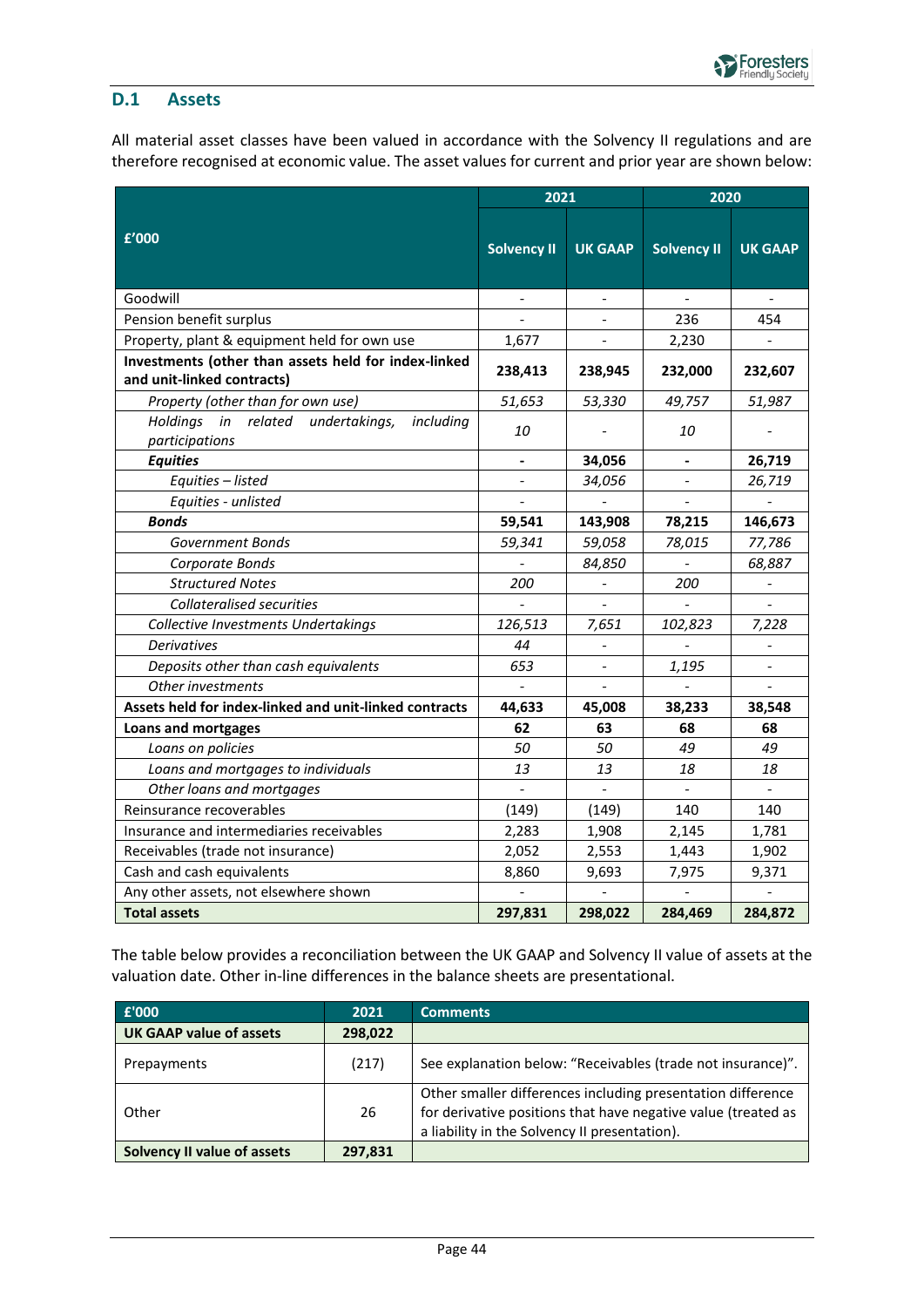#### **Property**

Property, including land and buildings held by the Society for operational purposes, covers freehold and leasehold investment properties held for long-term rental yields and capital growth.

Properties other than those held by the Society for operational purposes are valued at least annually on an open market value basis by qualified external professional valuers. Properties held for operational purposes are valued at least annually on an existing use value basis by qualified external professional valuers.

Property asset values have been determined by reference to present and future income flows based on current day values supported by market evidence. In addition, lease terms, floor areas and enquiries within the marketplace have also been factored in.

Properties occupied by the Society are required to be depreciated over their expected useful economic lives under the requirements of the Friendly Societies Act 1992. In respect of investment properties, this requirement conflicts with the generally accepted accounting principle set out in section 16 of FRS 102 for Investment Properties, that no depreciation should be provided on such investments. The Board consider that, as these properties are held for investment, to depreciate them would not give a true and fair view, and that it is necessary to adopt FRS 102 in order to give a true and fair view. Depreciation is only one of the factors reflected in the annual valuations, and the amount which might otherwise have been shown cannot reasonably be separately identified or quantified.

Freehold land is not subject to depreciation. No depreciation is charged on freehold buildings as, in the Directors' opinion, it is considered that their estimated useful economic lives and residual values are such that the required depreciation charge is immaterial.

#### **Financial Investments**

Other financial investments comprise listed investments, units in authorised unit trusts, loans, mortgages, deposits with credit institutions and deposits with Investment Associations.

Listed investments and units held in authorised unit trusts are measured at their bid value at the balance sheet date, based on observable market prices.

Amounts receivable in respect of loans and mortgages are shown at the lower of the amounts advanced or the amount expected to be recovered where there is evidence of impairment.

Deposits with credit institutions are carried at their historical cost as the economic value equals the fair value since these items are effectively cash deposits.

Deposits with the Derby Investment Associations are shown at cost plus interest accrued on the deposit which is the value at which the deposits could be withdrawn and is therefore considered to be a material approximation of the economic value under Solvency II.

The Society invests directly in derivative contracts for the purposes of efficient portfolio and capital management.

Investments in subsidiaries and associates are measured at cost less impairment, which is a material approximation to the adjusted equity method required under Solvency II in view of the immaterial balance involved.

#### **Unit-linked business**

Assets held in respect of unit-linked business are fair valued at bid price using market prices supplied by third party data providers.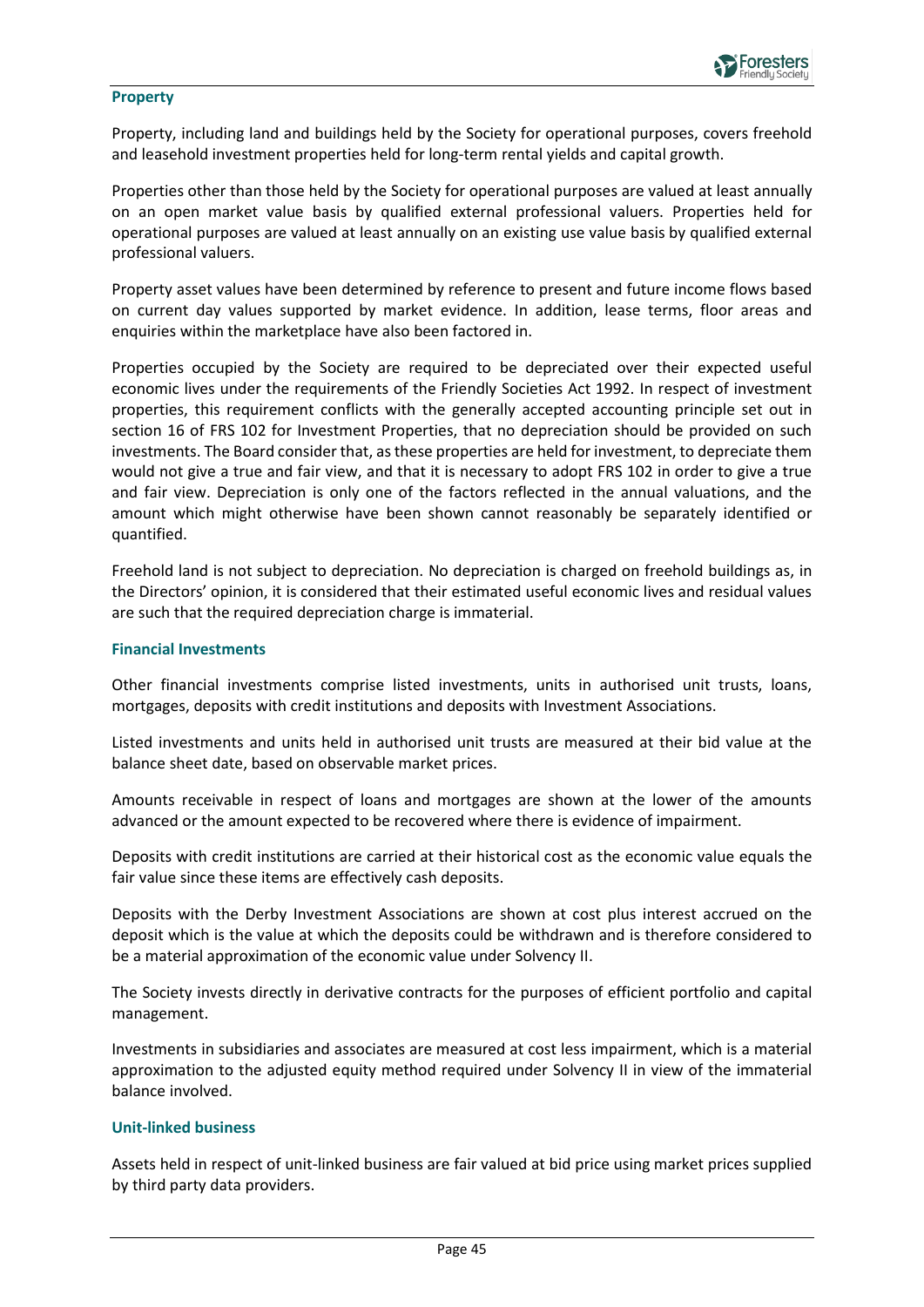

#### **Property, plant and equipment**

Impairment reviews were carried out as part of the assessment of the net book value recognised in the UK GAAP value in the financial statements and, as there was no need for impairment identified, the carrying value from the financial statements is considered to be a material approximation of their economic value under SII.

#### **Cash**

Cash and cash equivalents are held at fair value.

#### **Insurance receivables**

Insurance receivables are outstanding premiums. These are held at fair value which may include a provision for impairment where they are past their due date.

#### **Receivables (trade not insurance)**

Prepayments to the value of £0.2m (2020: £0.2m) shown in the financial statements have been removed from the Solvency II balance sheet as they relate mainly to software licences which are not considered to have any economic value.

Accrued interest has been reclassified and is shown in the Solvency II balance sheet in the economic value of the asset to which it relates.

#### **Pension benefit surplus**

The Society operates two defined benefit pension schemes for which the asset or liability recognised in the balance sheet is the present value of the defined benefit obligation at the reporting date less the fair value of the plan assets at the reporting date. Both the schemes closed to future accrual in 2021.

The actuarial valuations of both schemes have been updated to the accounting date by an independent qualified actuary. The schemes have been valued using the IAS 19 / IFRIC 14 basis as permitted under Solvency II rules. This is a different treatment compared to the value attributed to pension schemes in the Society's Reports and Accounts, but the difference is now nil (2020: £0.2m), due to the closure of future accruals.

#### **Valuation in financial statements**

There are no other material differences between the bases, methods and main assumptions used by the Society in the asset valuation for solvency purposes and those used for its asset valuation in financial statements.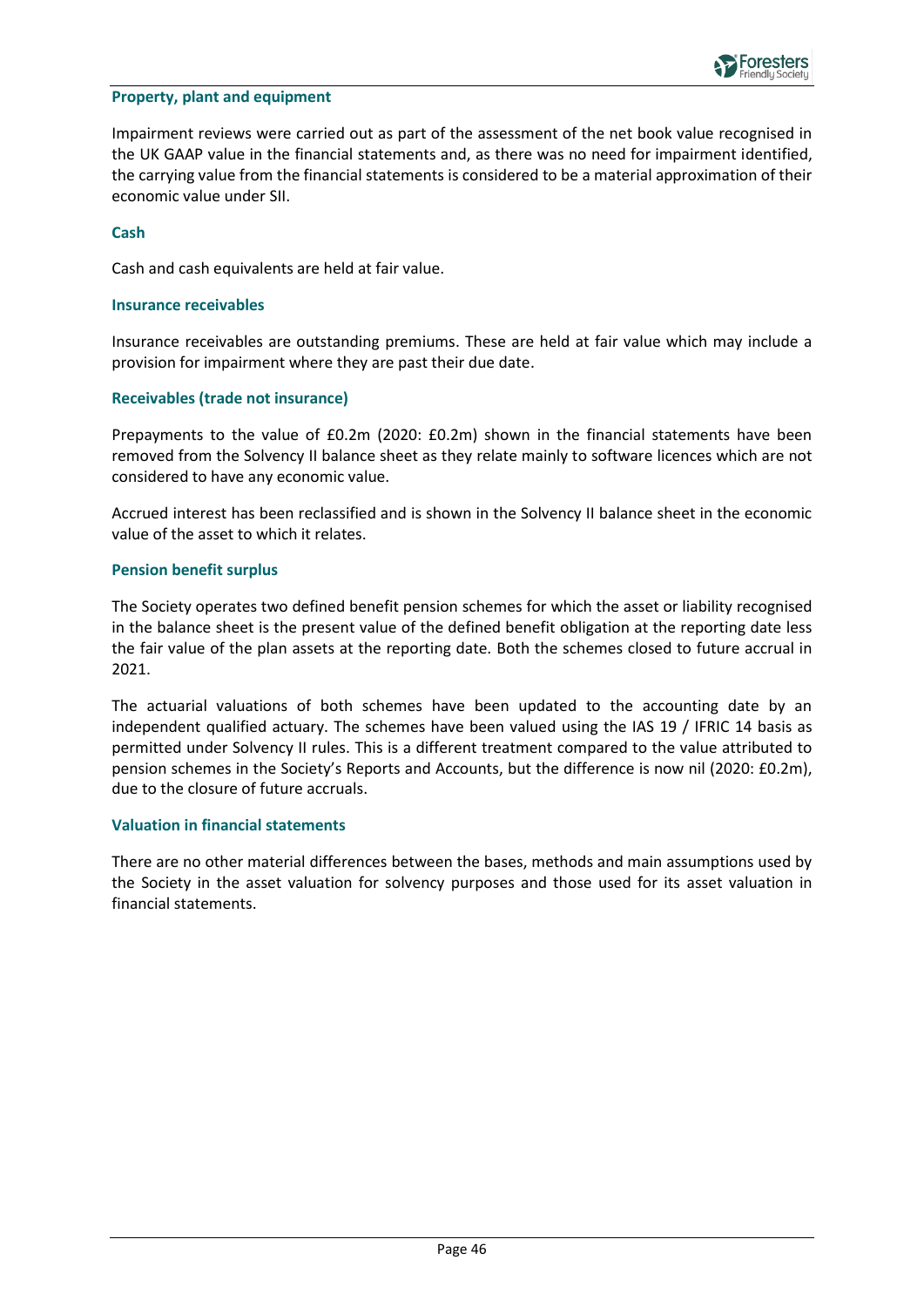### <span id="page-46-0"></span>**D.2 Technical provisions**

The value of technical provisions is equal to the sum of a best estimate liability ("BEL") and a risk margin ("RM").

The BEL takes account of all the cash inflows and outflows required to settle the Society's insurance contracts. It is the present value of the expected benefit payments and expenses less the expected premium income.

The RM assumes that the Society's insurance contracts are transferred to another insurer, and takes into account the cost of holding regulatory capital for that insurer until the contracts are settled. Only risks that are not easily hedged are included in the risk margin.

The BEL is calculated gross of any outward reinsurance and a separate reinsurance recoverable asset is included in the balance sheet.

The Society's technical provisions at 31 December 2021 is provided below, with a comparison to the prior year.

|                                                             | 2021       |           | 2020         |            |           |              |
|-------------------------------------------------------------|------------|-----------|--------------|------------|-----------|--------------|
| f'000                                                       | <b>BEL</b> | <b>RM</b> | <b>Total</b> | <b>BEL</b> | <b>RM</b> | <b>Total</b> |
| Health (similar to non-life)                                | 9          | 32        | 41           | 32         | 32        | 64           |
| Health (similar to life)                                    | 938        | 973       | 1,912        | 1,831      | 736       | 2,567        |
| Life (excluding health and<br>index-linked and unit-linked) | 112,512    | 3,193     | 115,705      | 112,601    | 3,486     | 116,087      |
| Index-linked and unit-linked                                | 41,806     | 190       | 41,996       | 35,959     | 177       | 36,136       |
| <b>Total technical provisions</b>                           | 155,265    | 4,390     | 159,655      | 150,424    | 4,430     | 154,855      |

#### **With-Profits Funds**

The BEL consists of asset shares plus the cost of guarantees less the present value of future charges, net of future expenses, in the OIF, PEF, Tunstall, and POIS Funds.

For the Leek Fund, because the guarantees are so far "in-the-money", a gross premium reserve is calculated, effectively treating the policies as if they were non-profit policies. The gross premium reserve is calculated as the benefits expected to be paid, plus the expenses expected to be incurred, less expected gross premiums to be received.

A closed-form approach is used to calculate the cost of guarantees for all with-profits business. The approach makes use of observed market data, where available, to set assumptions regarding the volatility of equity, property, corporate bonds assets and the correlation of returns between the asset classes modelled.

Projected cash flows underlying the best estimate liability cease at the contract boundary for a given contract type. The boundary of the contract is determined by the future date where the Society has a unilateral right to either:

- reject premiums payable under the contract;
- terminate the contract; or
- amend premiums or benefits payable under the contract in such a way that the premiums fully reflect the risks.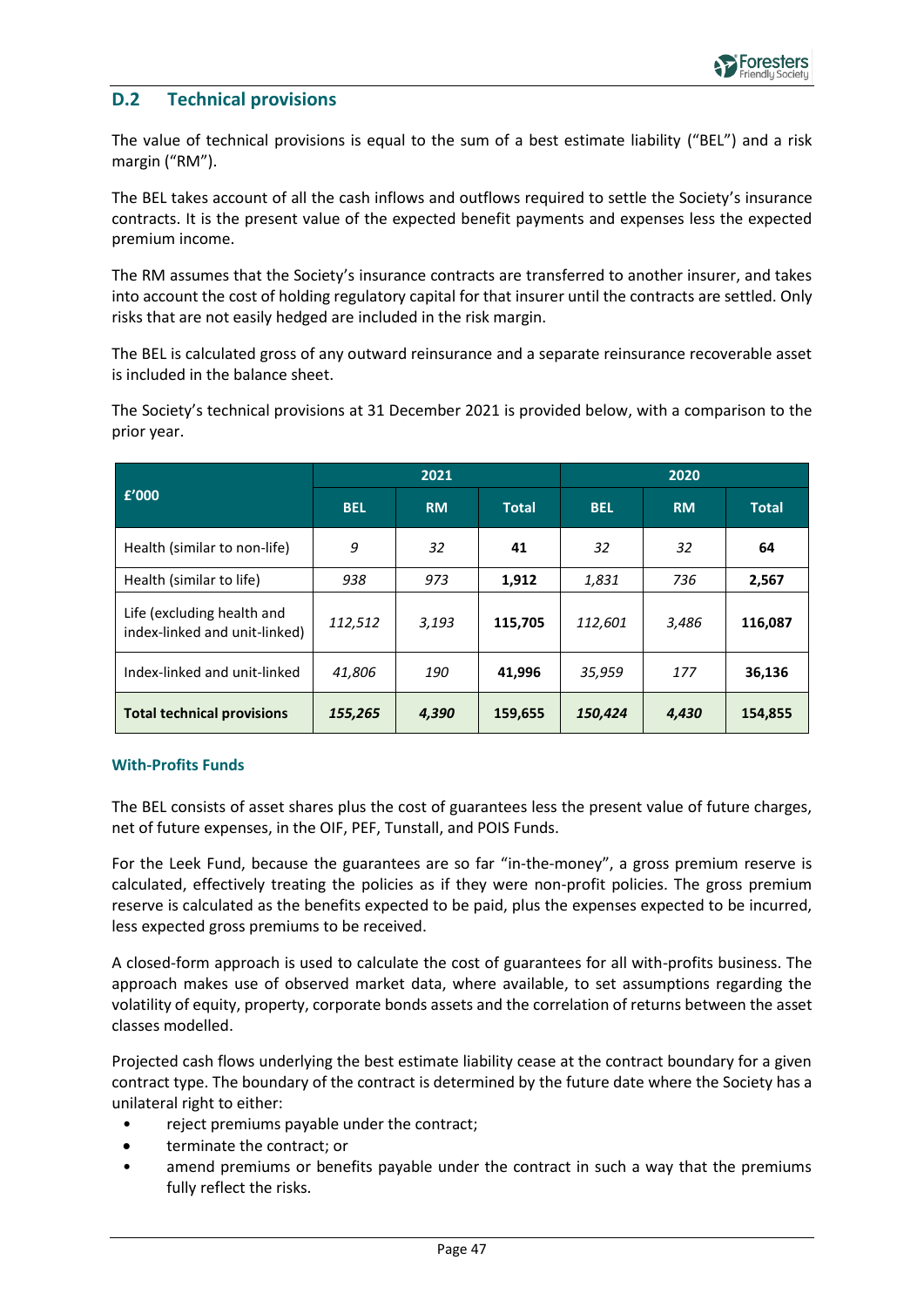

The main impact on the Society is for with-profits recurrent single premium policies: any expected future premiums beyond the balance sheet date are ignored as these are not obliged to be paid by the policyholder. As a result, few premiums may have been received and a potentially substantial expense provision may be required. This affects the provisions for regular premium Individual Savings Accounts ("ISA") and Child Trust Funds ("CTF").

#### **Non-Profit business**

The best estimate liabilities are calculated as a gross premium reserve, as described for the Leek Fund above.

For the purpose of calculating the value of future sickness claims, the inception-annuity methodology has been employed throughout the valuation. The inception-annuity method considers the following two functions:

- the inception rate: the probability that a currently healthy life becomes disabled and remains disabled until the end of the deferred period; and
- the termination annuity: the present value at the date of disablement of expected claim payments until the claim ceases, either due to recovery, death or reaching the end of the maximum benefit period. The calculation allows for benefit escalation, interest and terminations (via death and recovery) from the end of the deferred period.

At any point in time the value of expected claims for a particular policy under the inception-annuity approach can be expressed as the sum across all future time periods of the inception rate multiplied by the disabled life annuity.

The Society's long-term sickness policies typically include a waiver of premium benefit while policies are in claim. This is included in the benefit amount used to calculate the best estimate liabilities.

A provision for claims currently in payment is calculated as the present value of all future payments that are expected to be made to these claimants. The same term structure of interest rates is used to discount these claim payments as used in the gross premium reserves. This provision forms part of the policy liabilities rather than being shown separately.

No provision for incurred but not reported ("IBNR") claims is established as the majority of the Society's business is written with short deferred periods. Reviews of claims on short-term sickness policies have not shown any evidence of delays in reporting.

#### **Unit-linked business**

Unit reserves are set in line with linked liabilities and non-linked reserves are derived using charges less expenses for unit-linked business. Unit-linked liabilities consist of the unit reserve (value of units attached to policies) and the non-unit reserve.

#### **Unit liability**

The unit liability is equal to the value of units allocated to policyholders. The total balance sheet value of the unit funds may be slightly different to this due to the operation of the "Box". The Box effectively acts as a buffer and reduces the expense of making a series of small transactions.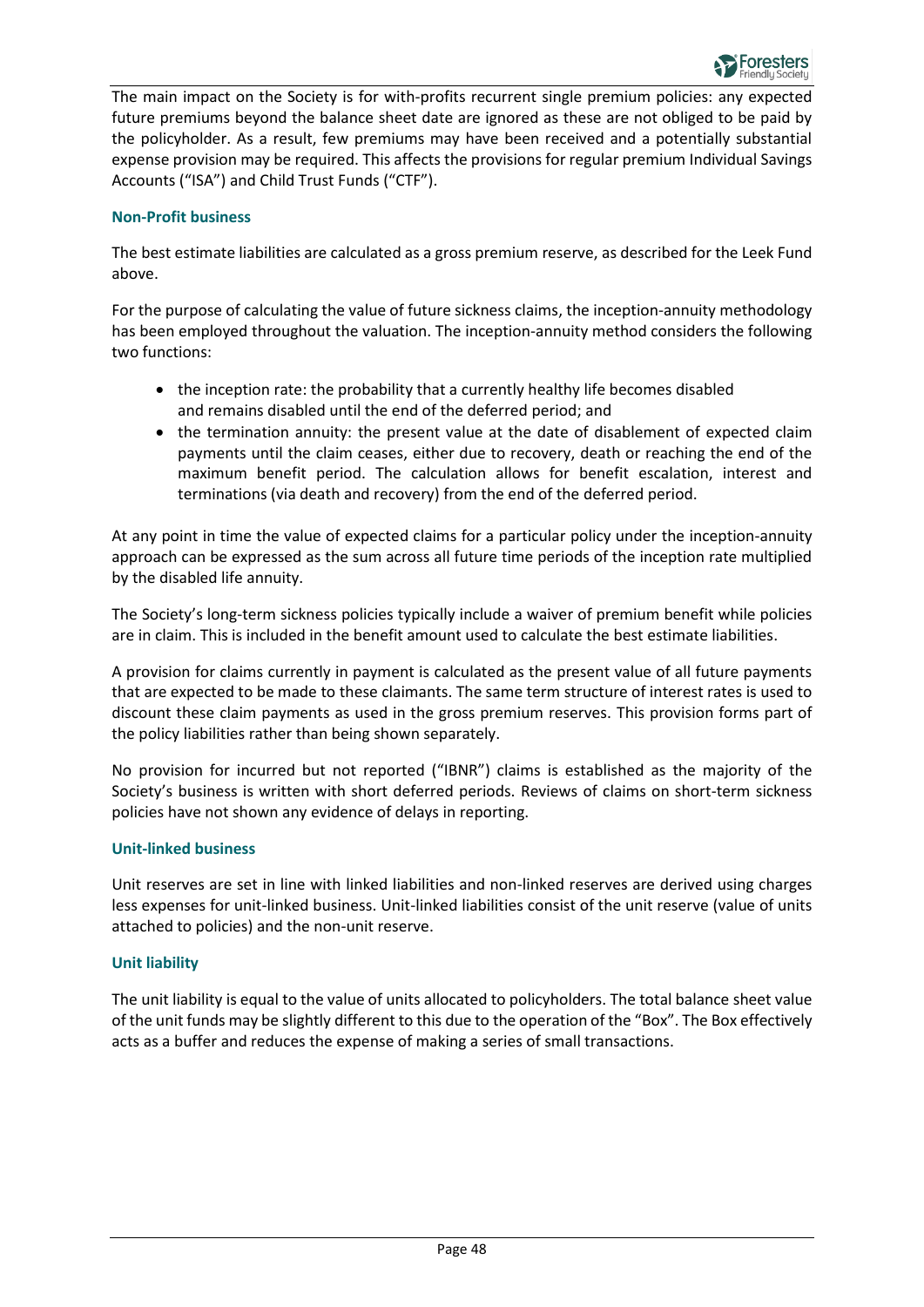

#### **Non-unit liability**

The following approach has been adopted in determining the non-linked reserves for unit-linked policies:

- compare the future charges with the future directly attributable expenses on a policy-bypolicy basis allowing for the cost of life cover; and
- if future charges are more than sufficient to meet future directly attributable expenses then credit can be taken for the excess, and a negative non-linked reserve held.

#### **Group business**

The BEL in respect of Group business has been estimated using a cash flow model allowing for future premiums, claims allowing for delays in claim notification, expenses and the cost of claims in payment. Group business has a contract boundary at the premium review date.

#### **Guernsey Medical Expenses Business ("MEB")**

The BEL has been calculated for the Guernsey MEB using a cash flow model with a one-year contract boundary. The cash flow model allows for premiums, claims allowing for delays in claim notification and renewal expenses. The one-year contract boundary is appropriate as these are annual policies which are all renewable on 1 January each year.

#### **Additional expense liabilities**

Although the basic liabilities include an explicit allowance for future expenses, there will still be an additional expense provision:

- for expenses above the maximum amount allowed to be charged to a ring-fenced with-profits fund either by virtue of an Instrument of Transfer or Board agreement;
- where asset share expenses do not equal capped expenses (this can be positive or negative); and
- for overhead expenses not attributed to policies.

The different types of expenses are explained in more detail in the assumptions section below.

#### **Risk margin**

The risk margin is calculated as a 6% per annum cost-of-capital charge on the non-market risk components of the SCR in each future year. The non-market risk components are the insurance, counterparty and operational risk components of the SCR. The 6% rate is laid down in the Solvency II regulations.

The Society has used a simplified method for calculation of the risk margin where it has been calculated on the basis of estimating all future SCRs "at once" (the duration approach), as set out in EIOPA's Guidelines (as adopted by the PRA post Brexit) on the valuation of technical provisions (Guideline 62, Method 3 and Technical Annex IV).

The calculation has been carried out for each fund and the total risk margin has been calculated as the sum of the risk margins for each fund. For non-profit funds, the risk margin issplit into lines of business (unit-linked, health and other) in proportion to liabilities or by risk capital components as appropriate.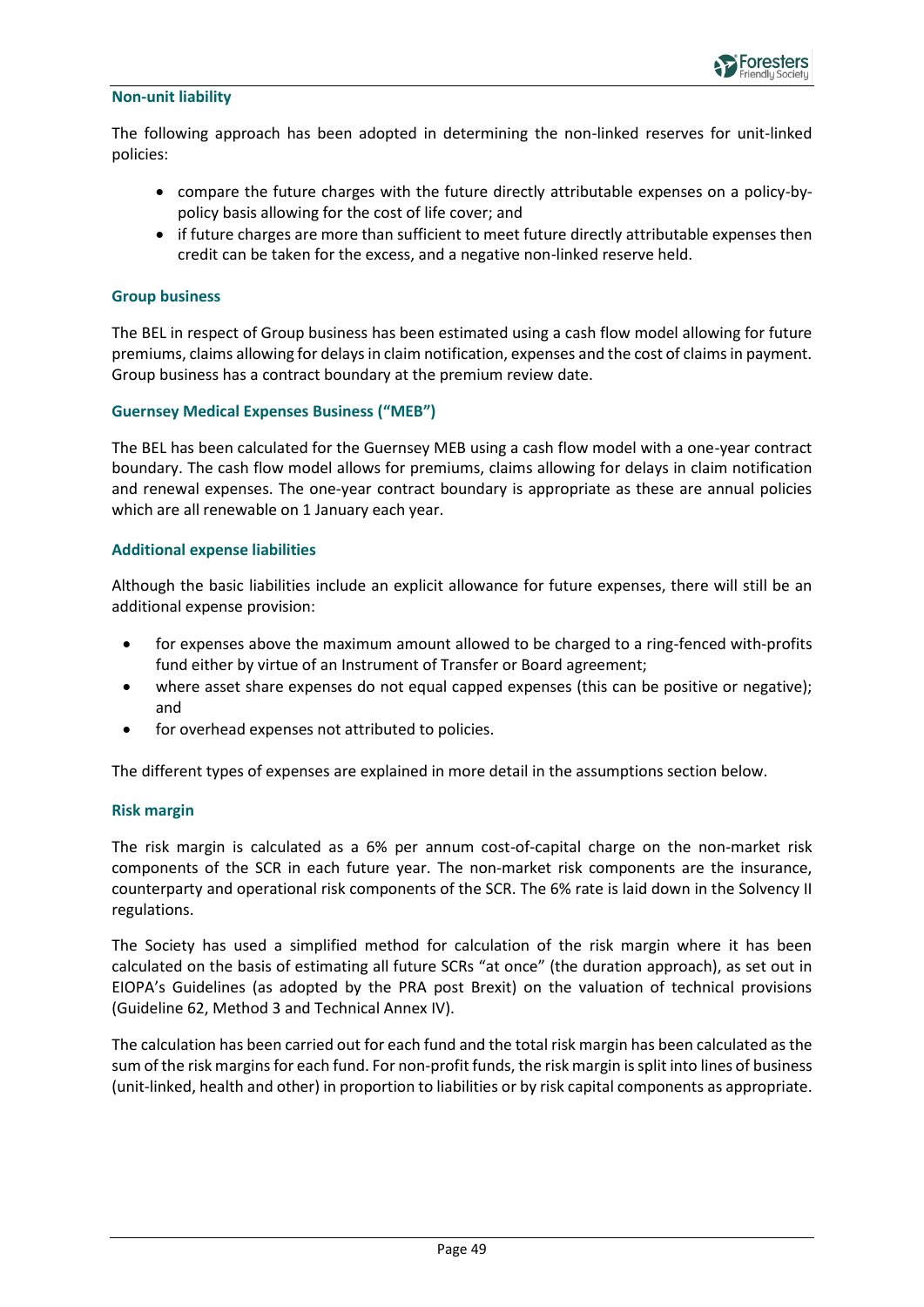In order to use this approximation, the following assumptions used in the methodology have been considered:

- for the basic SCR, the composition and the proportions of the risks and sub-risks do not change over the years;
- for counterparty default risk, the average credit standing of reinsurers and Special Purpose Vehicles ("SPV") remains the same over the years;
- for operational risk and counterparty default risk, the modified duration is the same for obligations net and gross of reinsurance;
- market risk in relation to the net best estimate remains the same over the years; and
- the loss absorbing capacity of the technical provisions in relation to the net best estimate remains the same over the years.

Based on the work done during the Solvency II preparatory phase, the Society believes that it satisfies these requirements. However, this will be kept under review in future years.

#### **Provisions other than technical provisions**

These are provisions for outstanding claims, all of which are past due and therefore held at economic value.

#### **Main assumptions**

The assumptions used for calculating the BEL are realistic with no margin for prudence. The economic assumptions are based on market data.

The approach to setting non-economic assumptions is based on the Society's experience which is reviewed annually.

The mortality assumptions use standard CMI mortality tables, adjusted to reflect the Society's own experience where appropriate. The assumptions also allow for mortality improvement for with-profits business.

The sickness inception and recovery rates used in the valuation are based on industry standard tables of inception and recovery rates, adjusted for the actual experience of the Society. Termination rates allow for both recoveries, policyholders claiming who become well again and are eligible to claim again in the future, and deaths of policyholders who were claiming. Mortality rates for those policyholders claiming have been assumed to be the same as for those not claiming.

On expense assumptions, the Solvency II Directive requires that the Society takes into account all future expenses that relate to existing in-force business assuming that the Society continues to write new business in calculating the technical provisions. Solvency II Level 3 Guidance (Guideline 29) says that firms should consider expenses by homogeneous risk groups and as a minimum by line of business. Given the Society's size and structure it is deemed more appropriate to consider expenses by long-term business fund rather than by line of business.

The expense assumptions are derived by dividing the expected maintenance expenses over the coming year by the average number of policies in-force during the current year. Expense inflation is adjusted to capture change in economies of scale over the business planning horizon. Where the expenses charged to a fund are capped, either by virtue of an Instrument of Transfer or Board agreement, only the expense up to the capped level is provided for in each fund, with the excess being held in the Non-Profit Fund.

The Society's approach to setting the best estimate basis for lapse and paid-ups is to generally use the same shape as the previous best estimate basis but to revise if there is strong evidence that the shape no longer represents the actual lapse experience and to set the basis based on observed experience rounded to the nearest 0.25% unless the change would be immaterial.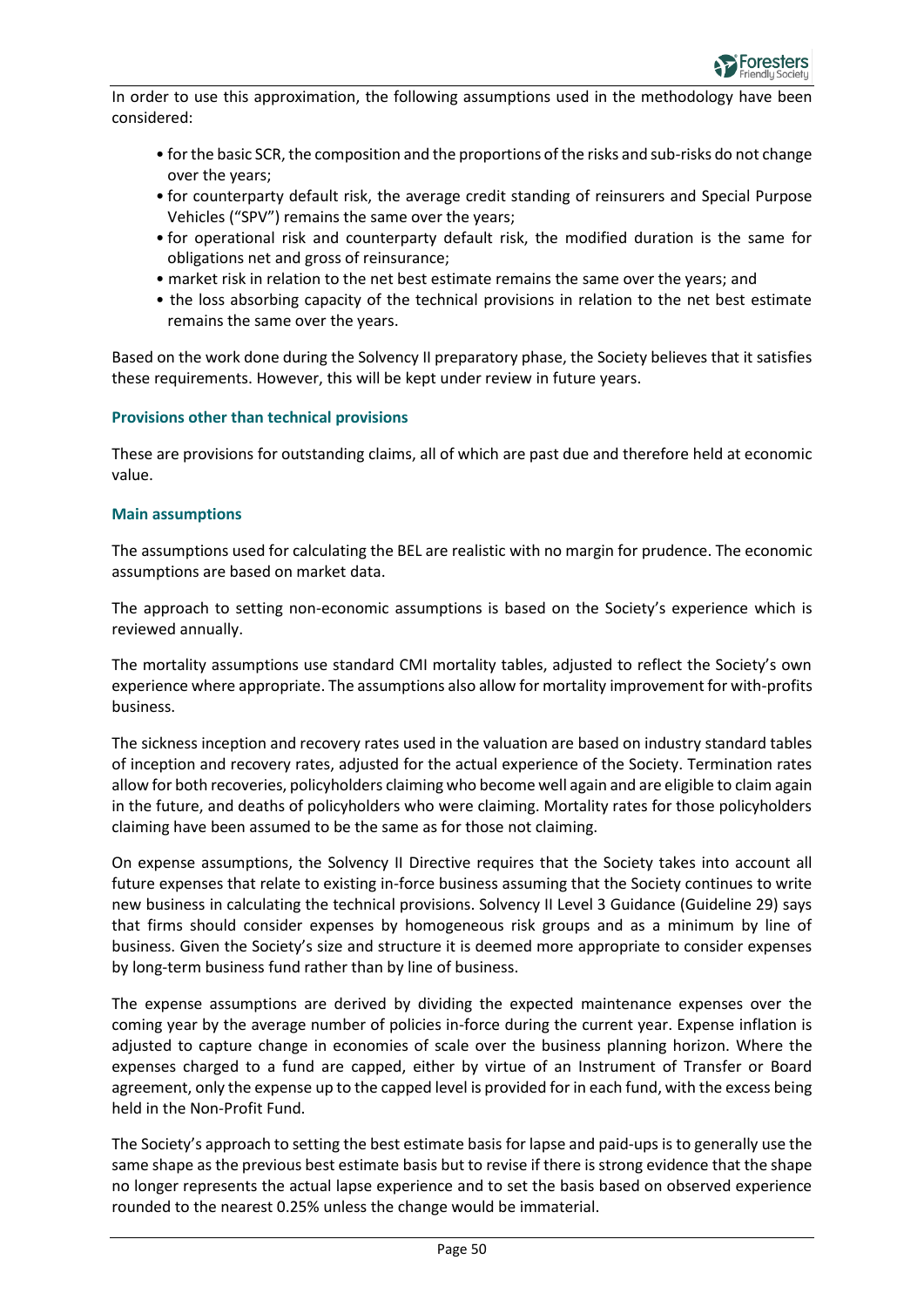

Asset shares for the OIF, Tunstall and POIS funds are rolled forward from the previous year end at the gross return achieved on the backing assets. As the PEF, Tunstall and POIS funds (which are all closed to new business) are managed without an estate, the investment return applied to the asset share in these funds is adjusted so that there is no surplus in the fund.

Future investment returns are set at a level derived from the British Pound (GBP) risk-free spot rates. The risk-free yield curve for 31 December 2021 was published by PRA in the second week of January 2021 on their website [\(Technical information for Solvency II firms | Bank of England\)](https://www.bankofengland.co.uk/prudential-regulation/key-initiatives/solvency-ii/technical-information).

#### **Uncertainty**

In calculating the technical provisions, assumptions have been made about future experience on a best estimate basis in accordance with Solvency II regulations. Due to the uncertain nature of the business these assumptions are not likely to be borne out exactly in line with expectations and any deviation will emerge as an experience variance over time.

#### **Valuation in financial statements**

There are no material differences between the bases, methods and main assumptions used in the valuation for solvency purposes of the UK insurance business liabilities and those used for the Society's financial statements.

The treatment of the Guernsey medical expenses business differs in that the accounts show a general insurance business provision as a balancing item of surplus assets, whereas Solvency II technical provisions have been calculated as a best estimate liability plus risk margin for solvency purposes.

The general insurance business provision plus outstanding claim reserve at year-end 2021 is £5.2m (2020: £4.6m) compared to a Solvency II technical provision of £0.0m (2020: £0.1m).

The pension benefit surplus has been revalued using the IAS 19 / IFRIC 14 basis as permitted under Solvency II rules. This is a different treatment compared to the value attributed to pension schemes in the Society's Reports and Accounts, with an immaterial resulting difference in value. At this valuation, the value under IAS 19 / IFRIC 14 and in the Reports and Accounts is nil.

#### **Transitional measures and adjustments**

The Society has not made use of any of the following transitional measures or adjustments referred to in EU Directive 2009/138/EC:

- (i) the matching adjustment (Article 77b)
- (ii) the volatility adjustment (Article 77d)
- (iii) the transitional measure on equity risk sub-module (Article 308b)
- (iv) the transitional measure on risk-free interest rates (Article 308c)
- (v) the transitional deduction on technical provisions (Article 308d).

#### **Reinsurance contracts**

There is some exposure to the risk of reinsurer default.

There are two main areas of risk within the Society's business which are currently reinsured. Credit has been taken for these arrangements in calculating the SCR and therefore allowance has also been made for the risk of reinsurer default.

#### Group Schemes

Life catastrophe excess of loss cover is in place for the Group schemes, at a level of £13.4m (2020: £11.3m) in excess of £0.5m (2020: £0.5m). The risk is split between HCC International Insurance Company and Axis Re.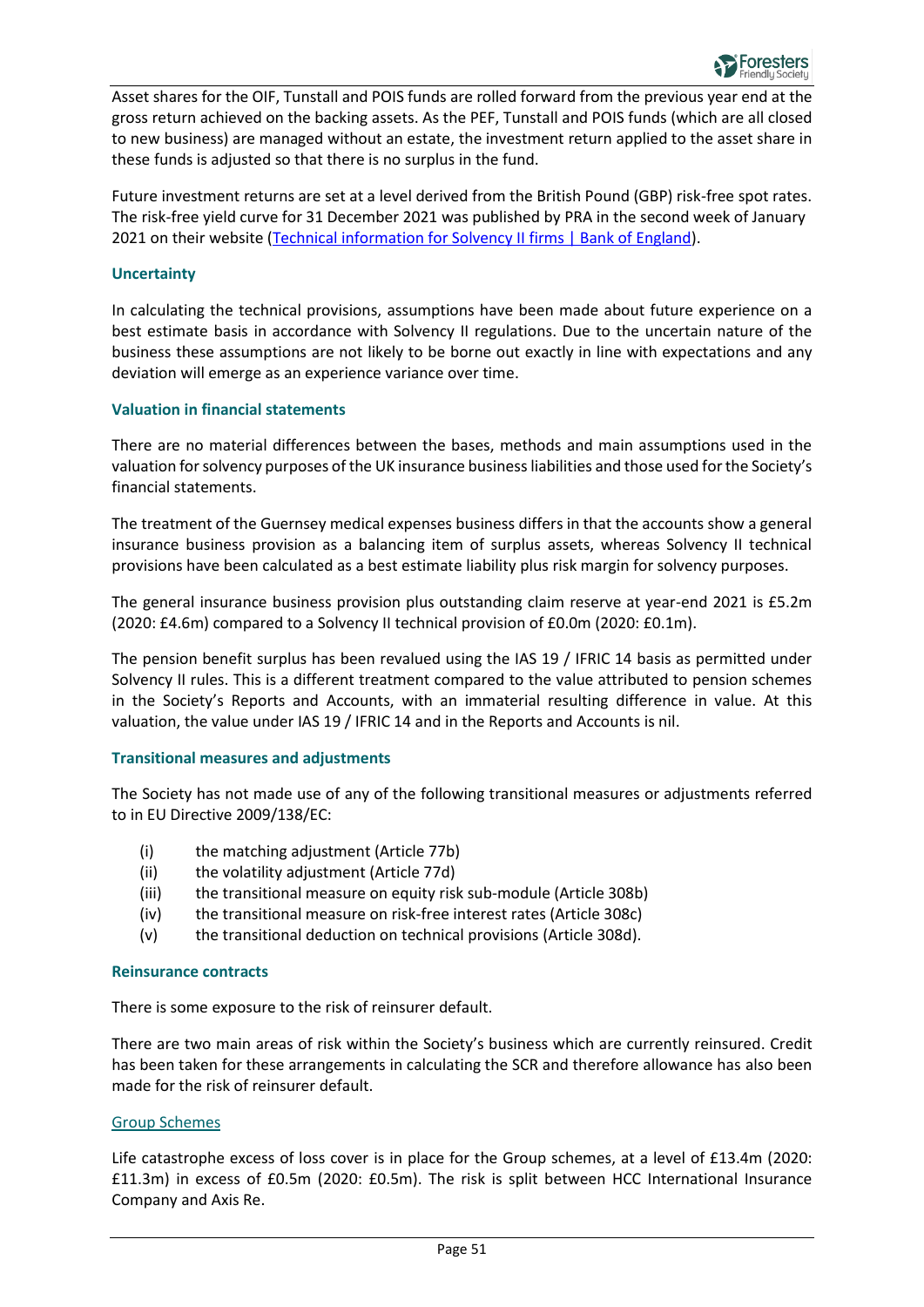#### POIS Ring Fenced Fund

Two treaties exist with Swiss Re for business written within the POIS Fund. These were both closed to new business in 2002. The net reinsurance recoverable is £0.3m (2020: £0.3m).

The small element of counterparty default risk from the reinsurance is fully absorbed by the surplus within the fund.

#### **Special purpose vehicles**

The Society does not use any SPVs.

#### **Changes to methodology and assumptions over the reporting period**

The key updates to methodology and assumptions used for calculating the technical provisions since the previous technical provisions calculation at 31 December 2020 are:

- economic assumptions have been updated to 31 December 2021;
- change in methodology to model investment expenses as a percentage of assets backing technical provisions rather than being included in per policy costs;
- change in OIF capped expenses to fairly charge actual investment costs to the fund; and
- modelling of partial withdrawal cash flows in ISAs and Bond products as these cashflows are expected to be more material following the Society's decision to facilitate payment of adviser fees through the products.

### <span id="page-51-0"></span>**D.3 Other liabilities**

Other liabilities of the Society at 31 December 2021, with comparatives at 31 December 2020, were as follows:

| £'000                                      | 2021               |                | 2020               |                |
|--------------------------------------------|--------------------|----------------|--------------------|----------------|
|                                            | <b>Solvency II</b> | <b>UK GAAP</b> | <b>Solvency II</b> | <b>UK GAAP</b> |
| Other technical provisions                 |                    | 3,719          |                    | 2,956          |
| Derivative liabilities                     | 64                 |                |                    |                |
| Provisions other than technical provisions | 3,438              |                | 2,786              |                |
| Retirement allowance fund                  | 415                | 415            | 410                | 410            |
| Payables (trade not insurance)             | 2,759              | 2,770          | 2,358              | 2350           |
| <b>Total other liabilities</b>             | 6,676              | 6,904          | 5,554              | 5,717          |

Other technical provisions in the financial statements consist of outstanding claims, which have been:

- re-classified as provisions other than technical provisions for the UK Life insurance funds; and
- form part of the technical provisions for the Guernsey fund.

Other liabilities include payments due to HMRC in respect of PAYE and VAT, unclaimed balances from pre-incorporation, invoices awaiting payment, which may contain some immaterial amounts not yet due for payment which have not been adjusted for on the grounds of proportionality, and liabilities in respect of open derivative positions.

Other than the treatment of the Guernsey medical expenses business explained in D.2 there are no material differences between the bases, methods and main assumptions used by the Society for the valuation of other liabilities for solvency purposes and those used for their valuation in financial statements.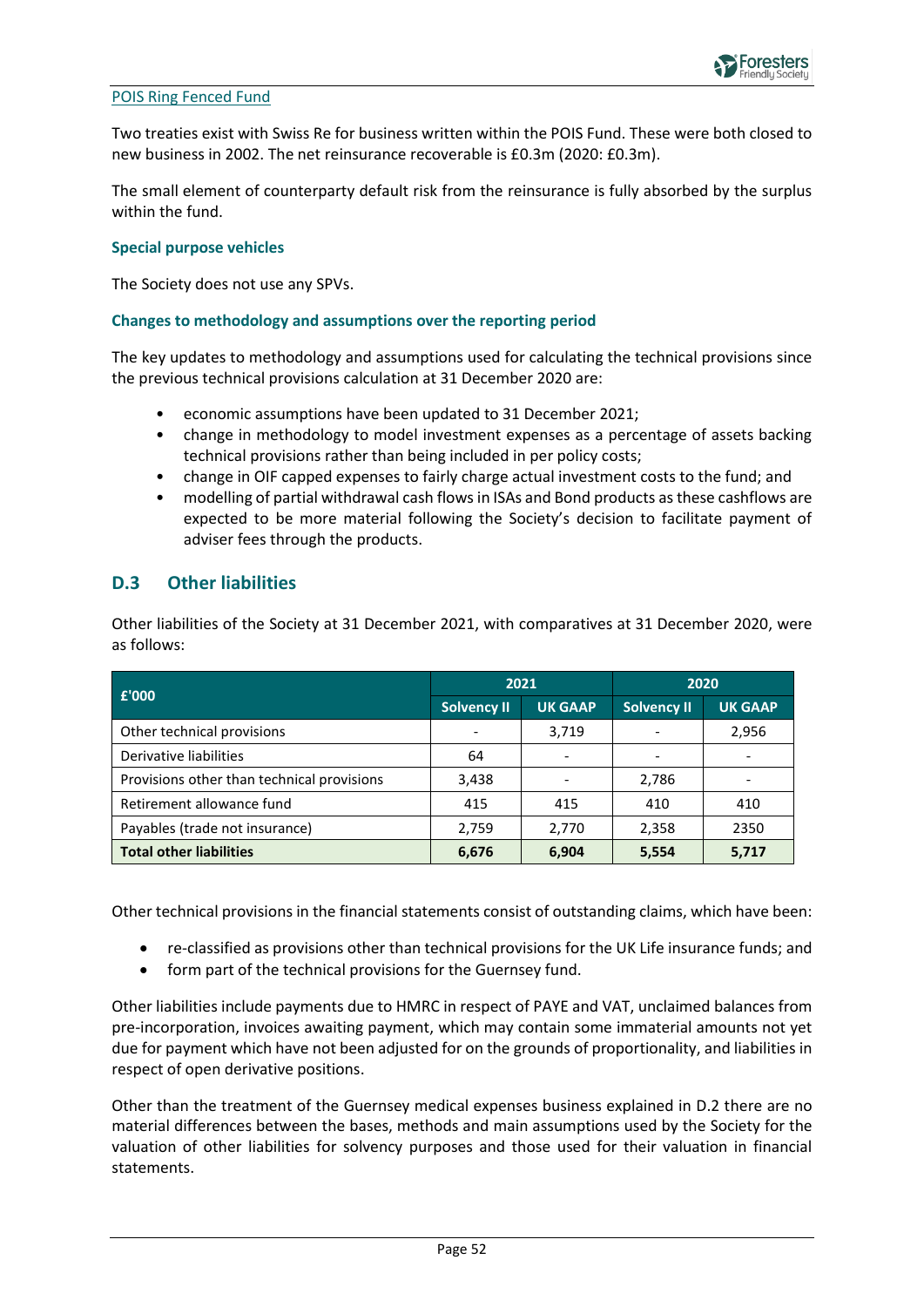

### <span id="page-52-0"></span>**D.4 Alternative methods for valuation**

There were no alternative methods required for the valuation of the Society's assets or liabilities.

### <span id="page-52-1"></span>**D.5 Any other information**

There is no other material information to be disclosed regarding the valuation of the Society's assets and liabilities for solvency purposes.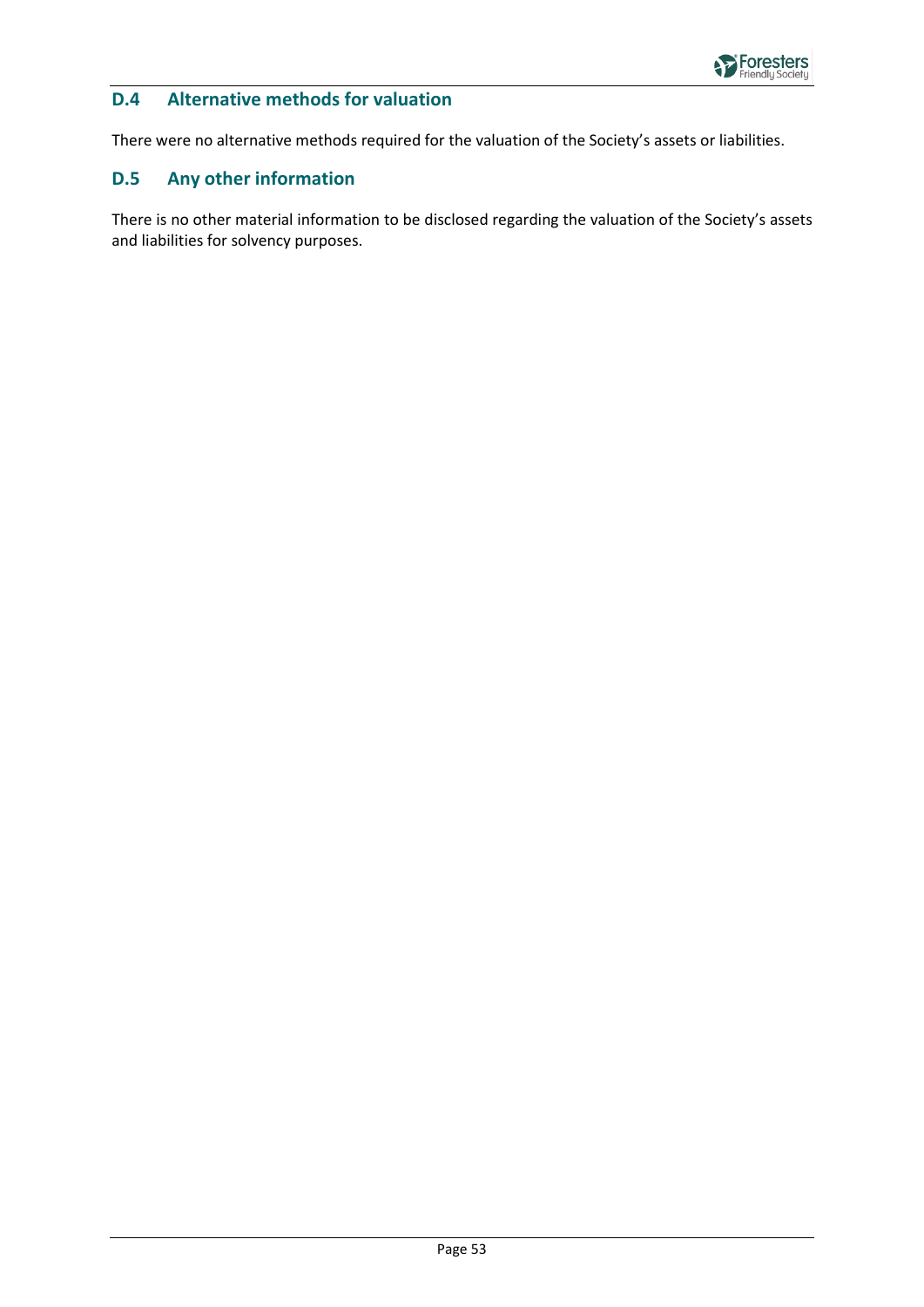### <span id="page-53-0"></span>**E. Capital Management**

### <span id="page-53-1"></span>**E.1 Own Funds**

The Society has a Capital Management Policy and a Medium-Term Capital Management Plan which outlines the overall aim and approach to be taken for capital management, together with the standards and parameters which must be adhered to and reporting requirements and responsibilities.

The objective is to ensure that the Society has sufficient capital resources to remain solvent on both a regulatory basis (Solvency II Pillar I) and an economic basis (Solvency II Pillar II).

The capital projections shown in the ORSA over the 5-year business planning period facilitate Board discussion on the capital requirements of each fund and the Society as a whole. Separate consideration is given to the in-force portfolio and the impact of writing new business.

As part of the ORSA, the Society reviewed its capital risk appetite thresholds, measured in terms of capital coverage ratio (Own Funds as a percentage of SCR). The table below sets out the Red/Amber/Green levels agreed by the Board.

| <b>Fund</b>             | Green | <b>Amber</b> | <b>Red</b> |
|-------------------------|-------|--------------|------------|
| OIF                     | >150% | 150% - 120%  | < 120%     |
| <b>NPF</b>              | >160% | 160% - 120%  | < 120%     |
| UK Insurance Operations | >140% | 140% - 115%  | < 115%     |
| Society                 | >115% | 115% - 105%  | < 105%     |

Some of the Society's own funds are restricted by the ring-fenced adjustments described below to give eligible Own Funds. All the Society's eligible Own Funds are classified as Tier 1 high quality unrestricted capital, i.e. assets which are free from any foreseeable liabilities and are available to absorb losses due to adverse business fluctuations on a going-concern basis and in the case of windingup. This has been the position over the whole of 2021.

As the Society's eligible Own Funds are all Tier 1, they are available in full to cover the SCR and MCR.

#### **Ring-Fenced Fund Adjustments**

Under Solvency II the with-profits funds are classified as ring-fenced funds ("RFF"), which means that the assets within these funds are for the benefit of those policyholders and cannot be used to support other areas of the business except in extreme situations. Hence any excess of assets over liabilities in the OIF, PEF, Tunstall, Leek and POIS funds cannot normally be used to support other areas of the business. If any of these funds have a deficit of assets over liabilities, then additional capital support can be provided from the non-profit fund.

Similarly, the assets of the Guernsey Court and UK Mainland Courts are ring-fenced for the benefit of the members of these courts and therefore cannot be used to support other areas of the business. This means these funds also meet the Solvency II definition of ring-fenced funds.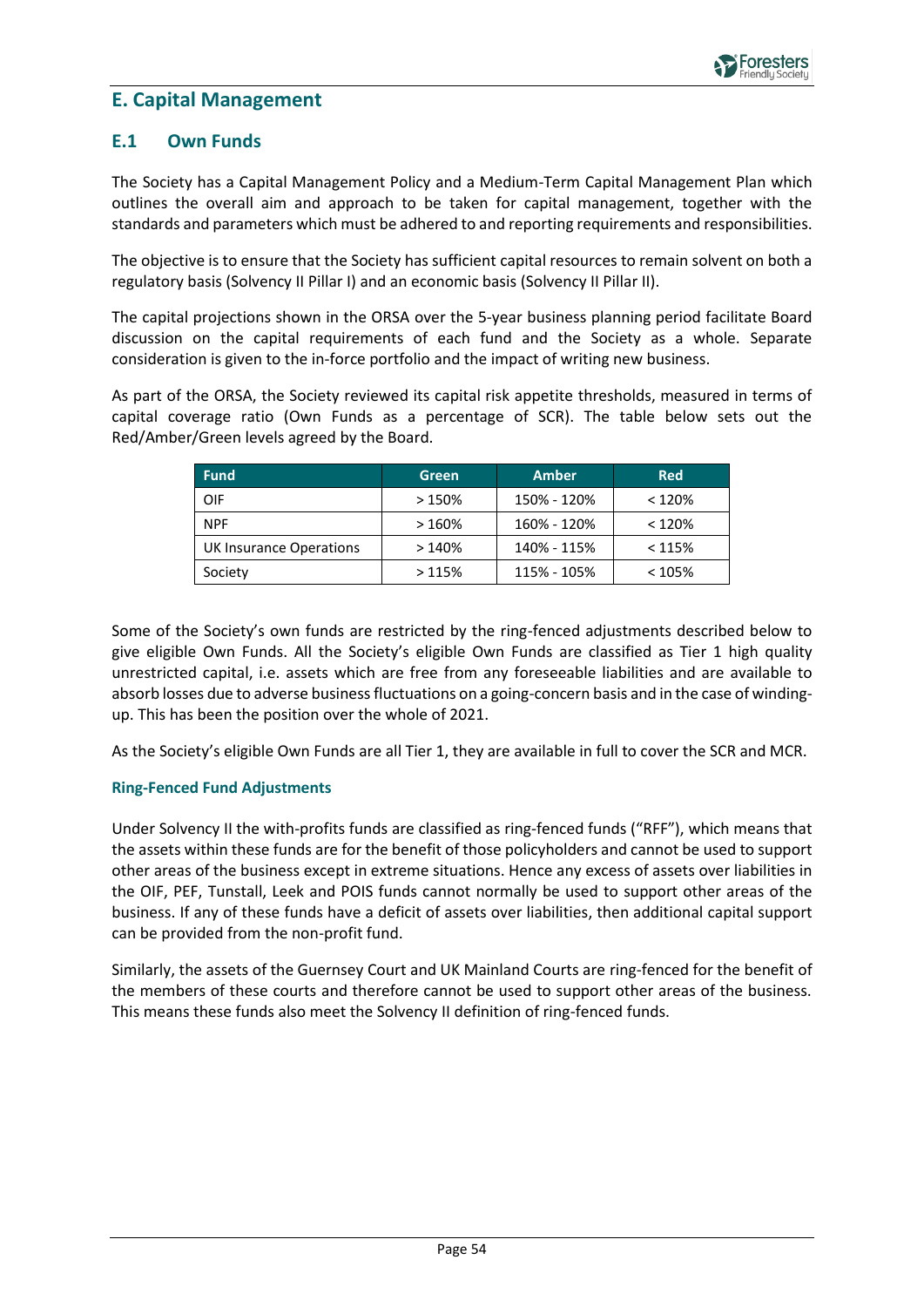As the assets in these funds are not normally available to support other areas of the business the surplus assets are only available to cover the risks within these funds. This means the eligible Own Funds from these funds are restricted to the notional SCR for these funds. The restrictions as at 31 December 2021 are as follows:

| 2021 (f'000)             | <b>Excess of</b><br><b>Assets over</b><br><b>Liabilities</b> | <b>Notional SCR</b> | <b>Excess assets</b><br>less SCR | <b>Restricted</b><br><b>Own Funds</b> |
|--------------------------|--------------------------------------------------------------|---------------------|----------------------------------|---------------------------------------|
| OIF                      | 7,623                                                        | 3,372               | 4,251                            | 4,251                                 |
| <b>PEF</b>               |                                                              | 5                   | (5)                              |                                       |
| <b>Tunstall Fund</b>     |                                                              | 25                  | (25)                             |                                       |
| Leek Fund                | 14                                                           | 27                  | (13)                             |                                       |
| <b>POIS</b>              |                                                              | 56                  | (56)                             |                                       |
| <b>Guernsey Court</b>    | 6,166                                                        | 2,154               | 4,012                            | 4,012                                 |
| <b>UK Mainland Court</b> | 99,647                                                       | 23,988              | 75,659                           | 75,659                                |
| <b>Total</b>             |                                                              |                     |                                  | 83,935                                |

The Leek fund has an excess of liabilities over assets which is supported by the Non-Profit Fund. In the PEF, Tunstall and POIS funds, any surplus arising is fully distributed to policyholders' asset share through adjustments to the discretionary benefits before the allocation of operational risk at a fund level. The allocation of operational risk in these funds has given rise to the negative excess assets shown in the table above.

The equivalent position as at 31 December 2020 is shown below:

| 2020 (£'000)             | <b>Excess of</b><br><b>Assets over</b><br><b>Liabilities</b> | <b>Notional SCR</b> | <b>Excess assets</b><br>less SCR | <b>Restricted</b><br><b>Own Funds</b> |
|--------------------------|--------------------------------------------------------------|---------------------|----------------------------------|---------------------------------------|
| OIF                      | 7,224                                                        | 4,273               | 2,951                            | 2,951                                 |
| <b>PEF</b>               |                                                              | 6                   | (6)                              |                                       |
| <b>Tunstall Fund</b>     |                                                              | 27                  | (27)                             |                                       |
| Leek Fund                | (63)                                                         | 27                  | (90)                             |                                       |
| <b>POIS</b>              |                                                              | 68                  | (68)                             |                                       |
| <b>Guernsey Court</b>    | 5,678                                                        | 1,992               | 3,686                            | 3,686                                 |
| <b>UK Mainland Court</b> | 95,578                                                       | 21,138              | 74,440                           | 74,440                                |
| <b>Total</b>             |                                                              |                     |                                  | 81,077                                |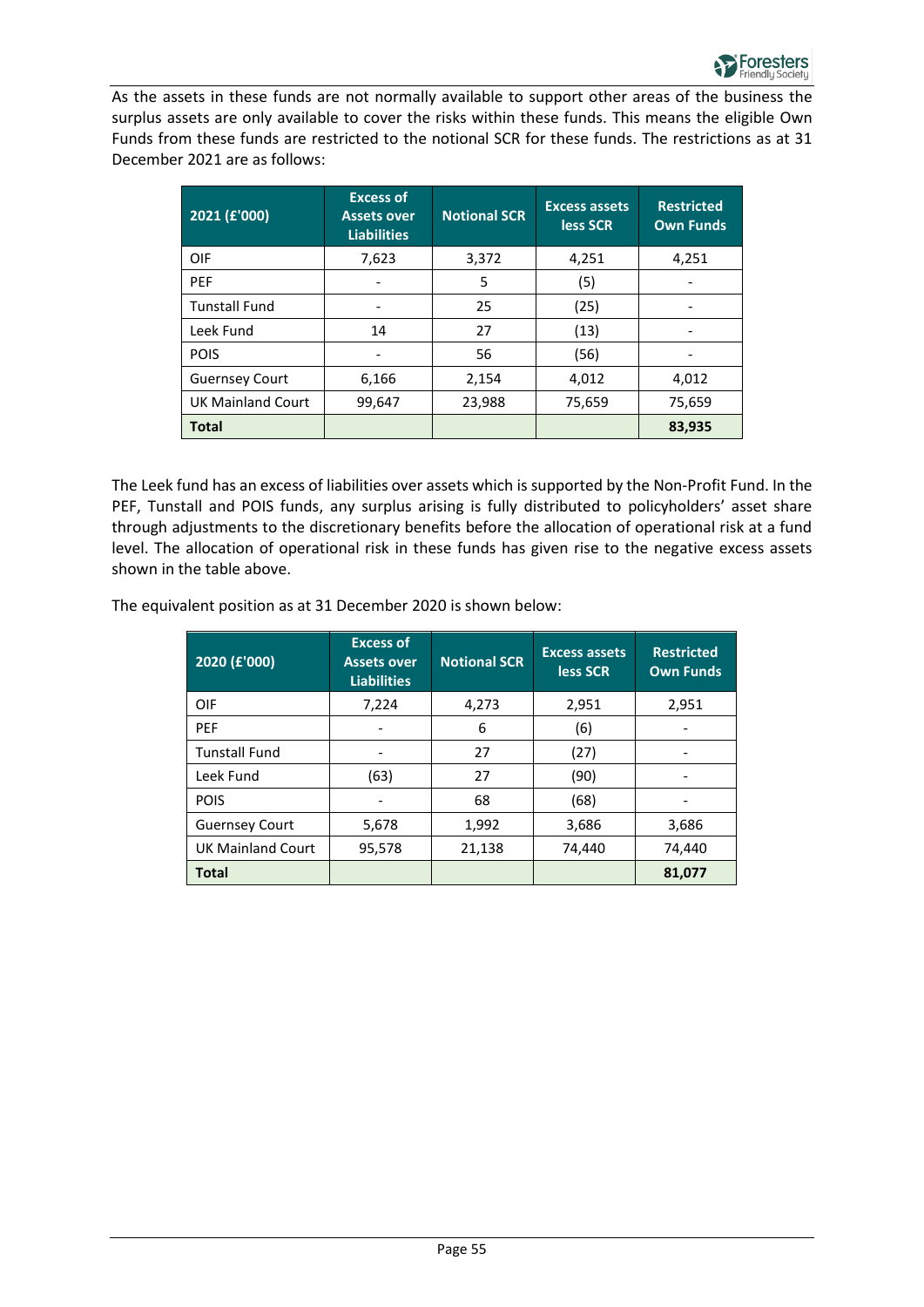#### **Movements in Own Funds**

The figures below show an increase in eligible Own Funds of £4.6m over 2021, from £43.0m to £47.6m. This is due to a number of offsetting factors, with the main factors listed below:

- Increase in Non-Profit Fund own funds of £2.4m mainly due to investment expense methodology change, rest of OIF capped expenses, inclusion of partial withdrawal cash flows, change in best assumptions in respect of Group business claims ratio and GAR takeup rate,
- Increase of £3.0m in the Courts SCR, primarily caused by increased equity risk.; offset by
- £0.9m reduction in OIF SCR, primarily caused by reduction in spread risk due to change in the hypothecation to asset shares in stress and increase in risk-free rates of interest.

| Eligible Own Funds (£'000)                                                                                        | 2021      | 2020      |
|-------------------------------------------------------------------------------------------------------------------|-----------|-----------|
| <b>Surplus Assets</b>                                                                                             | 7,623     | 7,224     |
| <b>Reconciliation Reserve:</b>                                                                                    |           |           |
| Excess of assets over liabilities - UK insurance funds                                                            | 25,688    | 22,805    |
| Excess of assets over liabilities - Guernsey                                                                      | 6,166     | 5,678     |
| Excess of assets over liabilities - UK Courts                                                                     | 99,647    | 95,578    |
| Own shares (held directly and indirectly)                                                                         |           |           |
| Foreseeable dividends, distributions and charges                                                                  |           |           |
| Other basic own fund items                                                                                        | (7,623)   | (7, 224)  |
| Adjustment for restricted own fund items in respect<br>of matching adjustment portfolios and ring-fenced<br>funds | (83, 935) | (81, 077) |
| <b>Total Reconciliation Reserve</b>                                                                               | 39,943    | 35,760    |
| Other Own funds that do not meet the criteria to<br>be classified as Solvency II Own Funds                        |           |           |
| <b>Eligible Own Funds</b>                                                                                         | 47,566    | 42,984    |

#### **Equity amount shown in financial statements**

As a mutual insurer, the Society does not have any equity shown in its financial statements for comparison with the excess of assets over liabilities as calculated for solvency purposes.

#### **Transitional arrangements**

The Society does not have any basic own fund items subject to the transitional arrangements referred to in Articles 308b(9) and 308b(10) of Directive 2009/138/EC (for businesses that ceased to write new insurance contracts prior to 1 January 2016).

#### **Ancillary Own Funds**

Ancillary own funds consist of items other than basic own funds which can be called up to absorb losses and may comprise the following items:

- (a) unpaid share capital or initial fund that has not been called up,
- (b) letters of credit and guarantees,
- (c) any other legally binding commitments received.

The Society does not have any items of ancillary own funds and has not sought approval from the PRA to recognise any ancillary own funds.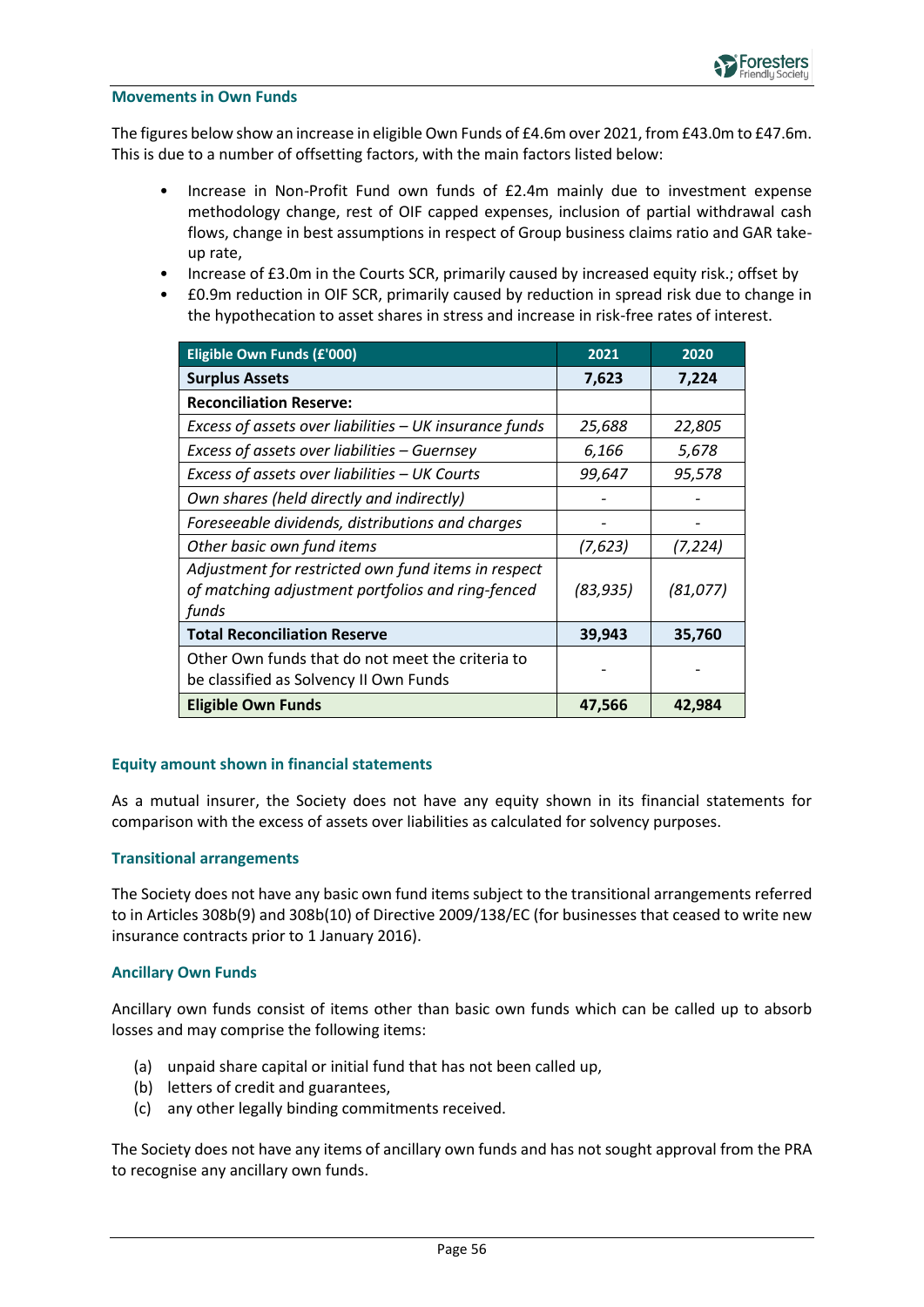#### **Items deducted from Own Funds**

The Society does not have any items deducted from own funds for participations in financial and credit institutions.

### <span id="page-56-0"></span>**E.2 Solvency Capital Requirement and Minimum Capital Requirement**

The amounts of the Society's Solvency Capital Requirement ("SCR") and Minimum Capital Requirement ("MCR") as calculated by the Society and submitted to the PRA are shown below at the reporting date and for the previous year, together with the level of capital coverage.

Note that the final amount of the SCR may change as a result of supervisory assessment.

| SCR and MCR (£'000)                       | 2021   | 2020   |
|-------------------------------------------|--------|--------|
| SCR – UK insurance funds                  | 14,059 | 15,324 |
| <b>SCR - UK Courts</b>                    | 23,988 | 21,138 |
| <b>SCR - Guernsey</b>                     | 2,154  | 1,992  |
| <b>SCR</b>                                | 40,201 | 38,454 |
| <b>MCR</b>                                | 13,825 | 13,277 |
| Total eligible Own Funds to meet the SCR  | 47,566 | 42,984 |
| Total eligible Own Funds to meet the MCR  | 47,566 | 42,984 |
| <b>Ratio of Eligible Own Funds to SCR</b> | 118%   | 112%   |
| Ratio of Eligible Own Funds to MCR        | 344%   | 324%   |

#### **Movement in SCR over the reporting period**

The overall SCR has increased by £1.7m over the year due to a number of offsetting movements, these are discussed below.

The UK insurance funds SCR has reduced by £1.2m, £15.3m to £14.1m, of which the main drivers are:

- Reduction in market SCR of £3.4m (mainly in the Non-Profit Fund), primarily caused by lower equity risk due to the action taken to hedge exposure in the expected present value of future annual management charges associated with unit-linked business, reduction in spread risk due to reduction in exposure to credit assets in the NPF, and reduction in the OIF market risk due to a change in hypothecation of assets to asset shares under in stress.
- Small reduction of £0.4m in life underwriting risk SCR (mainly in the OIF), primarily from the increase in risk-free rates reducing the cost of guarantee risk from lower future surrenders.
- Increase of £1.3m in health underwriting risk SCR due to increase in disability risk caused by large Group scheme renewals over the year.
- Reduction in diversification benefit of £0.9m due to increase concentration of risk within the SCR calculation as a result from the market derisking actions noted above.
- Increase in operational risk of £0.3m due to increased new business volumes written in 2021.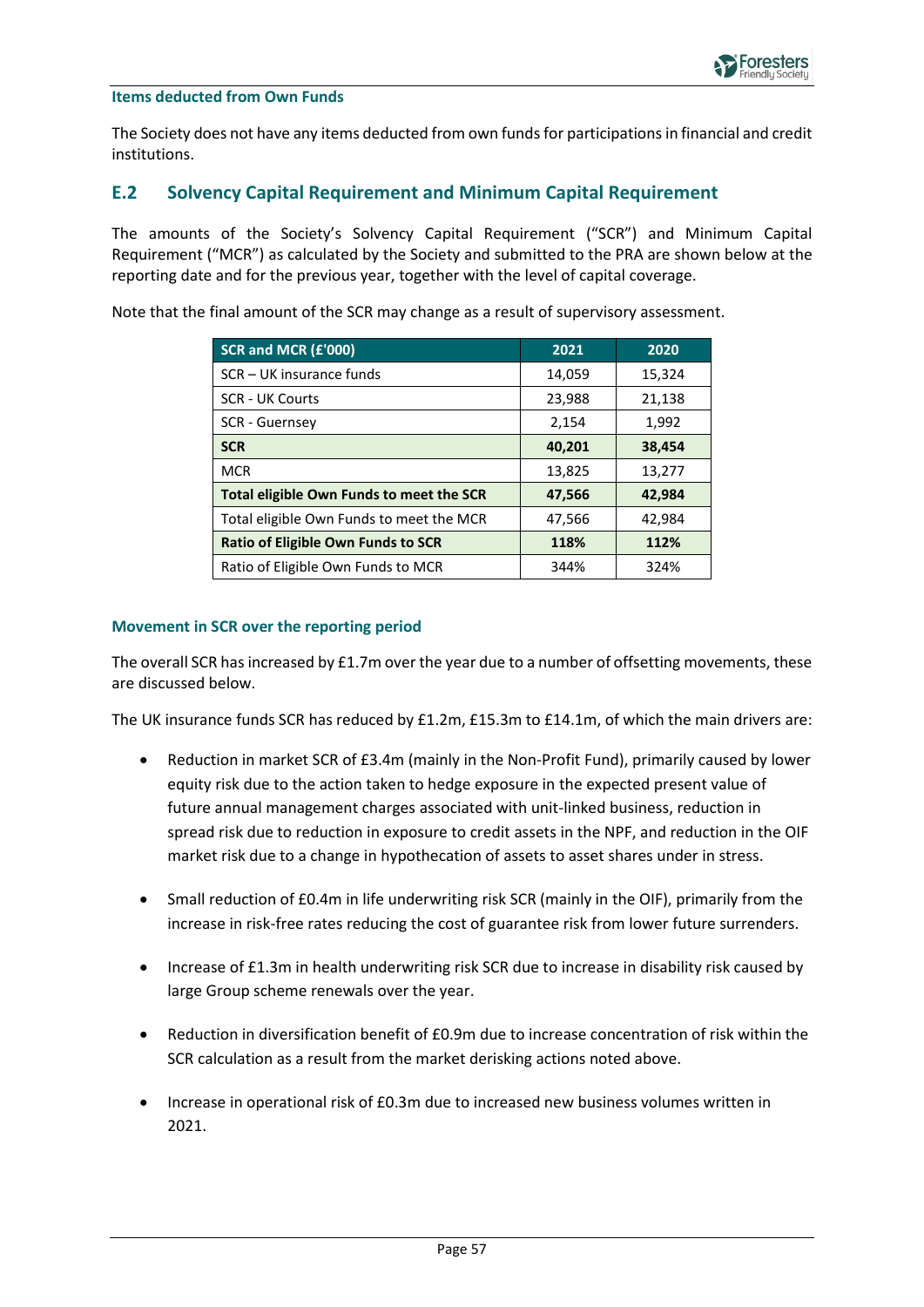The UK Courts SCR has increased by £2.9m, from £21.1m to £24.0m, primarily due to increased equity exposure and an increase in the equity stress over 2021, offset by reduction in spread SCR due to decreased holdings in credit assets. Other changes in holdings had broadly offsetting impacts on the SCR.

The Guernsey SCR has increased by £0.2m, from £2.0m to £2.2m, mainly due to an increase in equity risk.

#### **Movement in MCR over the reporting period**

The linear MCR is a function of:

- best estimate liabilities and capital at risk on protection business; and
- best estimate liabilities and written premium on general insurance business.

The MCR has increased by £0.5m over 2021, from £13.3m to £13.8m, driven by an increase in the linear MCR. The linear MCR has increased over 2021 due to an increase in Group business.

The absolute floor of the MCR is set in Euros (Life €3.7m + General €2.5m) and has reduced from £5.6m to £5.2m.

The table below sets out the high-level calculation of the MCR. Further detail can be found within the accompanying QRTs.

| <b>Minimum Capital Requirement</b><br>E'000) | 2021   | 2020   |
|----------------------------------------------|--------|--------|
| <b>Linear MCR</b>                            | 13,825 | 13,277 |
| <b>SCR</b>                                   | 40,201 | 38,454 |
| MCR cap                                      | 18,090 | 17,304 |
| <b>MCR</b> floor                             | 10,050 | 9,613  |
| <b>Combined MCR</b>                          | 13,825 | 13,277 |
| Absolute floor of the MCR                    | 5,238  | 5,593  |
| <b>MCR</b>                                   | 13,825 | 13,277 |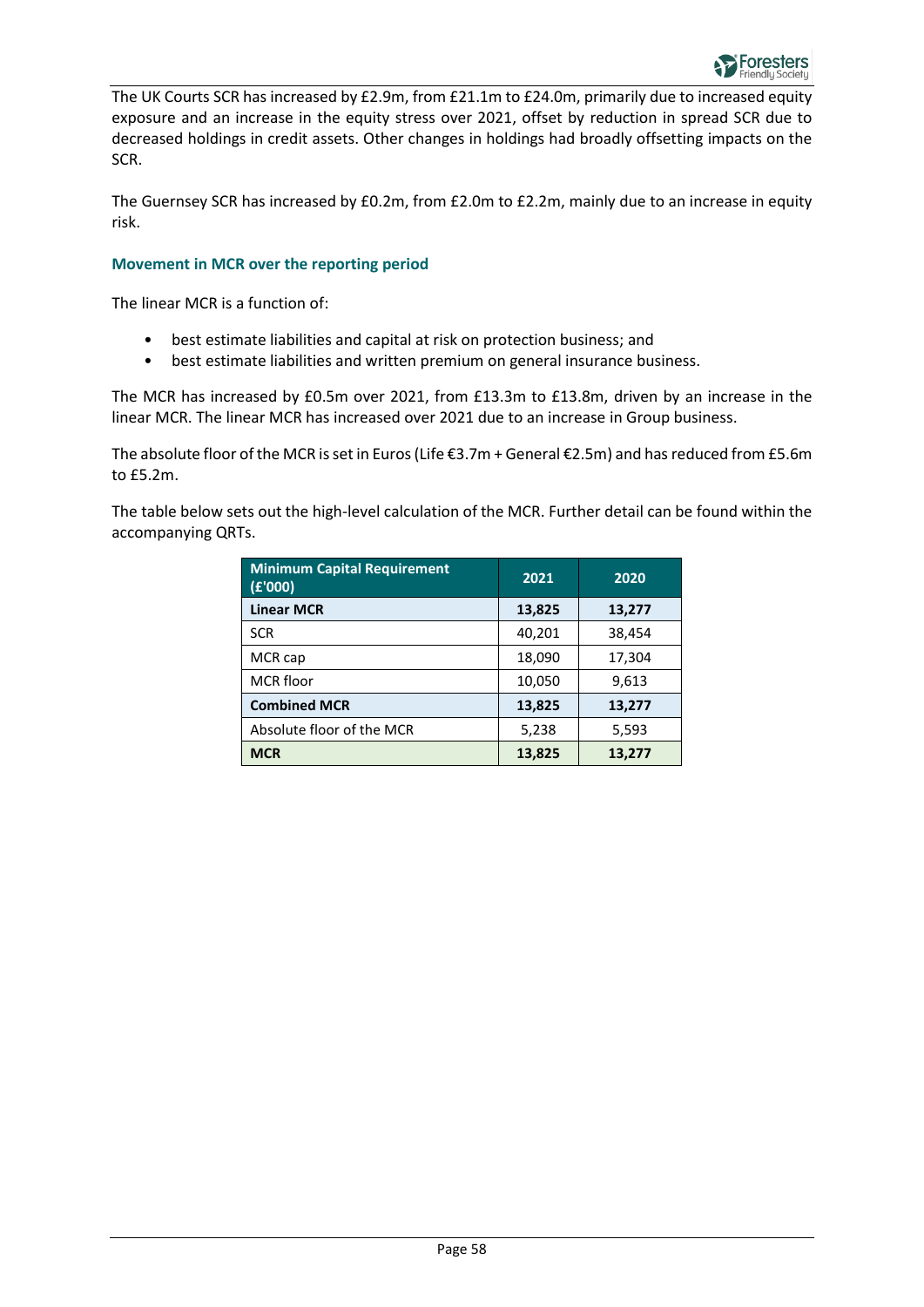

#### **SCR components by risk type**

The SCR risk module components using the Standard Formula approach are set out in the table below. The SCR components shown within the table are gross of loss absorbing capacity of technical provisions, with the loss absorbency allowed for as an end-piece adjustment. This presentation is consistent with the QRTs that accompany this report.

|                                                                                                | Gross SCR (£'000) |          |
|------------------------------------------------------------------------------------------------|-------------------|----------|
| <b>SCR components by risk type</b>                                                             | 2021              | 2020     |
| Market risk                                                                                    | 37,551            | 35,699   |
| Counterparty default risk                                                                      | 1,645             | 1,804    |
| Life underwriting risk                                                                         | 8,646             | 9,079    |
| Health underwriting risk                                                                       | 4,485             | 3,223    |
| Non-life underwriting risk                                                                     |                   |          |
| Diversification                                                                                | (5, 155)          | (6, 248) |
| Intangible asset risk                                                                          |                   |          |
| <b>Basic SCR</b>                                                                               | 47,172            | 43,558   |
| Adjustment due to ring-fenced fund aggregation                                                 | 7,642             | 5,826    |
| Operational risk                                                                               | 1,614             | 1,296    |
| Loss-absorbing capacity of technical provisions                                                | (16, 227)         | (12,226) |
| Loss-absorbing capacity of deferred taxes                                                      |                   |          |
| Capital requirement for business operated in<br>accordance with Art. 4 of Directive 2003/41/EC |                   |          |
| <b>SCR excluding capital add-on</b>                                                            | 40,201            | 38,454   |

#### **Simplified calculations**

The Society has not used any of the simplified calculations permitted within the risk modules and submodules of the Standard Formula but has used a simplified method for calculation of the risk margin as described in section D.2.

#### **Undertaking Specific Parameters**

The Society has not used any Undertaking Specific Parameters ("USP") pursuant to Article 104(7) of Directive 2009/138/EC.

#### **Non-disclosure**

The PRA has opted to allow non-disclosure of any capital add-on or the impact of undertaking-specific parameters, as provided for in the third subparagraph of Article 51(2) of Directive 2009/138/EC for a transitional period ending no later than 31 October 2017.

The Society has not applied to the PRA for any such non-disclosure permission.

The Society has not been informed of any capital add-on to be applied to its SCR, nor has it been instructed to use any undertaking-specific parameters in accordance with Article 110 of Directive 2009/138/EC (where the Standard Formula is deemed not to be appropriate).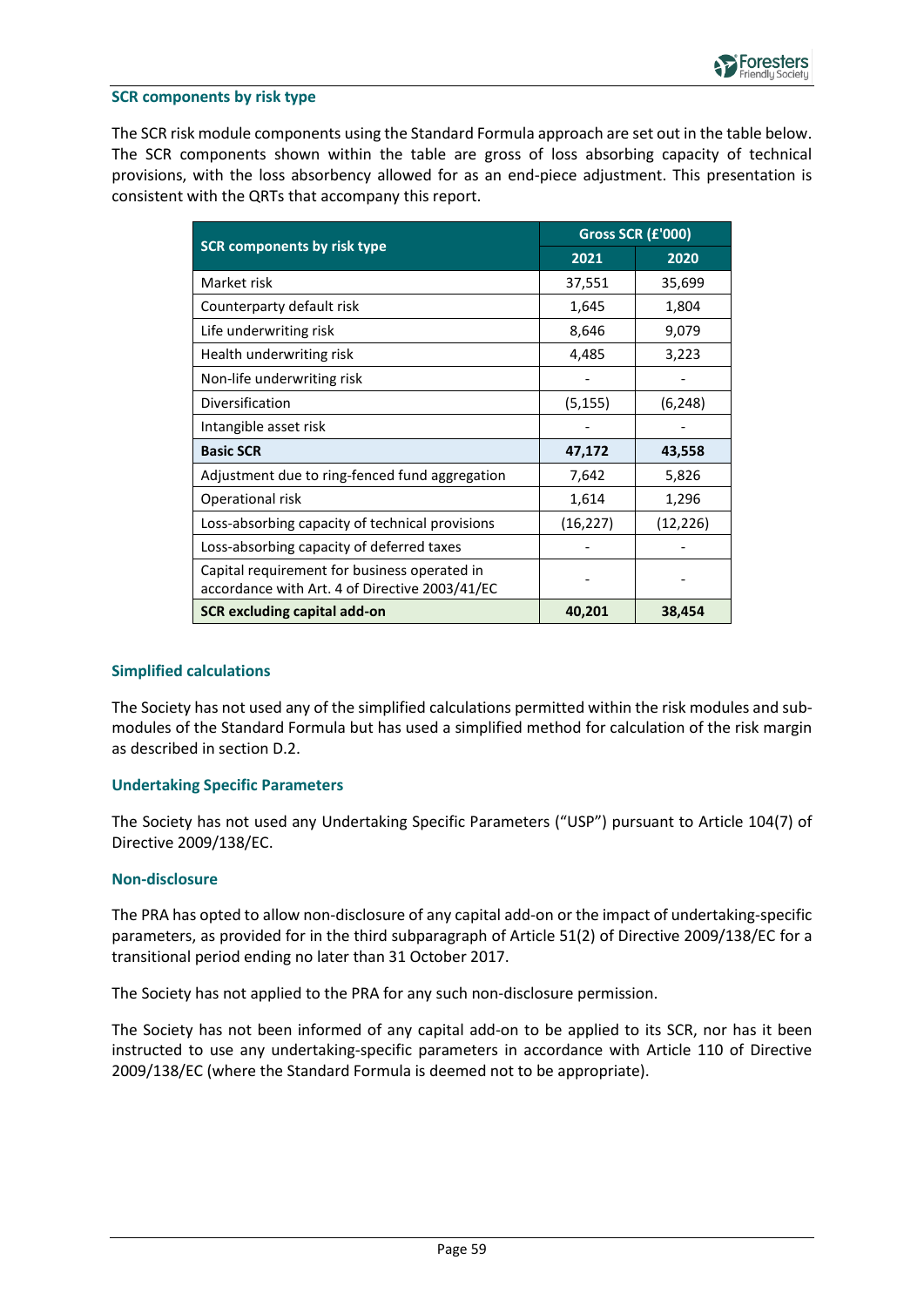

#### **Minimum Capital Requirement**

The inputs used to calculate the Society's MCR are as follows:

- medical expenses benefits;
- with-profits guaranteed benefits;
- with-profits discretionary benefits;
- unit-linked liabilities;
- other liabilities;
- capital at risk for all life obligations; and
- medical expenses written premiums.

The medical expenses written premiums are taken from the Society's income statement and, apart from the capital at risk, all the other above inputs are components of the BEL reported on the Solvency II balance sheet.

A linear MCR is calculated by applying given factors to each of the five inputs. The MCR is then restricted by a cap and a floor, being 45% and 25% of the SCR respectively, with an absolute floor of €6.2m (Euros).

The capital at risk is the difference between guaranteed benefits and the associated technical provisions and has two elements:

- death capital at risk; and
- disability capital at risk.

The capital at risk is associated with the Group business (2021: £15.2bn, 2020: £14.4bn) and is the main contributor to the Society's MCR.

### <span id="page-59-0"></span>**E.3 Use of the duration-based equity risk sub-module in the calculation of the SCR**

The Society has not taken up the option set out in Article 304 of Directive 2009/138/EC to use the duration-based equity risk sub-module for the calculation of its SCR.

#### <span id="page-59-1"></span>**E.4 Differences between the Standard Formula and any Internal Model used**

The Society is not using an internal model to calculate its SCR, as it has demonstrated that the Standard Formula is appropriate given the nature, scale and complexity of the Society's insurance business.

#### <span id="page-59-2"></span>**E.5 Non-compliance with the MCR or SCR**

The Society has complied with both its MCR and SCR throughout 2021 and remains compliant at the reporting date of 31 December 2021.

#### <span id="page-59-3"></span>**E.6 Any other information**

There is no other material information to disclose regarding the capital management of the Society.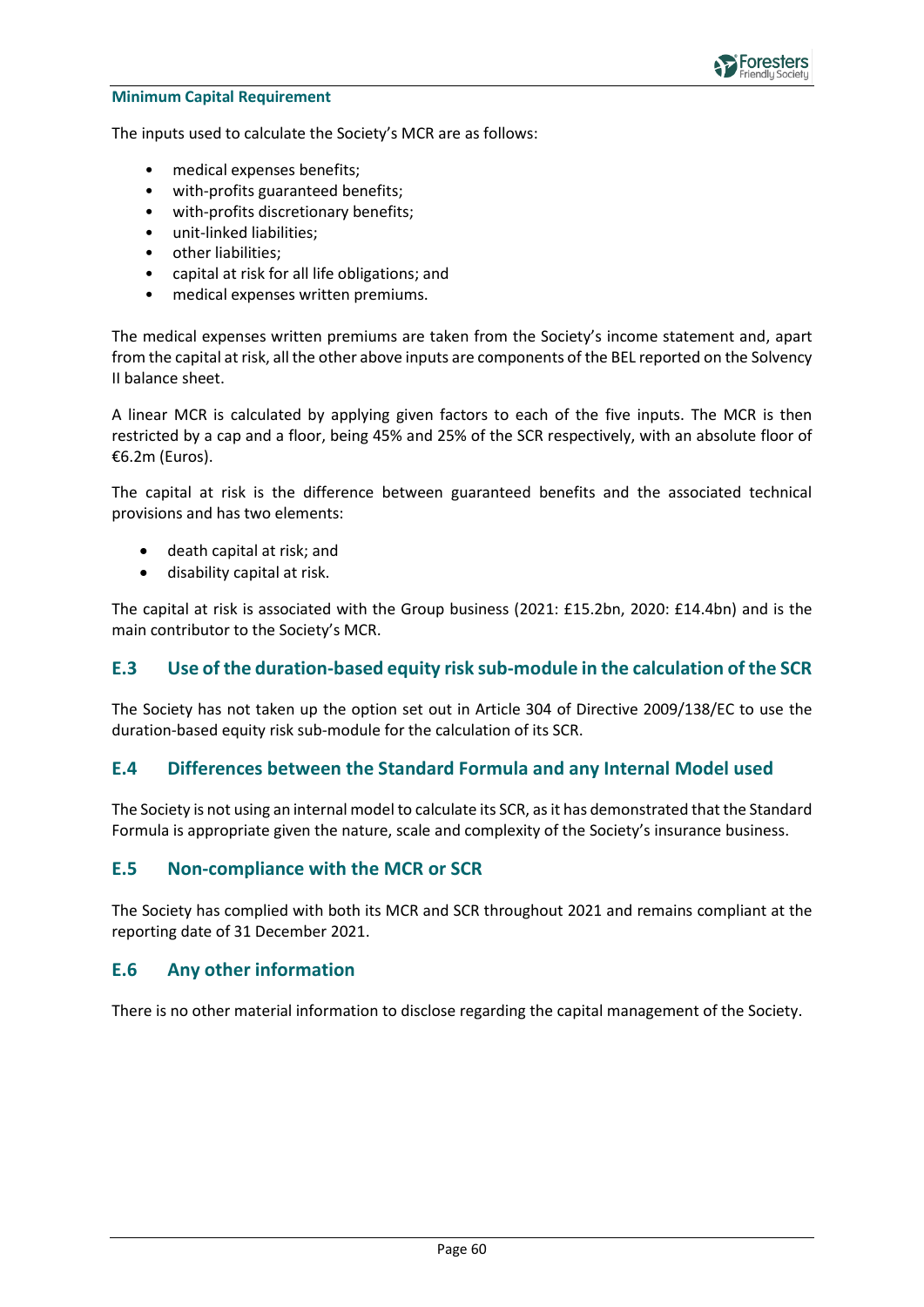

## <span id="page-60-0"></span>**Appendix I. Table of Abbreviations**

| 2LOD         | Second Line of Defence                                 |
|--------------|--------------------------------------------------------|
| <b>ARCC</b>  | Audit Risk and Compliance Committee                    |
| <b>BEL</b>   | <b>Best Estimate Liability</b>                         |
| <b>BRCC</b>  | <b>Business Risk and Compliance Committee</b>          |
| <b>CIF</b>   | Court Investment Fund                                  |
| <b>CIO</b>   | Chief Investment Officer                               |
| CCO          | Chief Compliance Officer                               |
| CMI          | <b>Continuous Mortality Investigation</b>              |
| CRO          | Chief Risk Officer                                     |
| <b>CTESP</b> | Child Tax Exempt Savings Plan                          |
| <b>CTF</b>   | Child Trust Fund                                       |
| <b>EIOPA</b> | European Insurance and Occupational Pensions Authority |
| <b>EPIFP</b> | Expected Profit Included in Future Premiums            |
| <b>FCA</b>   | <b>Financial Conduct Authority</b>                     |
| <b>FRS</b>   | <b>Financial Reporting Standards</b>                   |
| <b>IBNR</b>  | Incurred but not reported                              |
| <b>IFA</b>   | Independent Financial Advisor                          |
| <b>ISA</b>   | <b>Individual Savings Account</b>                      |
| <b>JISA</b>  | Junior ISA                                             |
| KRI          | Key Risk Indicator                                     |
| <b>LISA</b>  | Lifetime ISA                                           |
| <b>MCR</b>   | Minimum Capital Requirement                            |
| <b>NPF</b>   | Non-Profit Fund                                        |
| OIF          | Order Insurance Fund                                   |
| <b>ORSA</b>  | Own Risk and Solvency Assessment                       |
| PEF          | Pure Endowment Fund                                    |
| POIS         | Post Office Insurance Society                          |
| <b>PPFM</b>  | Principles and Practices of Financial Management       |
| PPP          | <b>Prudent Person Principle</b>                        |
| PRA          | <b>Prudential Regulation Authority</b>                 |
| <b>RFF</b>   | Ring Fenced Fund                                       |
| <b>RCSA</b>  | <b>Risk and Control Assessment</b>                     |
| RM           | <b>Risk Margin</b>                                     |
| <b>SCR</b>   | Solvency Capital Requirement                           |
| <b>SFCR</b>  | Solvency and Financial Condition Report                |
| SM&CR        | Senior Managers and Certification Regime               |
| SPV          | Special Purpose Vehicle                                |
| <b>TESP</b>  | Tax Exempt Savings Plan                                |
| <b>ULAA</b>  | Unit-Linked Advisory Arrangement                       |
| <b>USP</b>   | <b>Undertaking Specific Parameters</b>                 |
| <b>WPAA</b>  | With-Profits Advisory Arrangement                      |